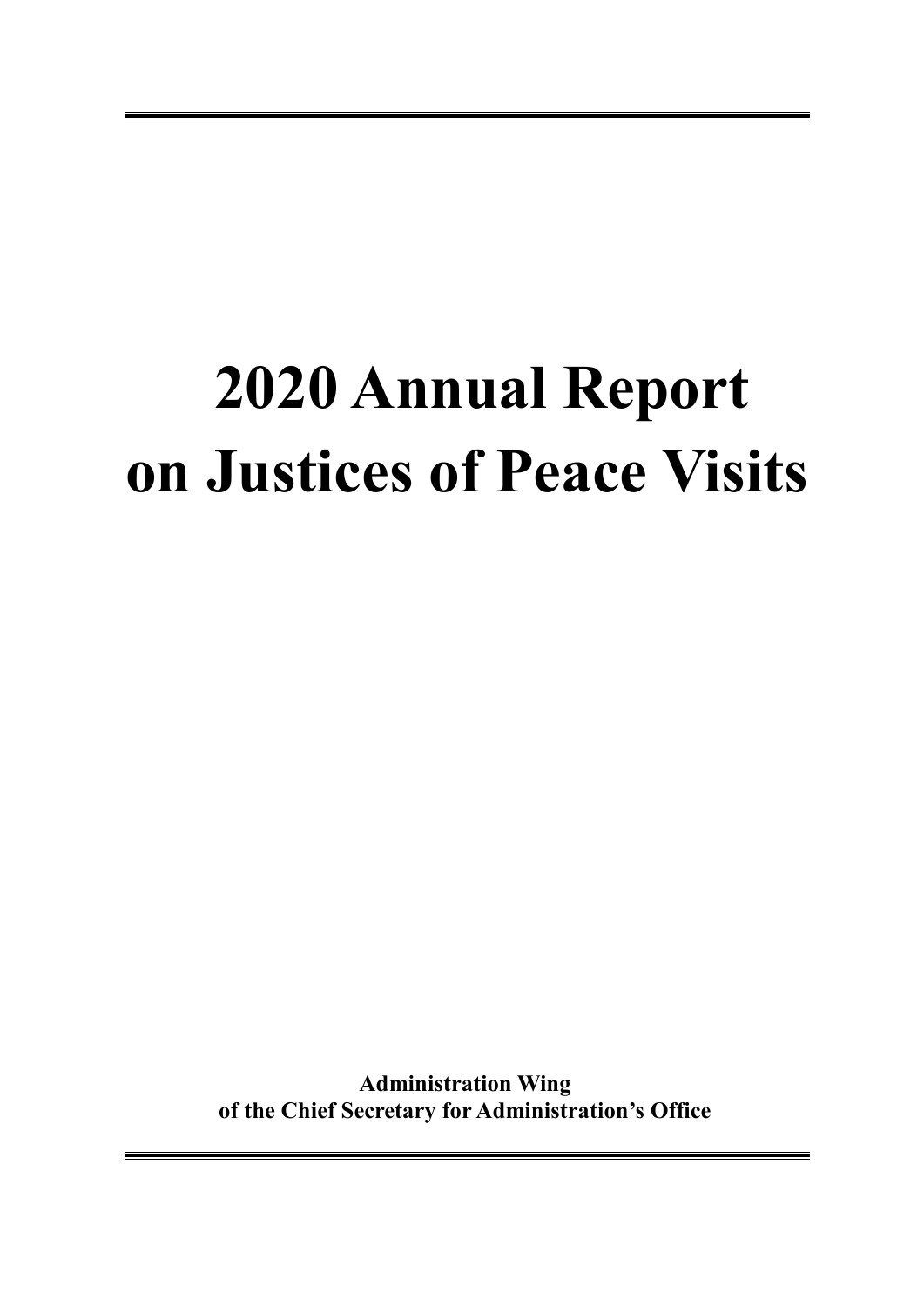#### **JUSTICES OF THE PEACE VISITS**

#### **2020 Annual Report**

This Annual Report provides an account of the work of Justices of the Peace (JPs) in the year 2020. The JPs visited designated institutions under the JP visit programme, handled complaints from persons in custody, inmates and detainees, and made suggestions and comments to institutions of their visit.

#### **THE JP SYSTEM**

2. The Justices of the Peace Ordinance (the Ordinance) (Cap. 510) provides the statutory basis for the operation of the JP system, including appointment, resignation and revocation of appointment, the powers and functions of JPs, and for matters incidental thereto or connected therewith. JPs are appointed by the Chief Executive under section 3(1) of the Ordinance. For administrative purpose, JPs appointed by virtue of their holding of certain offices in the public service are often referred to as Official JPs while others as Non-official JPs.

3. In 2020, 70 persons<sup>[\(1\)](#page-1-0)</sup> were appointed as JPs, with 27 of them as Official JPs and 43 as Non-official JPs. As at 31 December 2020, there were 323 Official JPs and 1 450 Non-official JPs. An up-to-date list of JPs is available in the JPs website [\(https://www.info.gov.hk/jp\)](https://www.info.gov.hk/jp).

## **FUNCTIONS OF JPs**

4. The main functions of JPs, as provided for in section 5 of the Ordinance, are –

- (a) to visit custodial institutions or detained persons;
- (b) to take and receive declarations and to perform any other functions under the Oaths and Declarations Ordinance (Cap. 11);
- (c) in the case of a Non-official JP, to serve as a member of any advisory panel; and

<span id="page-1-0"></span> $(1)$  While 66 JP appointments were published in the gazette on 1 October 2020, the remaining four JP appointments were gazetted on 6 November 2020.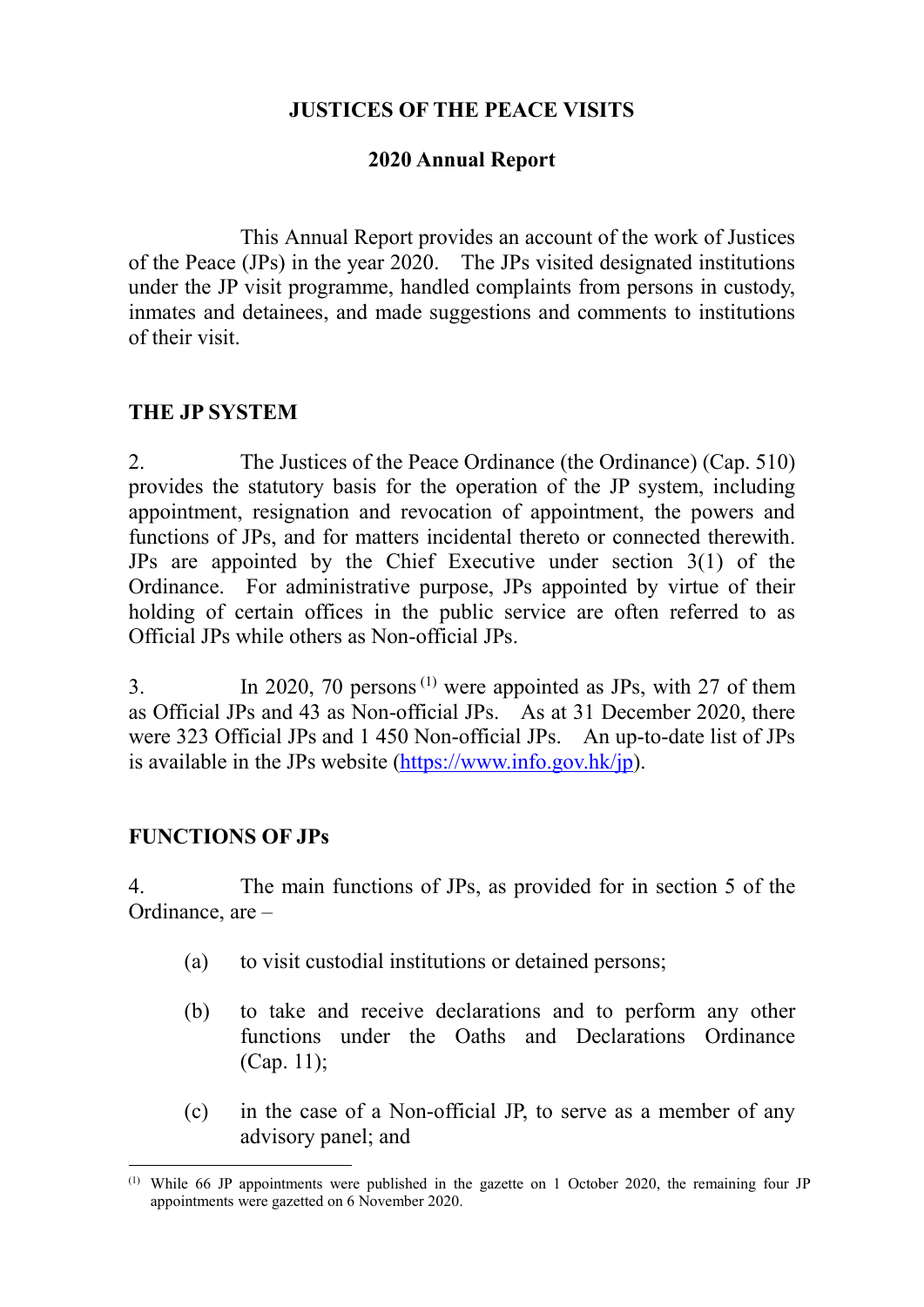(d) to perform such other functions as may be imposed on him/her from time to time by the Chief Executive.

5. The primary role of a JP is to visit various institutions, such as prisons, detention centres, hospitals and remand/probation homes. The objective of the visits is to ensure that the rights of the inmates in the institutions are safeguarded through a system of regular visits by independent visitors.

## **JP VISIT PROGRAMME**

6. In 2020, there were  $112^{(2)}$  $112^{(2)}$  $112^{(2)}$  institutions under the JP visit programme. Statutory visits to 38 institutions were conducted on a fortnightly, monthly or quarterly basis while visits to 74 institutions were arranged on an administrative basis once every quarter or every six months. The list of institutions under the JP visit programme in 2020 is at **Annex A**.

7. In 2020, JPs conducted 482<sup>[\(3\)](#page-2-1)</sup> visits to 112 institutions. On average, Non-official  $JPs^{(4)}$  $JPs^{(4)}$  $JPs^{(4)}$  each conducts one visit per annum while each Official JP conducts three visits each year.

8. In view of the COVID-19 pandemic and on the advice of relevant departments/organisations, statutory visits to the custodial wards of hospitals under the management of Correctional Services Department (CSD) and psychiatric hospitals under Hospital Authority (HA), and non-statutory visits to institutions under HA, Department of Health (DH), Home Affairs Department (HAD) and Social Welfare Department (SWD) have been temporarily suspended while the Emergency Response Level of the Preparedness and Response Plan for Novel Infectious Disease of Public Health Significance remains in force. The Government shall continue to keep the situation under review and make appropriate adjustment to the JP visit arrangement having regard to the development of the pandemic.

## **VISIT ARRANGEMENTS**

9. JP visits to custodial institutions are conducted under the respective legislation. For example, visits to prisons of CSD are provided

<span id="page-2-0"></span> <sup>(2)</sup> Including Cape Collinson Correctional Institution which was closed in early November 2020.

<span id="page-2-1"></span><sup>(3)</sup> In view of the development of the COVID-19 pandemic and public health considerations, JP visits to the institutions concerned have been temporarily suspended since late January 2020.

<span id="page-2-2"></span><sup>(4)</sup> Excluding those who are exempted from visiting duties because of old age, health or other reasons.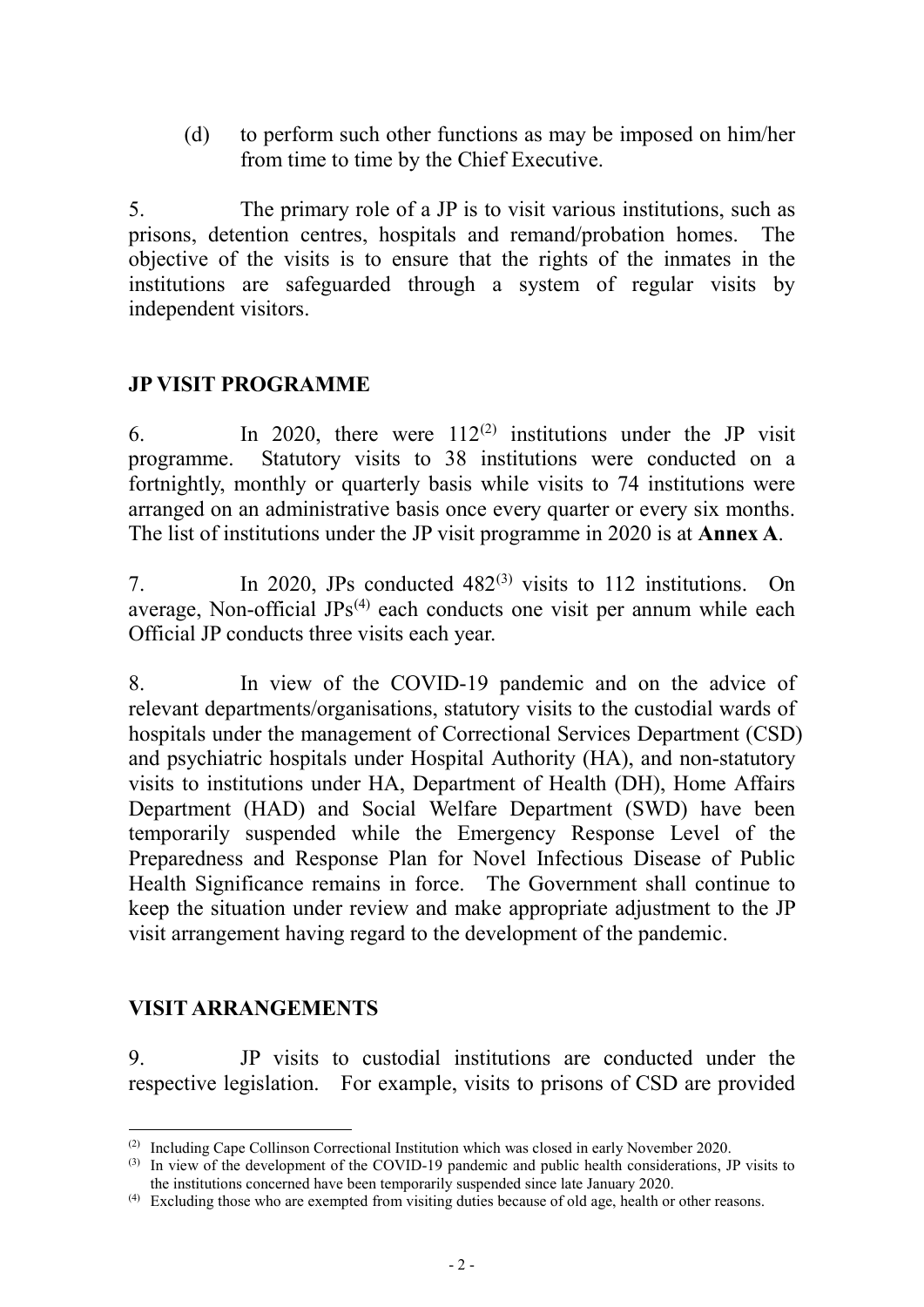for under the Prison Rules (Cap. 234A), visits to psychiatric hospitals under the Mental Health Ordinance (Cap. 136), visits to detention centres of ICAC and Immigration Department (ImmD) under the Independent Commission Against Corruption (Treatment of Detained Persons) Order (Cap. 204A) and Immigration (Treatment of Detainees) Order (Cap. 115E) respectively, and visits to remand/probation homes of SWD under the Probation of Offenders Ordinance (Cap. 298) and Juvenile Offenders Ordinance (Cap. 226). Statutory visits are conducted on a fortnightly, monthly or quarterly basis. Furthermore, visits to hospitals of HA, institutions for drug abusers operated by Non-governmental Organisations (NGOs) under the purview of DH, welfare institutions under the purview of SWD, and charitable organisation providing social services under the purview of HAD are arranged on an administrative basis at a quarterly or half-yearly interval.

10. To ensure effective monitoring of the management of institutions under the JP visit programme, all JP visits are unannounced. The exact date and time are not made known to the institutions beforehand and JPs may conduct their visits at any reasonable time during their tour of duty. They may request to pay additional visits outside their tour of duty to follow up on or look into specific complaints if they so wish. Usually, two JPs are appointed to visit each institution according to the prescribed frequency. Non-official JPs may choose to pair with either an Official JP or a Non-official JP for the purpose of JP visits.

11. To help JPs focus on issues that require their attention during the visits, they are provided, before their visits, with checklists drawn up by the concerned departments which highlight the key areas that JPs may wish to cover when visiting different types of institutions. In addition, the JPs Secretariat provides the visiting JPs with reports on outstanding complaints made by inmates of the institutions concerned so that the JPs may follow up on those complaints or other issues during their visits.

12. Upon arrival at CSD institutions, the visiting JPs usually receive from CSD staff a general briefing on the correctional institution and any requests for interviews that have been made by the persons in custody. During the visit, JPs have the opportunity to see all persons in custody within the institution and are free to speak to any of them. JPs may request CSD staff to provide other information about the correctional institution, such as the number of persons in custody in the institution at that moment, whether there are any persons in custody who have been temporarily transferred to other locations (e.g. for medical appointment at a hospital outside the institution or court attendance) on the visit day, etc.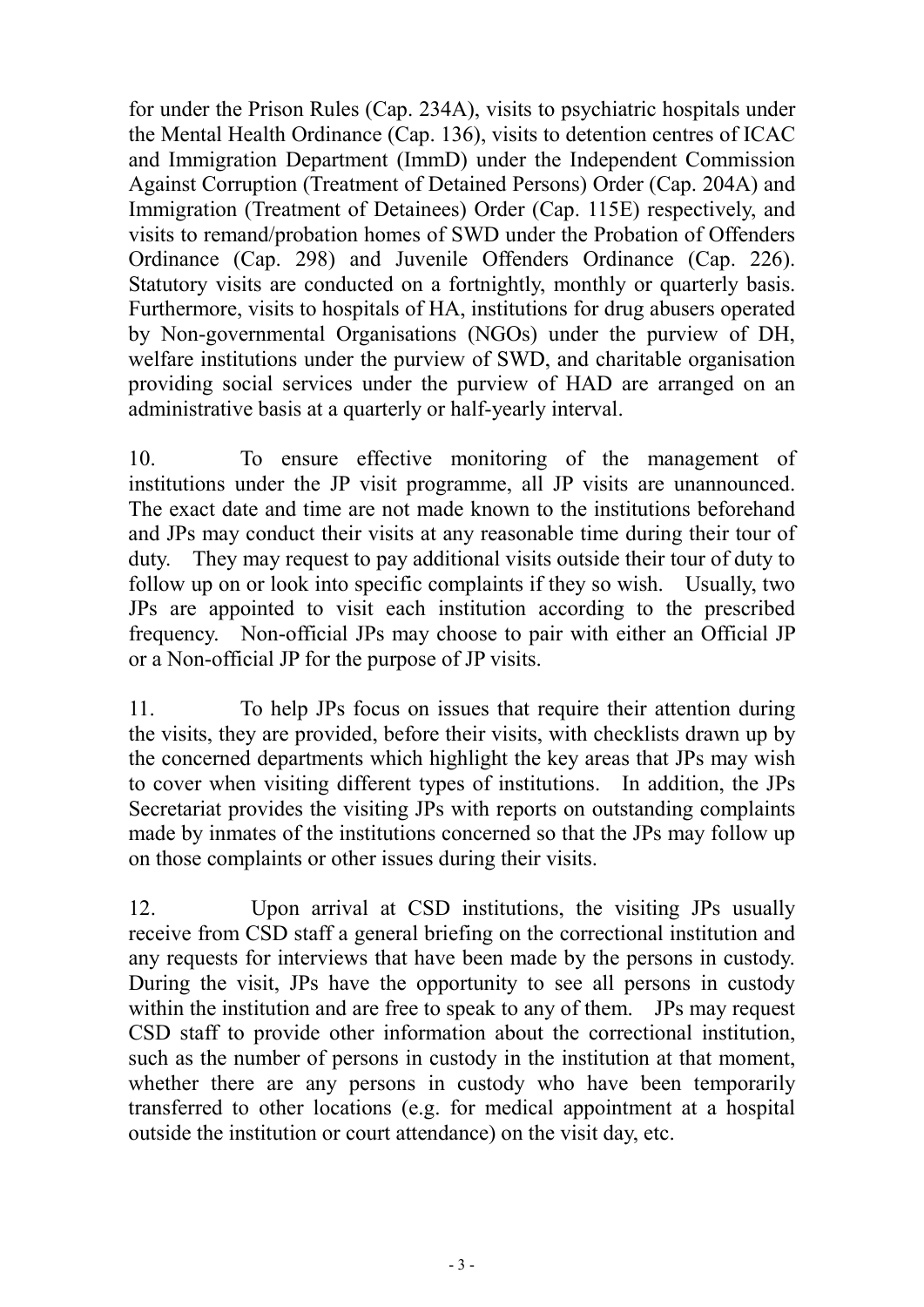13. Each year, the JPs Secretariat organises a briefing to familiarise newly appointed JPs with the JP visit system as well as functions and duties of JPs. The last briefing was held in November 2020. 48 newly appointed JPs attended the briefing and heard from representatives of CSD, SWD and HA about their responsibilities as visiting JPs to institutions under the Department/Authority's management.

#### **HANDLING OF COMPLAINTS/REQUESTS/ENQUIRIES**

14. One of the important functions of JPs conducting visits to institutions is to ensure that complaints lodged by inmates are handled in a fair and transparent manner. In the interest of privacy, visiting JPs may choose to speak to inmates in private. In such cases, the institution management will make necessary arrangements to facilitate the interview with inmates in private and render assistance to the JPs as required. The visiting JPs can either conduct investigations themselves by making personal inquiries into the inmates' complaints (such as seeking background information from staff of the institutions and examining relevant records and documents) or refer the complaints to the institutions concerned for investigations. In the latter cases, the institutions concerned will carry out investigations and report to the JPs the outcome of their investigations in writing.

15. Complaints that concern treatment of persons in custody in CSD institutions are generally referred to the Complaints Investigation Unit<sup>[\(](#page-4-0)5)</sup> (CIU) for full investigation. For check and balance, the Correctional Services Department Complaints Committee<sup>[\(6](#page-4-1))</sup> (CSDCC) is vested with the authority to examine the outcomes of investigation conducted by CIU. If CSDCC is not satisfied with the investigation results, it will direct CIU to re-investigate the case. CIU will notify the complainant in writing if its investigation results are endorsed by CSDCC. The CSD will also report to the relevant JPs the investigation results in writing. If a person in custody is not satisfied with the investigation results of CIU, he/she may appeal to the Correctional Services Department Complaints Appeal Board<sup> $(7)$  $(7)$ </sup> (CSDCAB) within 14 days. CSDCAB will

<span id="page-4-0"></span> <sup>(5)</sup> The Complaints Investigation Unit (CIU) is an independent establishment responsible for conducting full investigation into complaints received by or referred to CSD concerning the treatment of persons in custody according to the complaints handling mechanism. CIU will endeavour to complete its investigation of a complaint within 18 weeks.

<span id="page-4-1"></span><sup>(6)</sup> The CSD Complaints Committee is chaired by the Civil Secretary of CSD (a civilian staff), with the Assistant Commissioner (Quality Assurance), a Chaplain and four senior officers in the CSD Headquarters as members.

<span id="page-4-2"></span><sup>(7)</sup> The CSD Complaints Appeal Board (CSDCAB) is chaired by Deputy Commissioner of Correctional Services and comprises non-official members from outside CSD who are familiar with the operations of CSD. At present, 27 out of 31 non-official members of CSDCAB are Non-official JPs.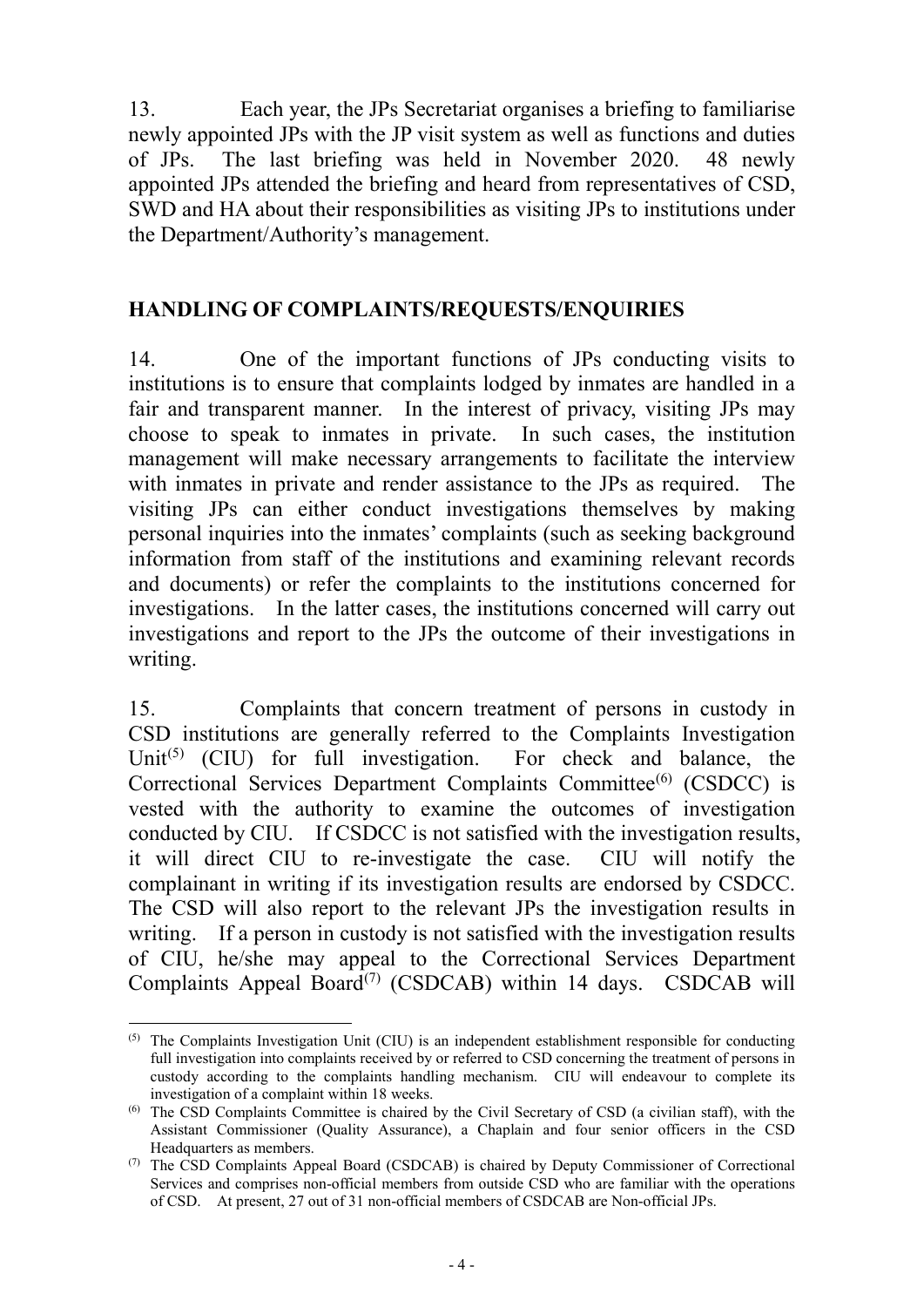handle appeals against the findings endorsed by CSDCC and make final decision on the appeal cases.

16. CSD will inform JPs of the outcome of all complaints in writing after the cases have been concluded (i.e. after the completion of investigation by the institution management or CIU and any appeal process thereafter). If the JPs are not satisfied with the investigation results and/or the follow-up actions taken, they may refer the case to other parties (e.g. The Ombudsman or the Police) for investigation as appropriate. In cases where the complaint has been referred to The Ombudsman, the Office of The Ombudsman will contact the complainant directly. CSD will inform the JPs if the investigation outcome of The Ombudsman is related to CSD. For cases referred to the Police, CSD will inform the JPs of the investigation outcome of the Police in writing when it is available to CSD.

17. Other requests or enquiries made to JPs by inmates of the institutions are normally referred to the management of the institutions for consideration, and the relevant JPs are then informed of the actions taken by the management.

18. For non-CSD institutions, if the JPs are not satisfied with the investigation results and/or the follow-up actions taken, they may direct the institution concerned or refer the case to other parties (e.g. The Ombudsman or the Police) for investigation as appropriate. JPs are free to conduct any further visit or investigation personally as they consider necessary. They are also encouraged to discuss with the institution management and staff members, and inspect the complaint registers as appropriate to satisfy themselves that the management have handled previous complaints/requests/enquiries properly.

## **COMPLAINTS RECEIVED**

19. In 2020, 134 complaints were received during JP visits, as compared with 190 received in 2019. Majority of these complaints<sup>[\(8](#page-5-0))</sup> were related to treatment and welfare (41%) and services provided by the institution (26%). Having conducted on-site inquiry during their visits, the JPs who received the complaints directed that no further action be taken on 34 of the 134 complaints. 55 complaints were referred by the JPs to the

<span id="page-5-0"></span> <sup>(8)</sup> CSD classifies complaints as any verbal or written expression of dissatisfaction, whereas requests are made to obtain assistance from the Department.

 $(9)$  In view of the nature and complication involved in 40 complaints (representing 40% of the 100 cases that required follow-up action) received during JP visits in 2020 (relating to the conduct of staff, unfair treatment, etc.), the department has to seek inputs from various parties to conduct investigation. Hence, it has taken more than one month to follow up the complaints.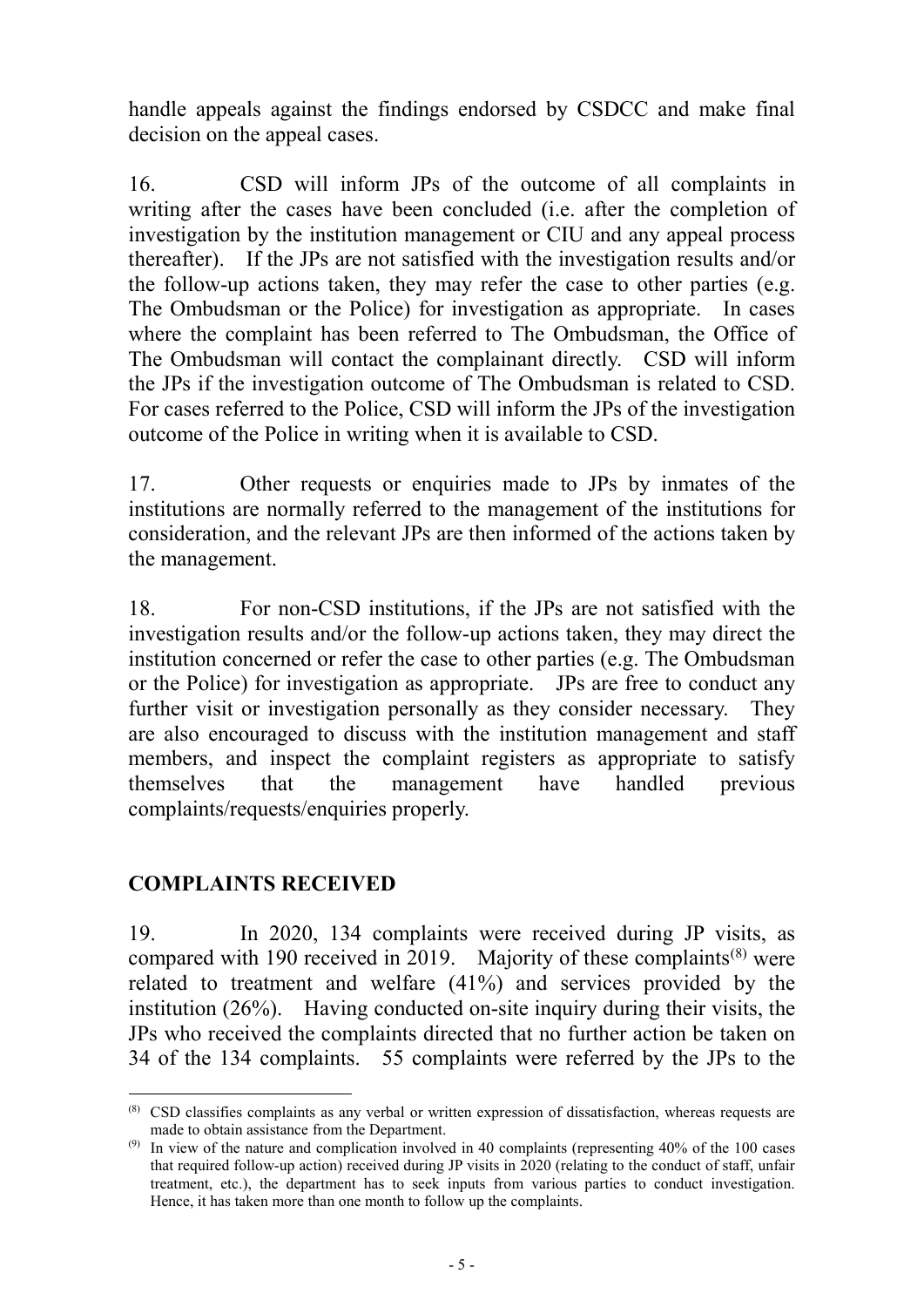institution management for investigations or follow-up actions, and all were resolved through improvement measures or explanations given to the complainants. As for the remaining 45 complaints, 39 were referred to the CIU of the CSD for investigation and six were referred to other relevant government departments for handling. 60 (60%) of the 100 complaints that required further action were followed up within one month<sup> $(9)$ </sup> (as compared to 59% in 2019). A summary of the statistics is in Table 1 below.

|       | <b>Category of complaints</b>                                                                                                                                 | Number of<br>complaints<br>in 2020 | (%)      |
|-------|---------------------------------------------------------------------------------------------------------------------------------------------------------------|------------------------------------|----------|
| (i)   | Treatment and welfare (e.g. unfair<br>assignment of work, improper handling<br>of complaints/requests, etc.)                                                  | 55                                 | $(41\%)$ |
| (ii)  | Services provided by the institution<br>(e.g. inadequate medical<br>care,<br>insufficient daily necessities, poor<br>quality of food/catering services, etc.) | 35                                 | (26%)    |
| (iii) | Staff attitude and conduct (e.g. use of<br>impolite language, etc.)                                                                                           | 14                                 | $(10\%)$ |
| (iv)  | Facilities and equipment provided by<br>the institution (e.g. inadequate toilet<br>facilities, poor maintenance<br>of<br>equipment, etc.)                     | 7                                  | (5%)     |
| (v)   | Disciplinary action (e.g.<br>unfair<br>disciplinary proceedings, improper<br>award of punishments, etc.)                                                      | 6                                  | (5%)     |
| (vi)  | Complaints against<br>other<br>departments/organisations                                                                                                      | 6                                  | (5%)     |
| (vii) | Others                                                                                                                                                        | 11                                 | (8%)     |
|       | Total:                                                                                                                                                        | 134                                |          |

*Table 1 – Number and category of complaints received in 2020*

## **REQUESTS/ENQUIRIES RECEIVED**

20. In 2020, 529 requests/enquiries were received during JP visits, as compared with 452 received in 2019. Majority of these requests were for assistance related to early discharge (67%) and services provided by the institution (13%). All requests/enquiries (same as 2019) were followed up within one month. A summary of the statistics is in Table 2 below.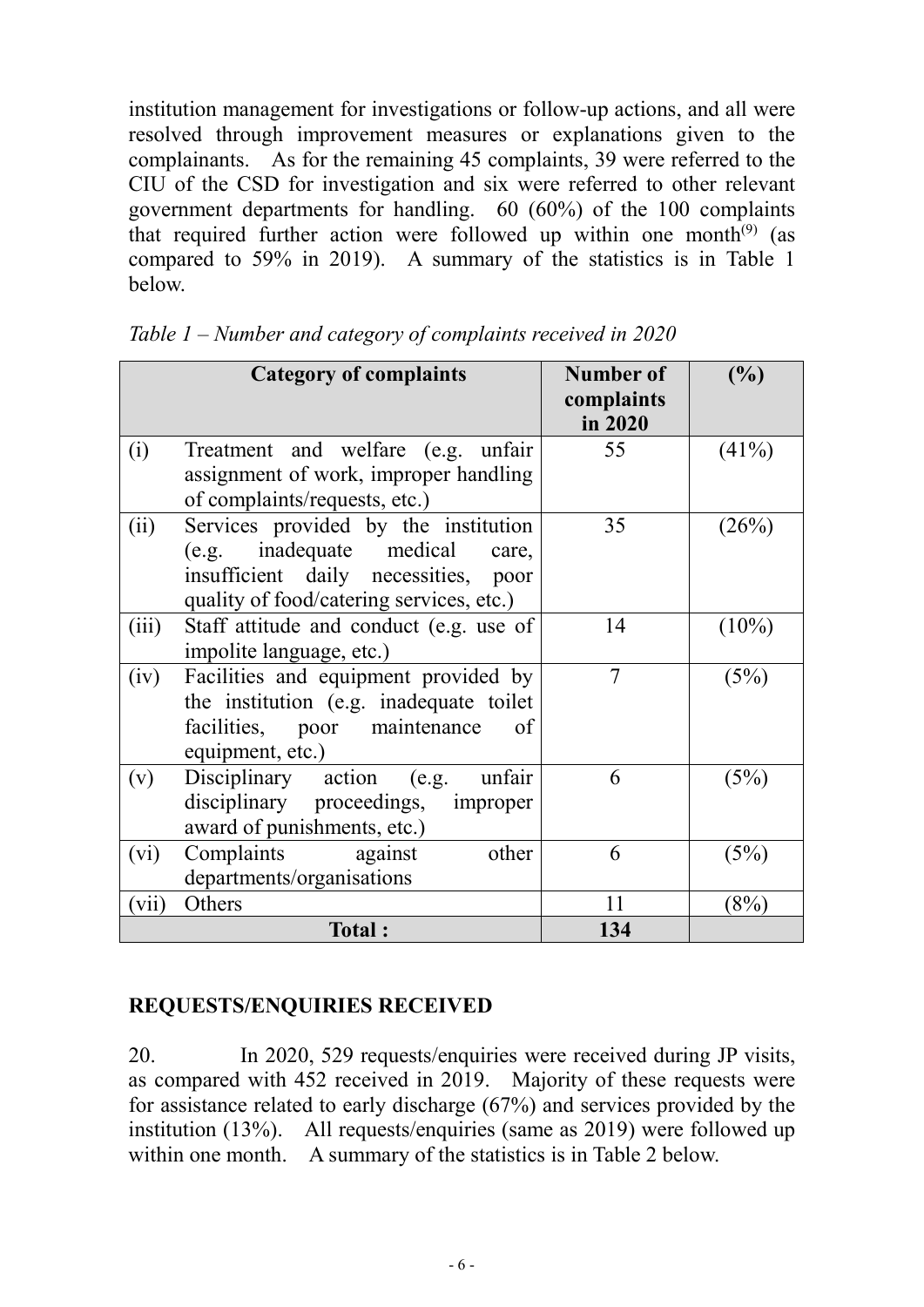|       | <b>Category of requests/enquiries</b>        | Number of          | (%)     |
|-------|----------------------------------------------|--------------------|---------|
|       |                                              | requests/enquiries |         |
|       |                                              | in 2020            |         |
| (i)   | Request for early discharge from             | 354                | (67%)   |
|       | institution/home leave/release<br>$\alpha$ n |                    |         |
|       | recognisance                                 |                    |         |
| (ii)  | Services provided by the institution         | 69                 | (13%)   |
|       | (e.g. request for more<br>medical            |                    |         |
|       | attention, request for more choices of       |                    |         |
|       | food, etc.)                                  |                    |         |
| (iii) | Treatment and welfare (e.g. request          | 62                 | (12%)   |
|       | for making additional phone calls,           |                    |         |
|       | change of work assignment, transfer          |                    |         |
|       | to another institution, etc.)                |                    |         |
| (iv)  | relation<br>Matters in<br>other<br>to        | 25                 | (5%)    |
|       | departments/organisations<br>(e.g.           |                    |         |
|       | application for legal aid, enquiry           |                    |         |
|       | about medical appointment at outside         |                    |         |
|       | hospital, etc.)                              |                    |         |
| (v)   | Facilities and equipment provided by         | 7                  | $(1\%)$ |
|       | the institution (e.g. request for more       |                    |         |
|       | recreational facilities, etc.)               |                    |         |
| (vi)  | Others                                       | 12                 | (2%)    |
|       | <b>Total:</b>                                | 529                |         |

*Table 2 – Number and category of requests/enquiries received in 2020*

#### **SUGGESTIONS/COMMENTS MADE BY JPs**

21. In addition to receiving complaints/requests/enquiries, the visiting JPs are required to record in the JP Visit Logbook their assessment as well as suggestions/comments on the facilities and services provided by the institutions concerned at the end of each visit. Their suggestions/ comments were mostly about the physical environment, facilities and equipment, and service quality of the institutions. JPs are also invited to provide an overall grading on the general state of facilities inspected and the adequacy of the services provided by the institutions. JPs' assessment, suggestions and comments made in the JP Visit Logbooks help institutions focus on areas requiring improvement, and keep track of the general conditions of the facilities and improvements made.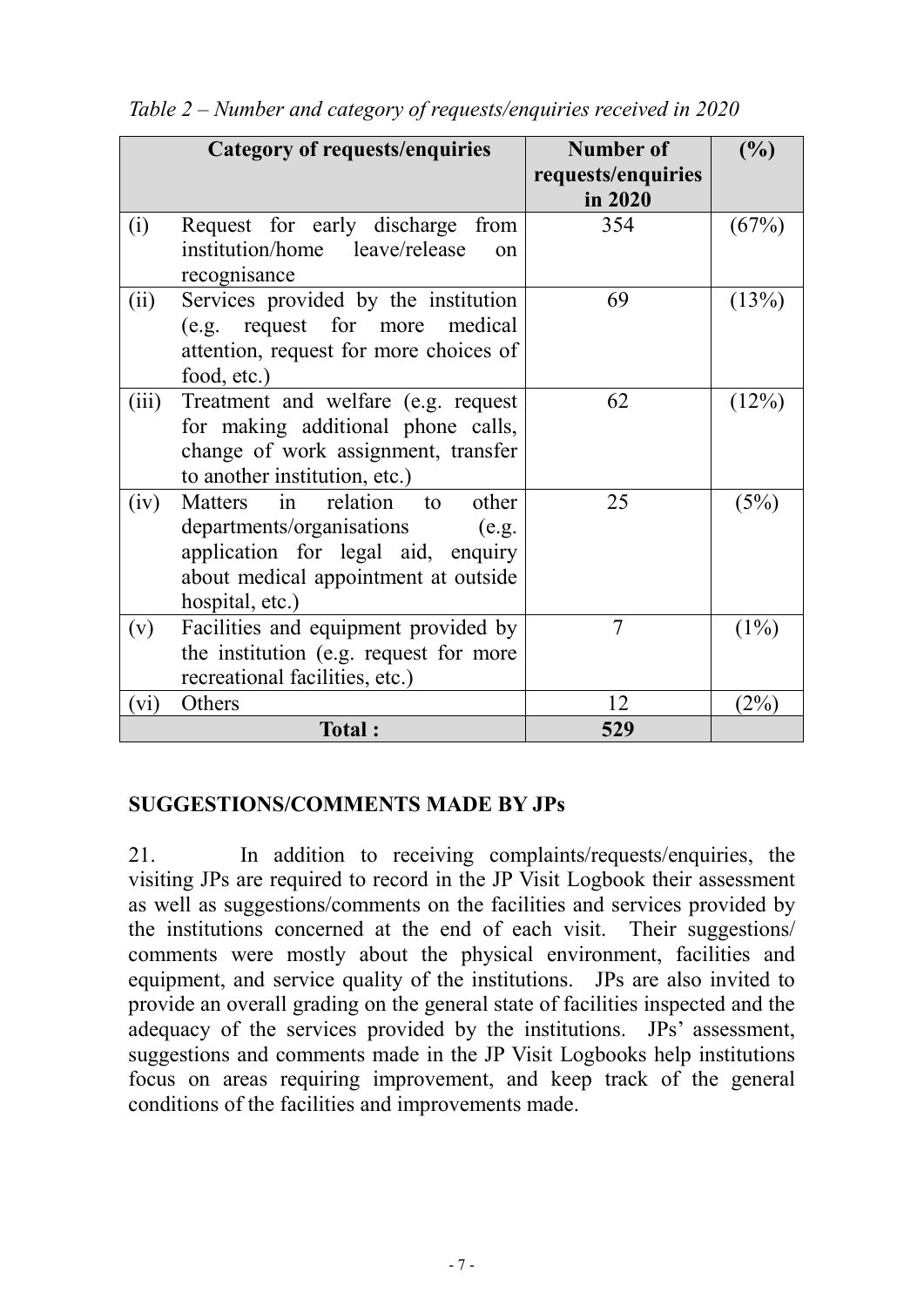22. As reflected in the Visit Logbooks, JPs were generally satisfied with the overall facilities and services provided by the institutions. Most of them provided "satisfactory" grading on facilities and services<sup>(10)</sup>. In 2020, JPs made 73 suggestions/comments, as compared with 199 in 2019. 93% of suggestions/comments (as compared to 56% in 2019) were followed up within one month<sup>[\(1](#page-8-0)1)</sup>. A summary of the statistics is in Table 3 below.

|       | Category of<br>suggestions/comments                                                                                                                             | Number of<br>suggestions/comments<br>in 2020 | $(\%)$ |
|-------|-----------------------------------------------------------------------------------------------------------------------------------------------------------------|----------------------------------------------|--------|
| (i)   | Physical environment, facilities<br>and equipment (e.g. need for<br>refurbishment of the premises,<br>replacement of old computers,<br>$etc.$ )                 | 25                                           | (35%)  |
| (ii)  | Service quality (e.g. improvement<br>of meal service, regular review of<br>service need, etc.)                                                                  | 17                                           | (23%)  |
| (iii) | Training programmes<br>and<br>recreational activities<br>(e.g.<br>provision of market-oriented<br>vocational training, arrangement<br>of more activities, etc.) | 9                                            | (12%)  |
| (iv)  | Manpower planning<br>(e.g.<br>provision of staff training,<br>measures to reduce staff wastage,<br>$etc.$ )                                                     | 3                                            | (4%)   |
| (v)   | Channels of complaints<br>and<br>handling of complaints                                                                                                         | 3                                            | (4%)   |
| (vi)  | Others                                                                                                                                                          | 16                                           | (22%)  |
|       | <b>Total:</b>                                                                                                                                                   | 73                                           |        |

*Table 3 – Number and category of suggestions/comments made in 2020*

23. Detailed statistics on the number of visits, complaints, requests/enquiries received and suggestions/comments made by JPs in the past three years are at **Annex B.** 

<span id="page-8-0"></span> <sup>(10)</sup> Out of the 482 visits, JPs attending 478 visits (99%) and 479 visits (99%) considered the services and facilities satisfactory respectively. JPs attending the remaining visits did not provide an overall grading.

<sup>&</sup>lt;sup>(11)</sup> Some JPs have made suggestions/comments relating to the redevelopment/large-scale renovation of institutions. In view of the scale of renovation work involved, the departments have taken more than one month to follow up some of the suggestions/comments.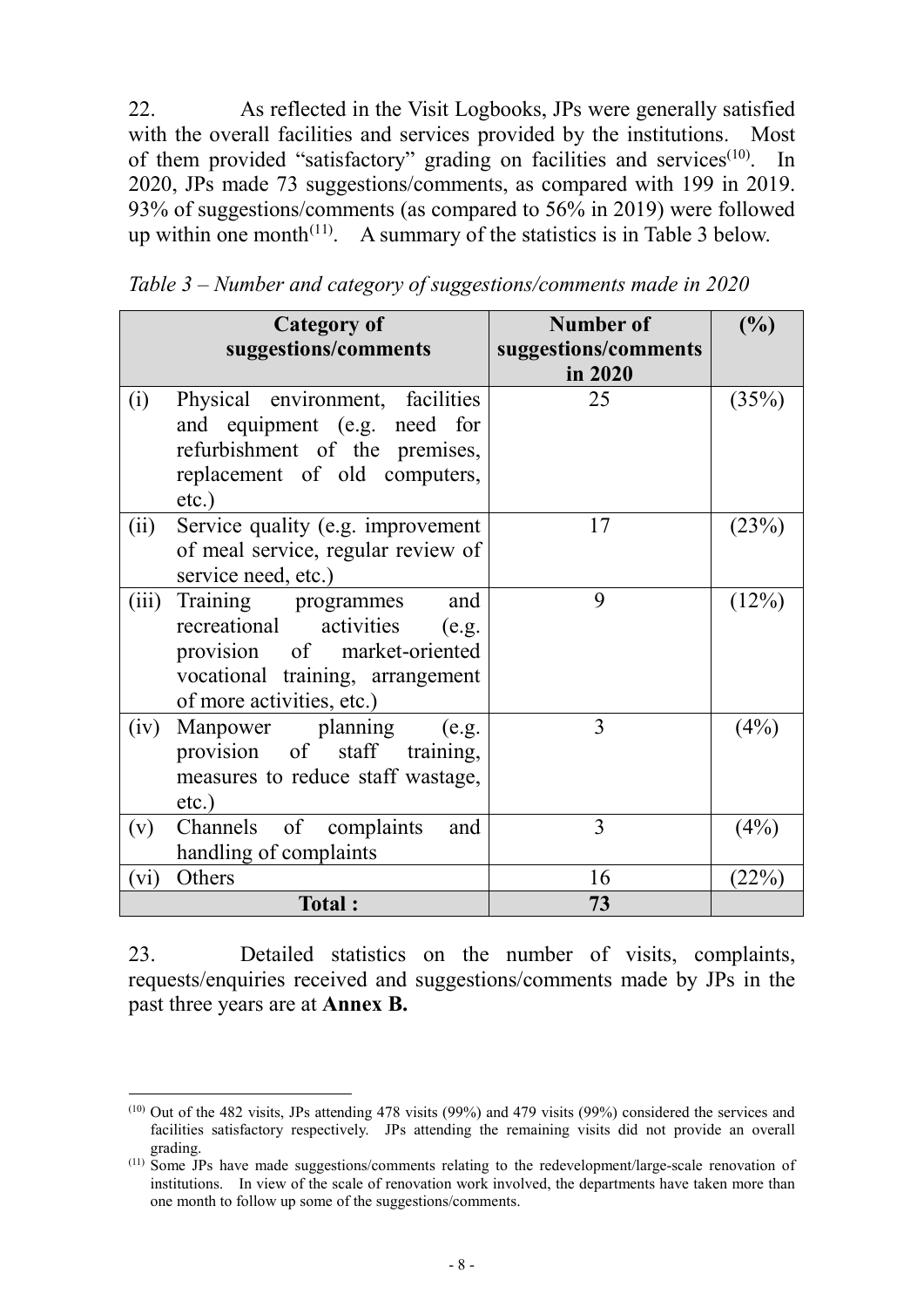24. Detailed statistics and information by groups of institutions, including those showing how complaints/requests/suggestions were received and handled by JPs and the effectiveness of JPs' recommendations are set out at **Annex C**.

## **CONCLUSION**

25. The Government attaches great importance to the JP visit system which serves as an effective channel, in addition to other established mechanisms, for inmates of custodial and other institutions to lodge their complaints and requests. The unannounced nature of JP visits facilitates the effective monitoring of the management of institutions under the JP visit programme. The rights of the inmates are safeguarded through this system of independent regular visits by JPs. Institutions concerned will look into complaints and report to JPs the investigation outcomes in writing. JPs are also free to conduct any further visit or investigation personally as they consider necessary or refer the case to other parties (e.g. The Ombudsman or the Police) for investigation as appropriate. In addition to ensuring that complaints lodged by inmates are handled in a fair and transparent manner, the JP visit system also provides the opportunity for JPs to make comments and suggestions on ways to improve the management of facilities and quality of services provided by the institutions. The Government will continue to keep the JP visit system under review and ensure its effectiveness.

Administration Wing Chief Secretary for Administration's Office December 2021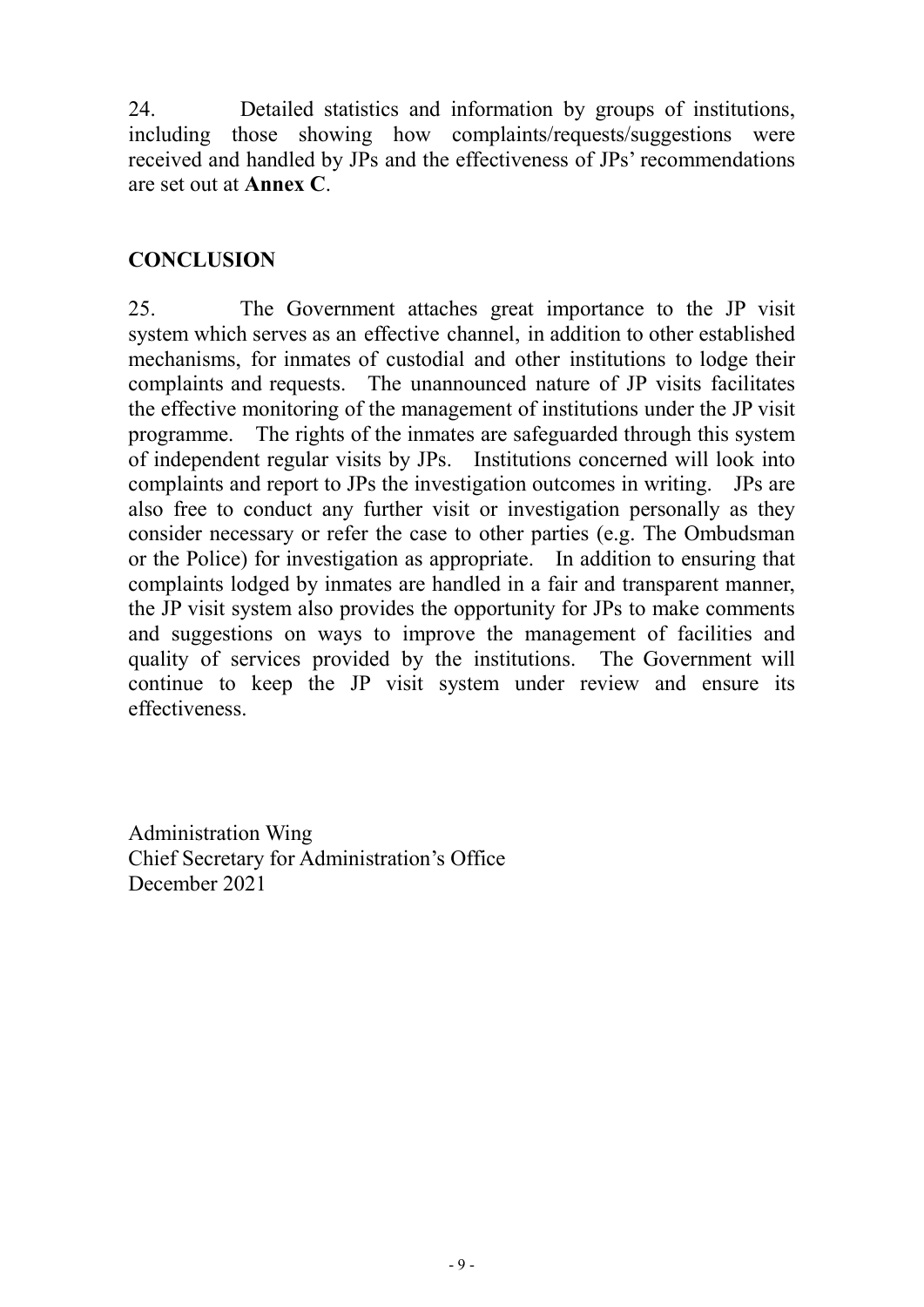#### **List of Institutions under JP Visit Programme in 2020**

## **I. Statutory Visits**

In view of the development of the COVID-19 pandemic and public health considerations, JP visits to the institutions concerned\* have been temporarily suspended since late January 2020.

| No. | <b>Name of institution</b>                                                  | <b>JP</b> visit | <b>Frequency of Responsible department/</b><br>organisation |
|-----|-----------------------------------------------------------------------------|-----------------|-------------------------------------------------------------|
|     | Prisons/correctional institutions/half-way house for adults offenders<br>A. |                 |                                                             |
| 1.  | Custodial Ward of Queen Elizabeth Hospital <sup>(1)*</sup>                  | Fortnightly     | <b>CSD</b>                                                  |
| 2.  | Custodial Ward of Queen Mary Hospital <sup>(2)*</sup>                       | Fortnightly     | <b>CSD</b>                                                  |
| 3.  | Hei Ling Chau Correctional Institution <sup>(3)</sup>                       | Fortnightly     | <b>CSD</b>                                                  |
| 4.  | Lai Chi Kok Reception Centre                                                | Fortnightly     | <b>CSD</b>                                                  |
| 5.  | Lo Wu Correctional Institution                                              | Fortnightly     | <b>CSD</b>                                                  |
| 6.  | Pak Sha Wan Correctional Institution <sup>(2)</sup>                         | Fortnightly     | <b>CSD</b>                                                  |
| 7.  | Pelican House <sup>(4)</sup>                                                | Monthly         | <b>CSD</b>                                                  |
| 8.  | Pik Uk Prison                                                               | Fortnightly     | <b>CSD</b>                                                  |
| 9.  | <b>Shek Pik Prison</b>                                                      | Fortnightly     | <b>CSD</b>                                                  |
| 10. | Siu Lam Psychiatric Centre                                                  | Fortnightly     | <b>CSD</b>                                                  |
| 11. | <b>Stanley Prison</b>                                                       | Fortnightly     | <b>CSD</b>                                                  |
| 12. | Tai Lam Centre for Women <sup>(5)</sup>                                     | Fortnightly     | <b>CSD</b>                                                  |
| 13. | Tai Lam Correctional Institution                                            | Fortnightly     | <b>CSD</b>                                                  |
| 14. | Tong Fuk Correctional Institution                                           | Fortnightly     | <b>CSD</b>                                                  |
| 15. | Tung Tau Correctional Institution                                           | Fortnightly     | <b>CSD</b>                                                  |
|     | Correctional institutions/half-way houses for young offenders<br>В.         |                 |                                                             |
| 16. | Bauhinia House <sup>(5)</sup>                                               | Fortnightly     | <b>CSD</b>                                                  |
| 17. | Cape Collinson Correctional Institution <sup>(6)</sup>                      | Monthly         | <b>CSD</b>                                                  |
| 18. | Lai King Correctional Institution $(1)$                                     | Fortnightly     | <b>CSD</b>                                                  |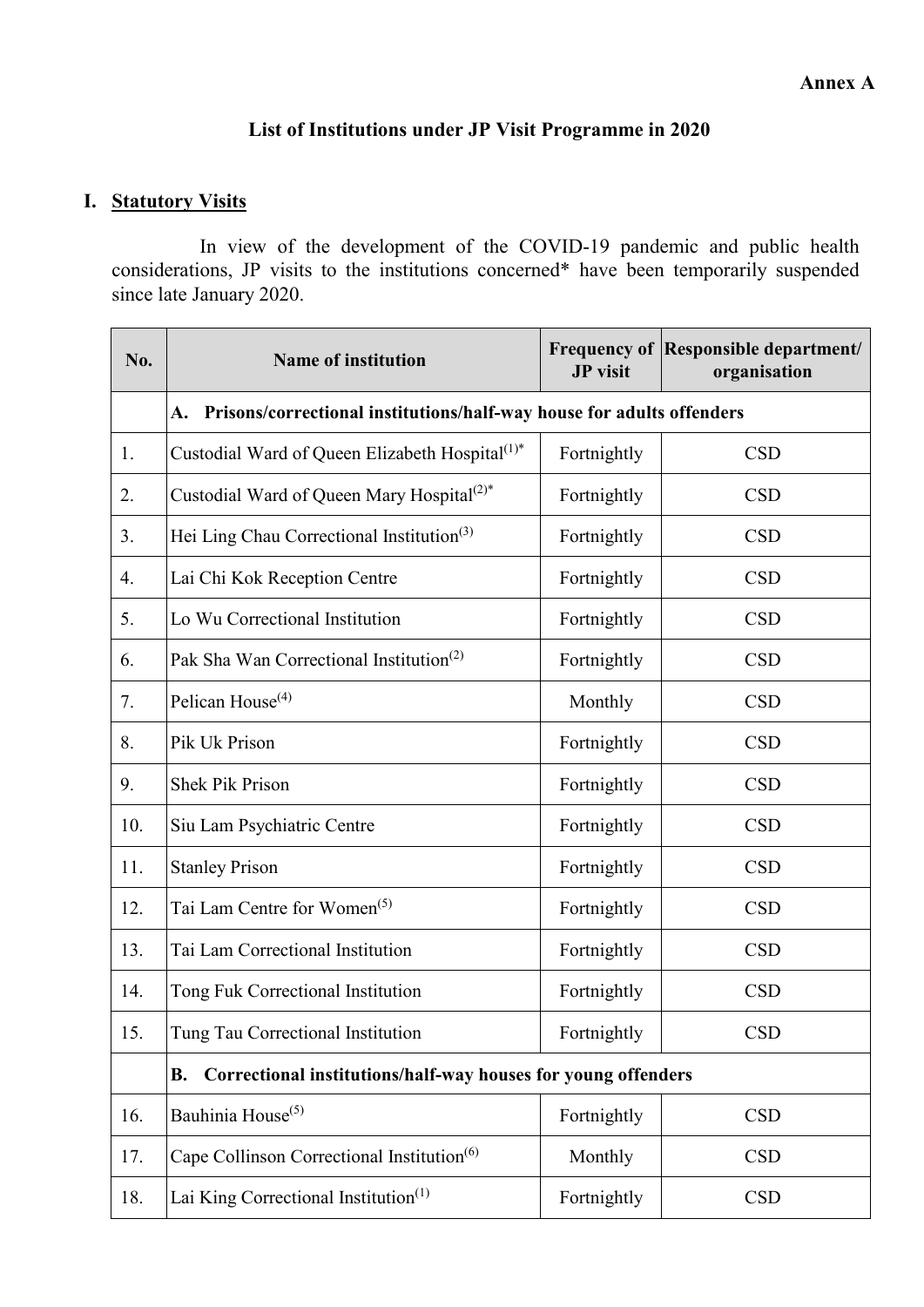| No. | <b>Name of institution</b>                                                                                         | JP visit    | <b>Frequency of Responsible department/</b><br>organisation |
|-----|--------------------------------------------------------------------------------------------------------------------|-------------|-------------------------------------------------------------|
| 19. | Phoenix House <sup><math>(4)</math></sup>                                                                          | Monthly     | <b>CSD</b>                                                  |
| 20. | Pik Uk Correctional Institution                                                                                    | Fortnightly | <b>CSD</b>                                                  |
| 21. | Sha Tsui Correctional Institution <sup>(7)</sup>                                                                   | Fortnightly | <b>CSD</b>                                                  |
|     | C. Correctional institutions for drug addicts                                                                      |             |                                                             |
| 22. | Hei Ling Chau Addiction Treatment Centre <sup>(8)</sup>                                                            | Fortnightly | <b>CSD</b>                                                  |
| 23. | Lai Sun Correctional Institution <sup>(8)</sup>                                                                    | Fortnightly | <b>CSD</b>                                                  |
| 24. | Nei Kwu Correctional Institution <sup>(3)</sup>                                                                    | Fortnightly | <b>CSD</b>                                                  |
|     | <b>Rehabilitation centres</b><br>D.                                                                                |             |                                                             |
| 25. | Chi Lan Rehabilitation Centre <sup>(1)</sup>                                                                       | Fortnightly | <b>CSD</b>                                                  |
| 26. | Lai Chi Rehabilitation Centre <sup>(7)</sup>                                                                       | Fortnightly | <b>CSD</b>                                                  |
| 27. | Lai Hang Rehabilitation Centre <sup>(4)</sup>                                                                      | Monthly     | <b>CSD</b>                                                  |
| 28. | Wai Lan Rehabilitation Centre <sup>(5)</sup>                                                                       | Fortnightly | <b>CSD</b>                                                  |
|     | Detention centres of ICAC and ImmD<br>E.                                                                           |             |                                                             |
| 29. | Castle Peak Bay Immigration Centre                                                                                 | Fortnightly | ImmD                                                        |
| 30. | <b>Independent Commission Against Corruption</b><br><b>Detention Centre</b>                                        | Fortnightly | <b>ICAC</b>                                                 |
| 31. | Ma Tau Kok Detention Centre                                                                                        | Quarterly   | ImmD                                                        |
|     | Psychiatric hospitals*<br>F.                                                                                       |             |                                                             |
| 32. | Castle Peak Hospital                                                                                               | Monthly     | HA                                                          |
| 33. | Kowloon Psychiatric Observation Unit of<br>Kowloon Hospital                                                        | Monthly     | HA                                                          |
| 34. | Kwai Chung Hospital                                                                                                | Monthly     | <b>HA</b>                                                   |
| 35. | New Territories East Psychiatric Observation<br>Unit of Tai Po Hospital                                            | Monthly     | HA                                                          |
| 36. | Pamela Youde Nethersole Eastern Psychiatric<br>Observation Unit of the Pamela Youde<br>Nethersole Eastern Hospital | Monthly     | HA                                                          |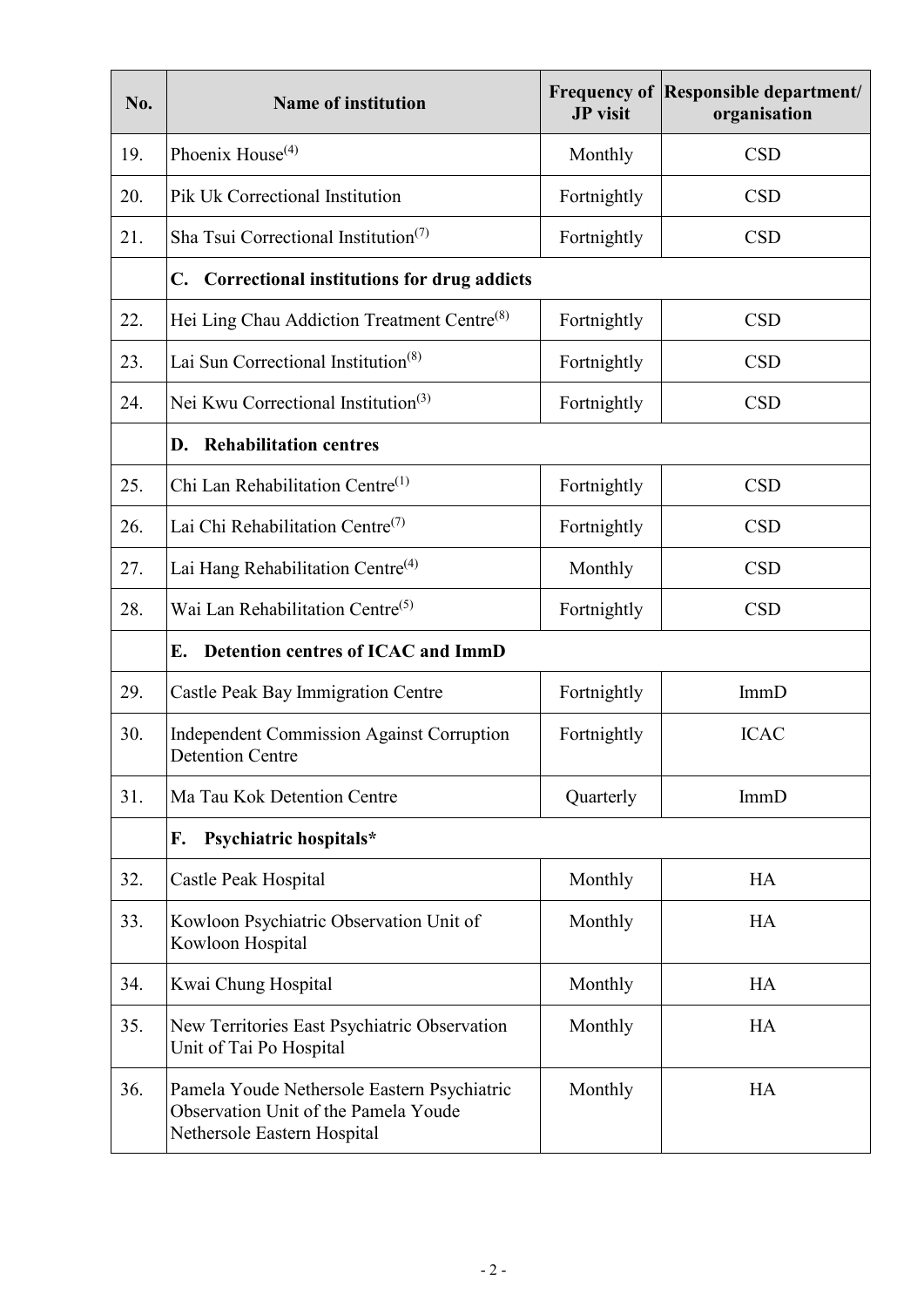| No. | <b>Name of institution</b>                                                        | <b>JP</b> visit | <b>Frequency of Responsible department/</b><br>organisation |
|-----|-----------------------------------------------------------------------------------|-----------------|-------------------------------------------------------------|
|     | Remand home, places of refuge, probation home and reformatory school of SWD<br>G. |                 |                                                             |
| 37. | Po Leung Kuk Wing Lung Bank Golden Jubilee<br>Sheltered Workshop and Hostel       | Quarterly       | <b>SWD</b>                                                  |
| 38. | Tuen Mun Children and Juvenile Home                                               | Monthly         | <b>SWD</b>                                                  |

Notes:

- (1) Custodial Ward of Queen Elizabeth Hospital (No. 1), Lai King Correctional Institution (No. 18) and Chi Lan Rehabilitation Centre (No. 25) are to be jointly visited.
- (2) Custodial Ward of Queen Mary Hospital (No. 2) and Pak Sha Wan Correctional Institution (No. 6) are to be jointly visited.
- (3) Hei Ling Chau Correctional Institution (No. 3) and Nei Kwu Correctional Institution (No. 24) are to be jointly visited.
- (4) Pelican House (No. 7), Phoenix House (No. 19) and Lai Hang Rehabilitation Centre (No. 27) are to be jointly visited.
- (5) Tai Lam Centre for Women (No. 12), Bauhinia House (No. 16) and Wai Lan Rehabilitation Centre (No. 28) are to be jointly visited.
- (6) Cape Collinson Correctional Institution (No. 17) was closed in early November 2020 and no JP visit has been arranged thereto since then.
- (7) Sha Tsui Correctional Institution (No. 21) and Lai Chi Rehabilitation Centre (No. 26) are to be jointly visited.
- (8) Hei Ling Chau Addiction Treatment Centre (No. 22) and Lai Sun Correctional Institution (No. 23) are to be jointly visited.

Key:

- CSD Correctional Services Department
- HA Hospital Authority
- ImmD Immigration Department
- ICAC Independent Commission Against Corruption
- SWD Social Welfare Department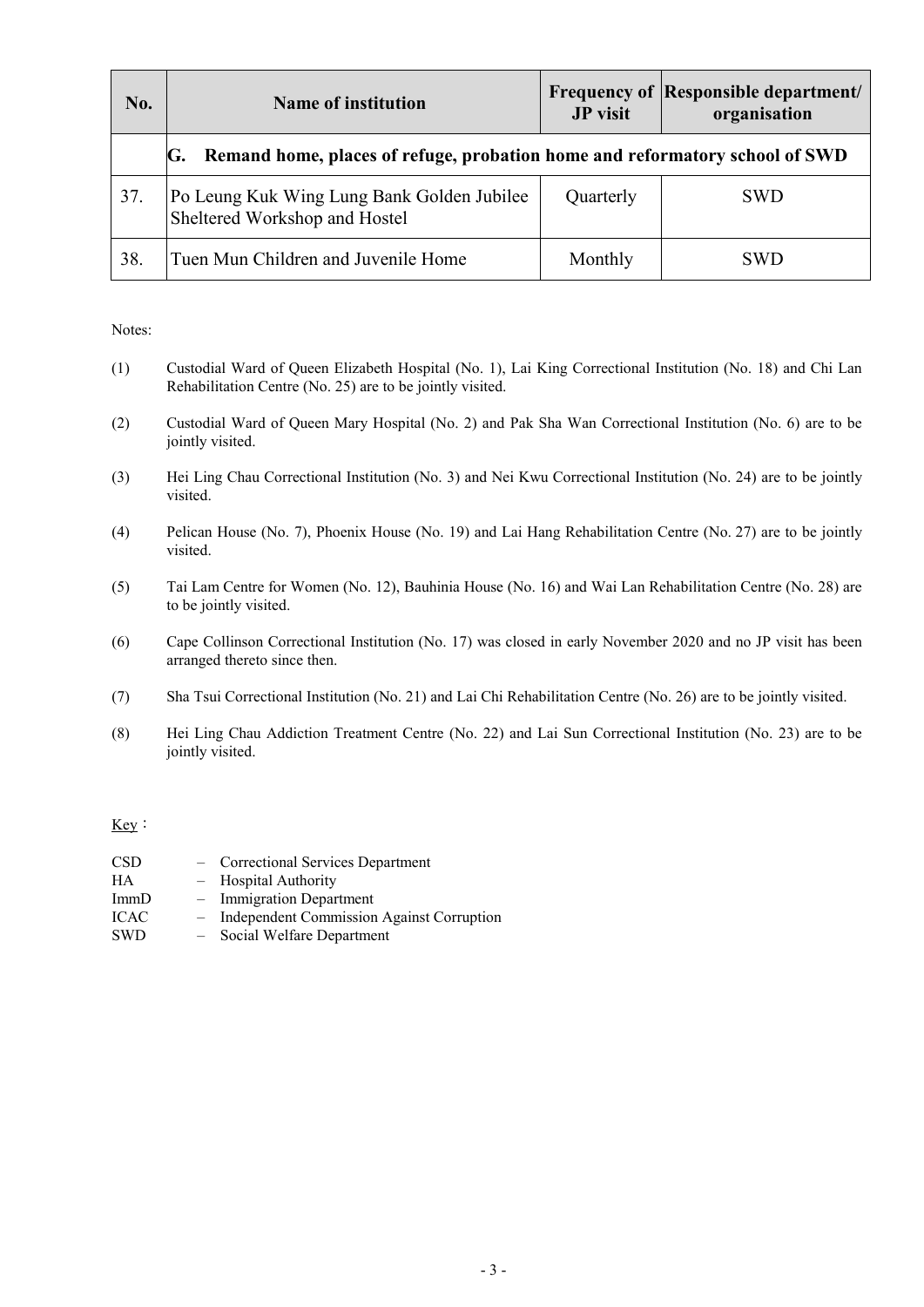# **II. Non-statutory Visits**

In view of the development of the COVID-19 pandemic and public health considerations, JP visits to the institutions have been temporarily suspended since late January 2020.

| No. | <b>Name of institution</b>                                                                                                | <b>Frequency of</b><br><b>JP</b> visit | Responsible department/<br>organisation |
|-----|---------------------------------------------------------------------------------------------------------------------------|----------------------------------------|-----------------------------------------|
|     | <b>Institutions for drug abusers of Non-governmental Organisations</b><br>A.                                              |                                        |                                         |
| 1.  | The Society for the Aid and Rehabilitation of<br>Drug Abusers Adult Female Rehabilitation<br>Centre                       | Half-yearly                            | DH                                      |
| 2.  | The Society for the Aid and Rehabilitation of<br>Drug Abusers Au Tau Youth Centre                                         | Half-yearly                            | DH                                      |
| 3.  | The Society for the Aid and Rehabilitation of<br>Drug Abusers Shek Kwu Chau Treatment and<br><b>Rehabilitation Centre</b> | Half-yearly                            | DH                                      |
| 4.  | The Society for the Aid and Rehabilitation of<br>Drug Abusers Sister Aquinas Memorial<br><b>Women's Treatment Centre</b>  | Half-yearly                            | DH                                      |
|     | Hospitals with accident and emergency services<br><b>B.</b>                                                               |                                        |                                         |
| 5.  | Alice Ho Miu Ling Nethersole Hospital                                                                                     | Half-yearly                            | <b>HA</b>                               |
| 6.  | <b>Caritas Medical Centre</b>                                                                                             | Half-yearly                            | <b>HA</b>                               |
| 7.  | Kwong Wah Hospital                                                                                                        | Half-yearly                            | HA                                      |
| 8.  | North District Hospital                                                                                                   | Half-yearly                            | HA                                      |
| 9.  | North Lantau Hospital                                                                                                     | Half-yearly                            | <b>HA</b>                               |
| 10. | Pamela Youde Nethersole Eastern Hospital                                                                                  | Half-yearly                            | HA                                      |
| 11. | Pok Oi Hospital                                                                                                           | Half-yearly                            | HA                                      |
| 12. | Prince of Wales Hospital                                                                                                  | Half-yearly                            | HA                                      |
| 13. | Princess Margaret Hospital                                                                                                | Half-yearly                            | <b>HA</b>                               |
| 14. | Queen Elizabeth Hospital                                                                                                  | Half-yearly                            | HA                                      |
| 15. | Queen Mary Hospital                                                                                                       | Half-yearly                            | HA                                      |
| 16. | Ruttonjee Hospital <sup>(9)</sup>                                                                                         | Half-yearly                            | HA                                      |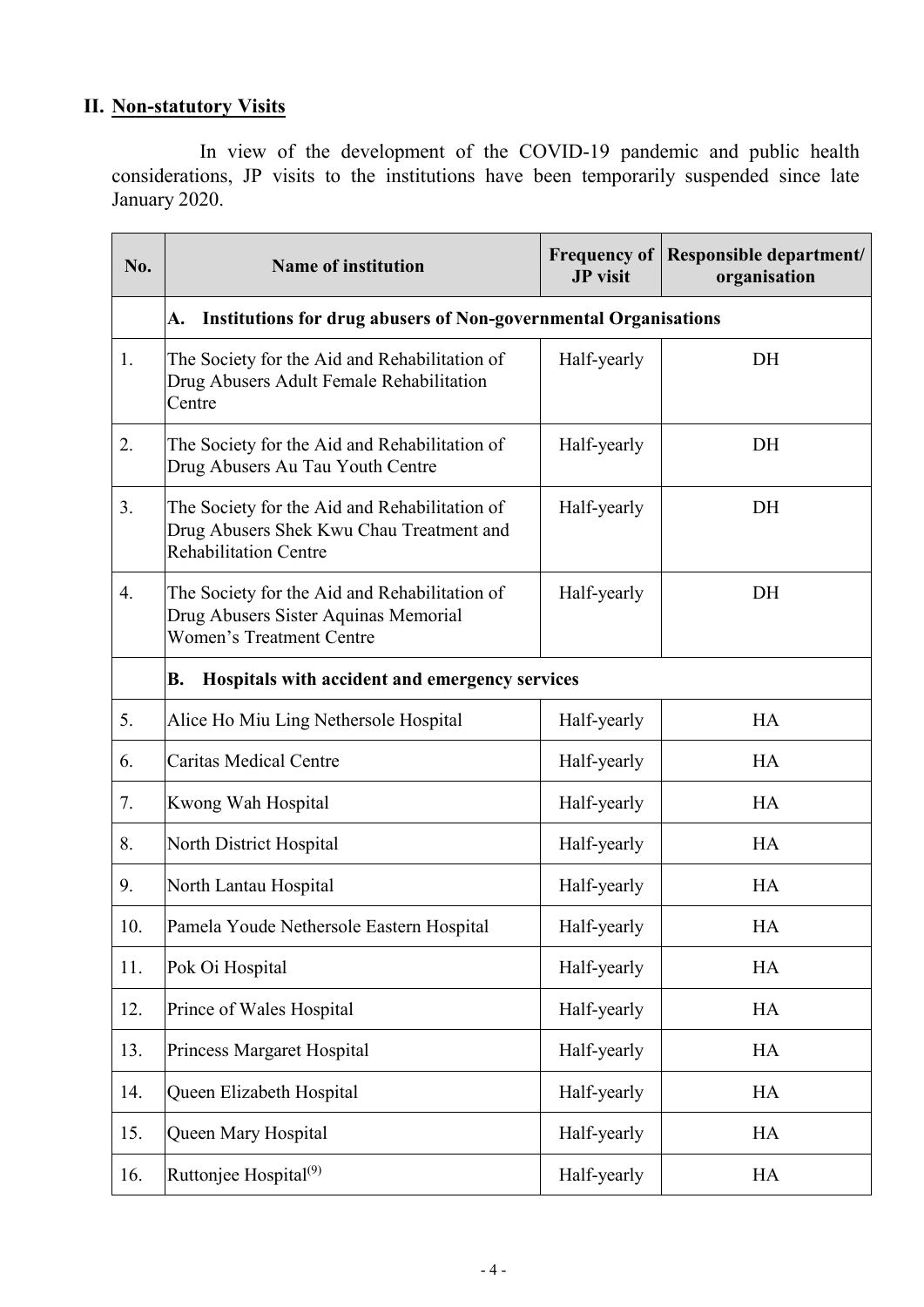| No. | <b>Name of institution</b>                                     | <b>Frequency of</b><br>JP visit | Responsible department/<br>organisation |
|-----|----------------------------------------------------------------|---------------------------------|-----------------------------------------|
| 17. | St. John Hospital                                              | Half-yearly                     | <b>HA</b>                               |
| 18. | Tseung Kwan O Hospital                                         | Half-yearly                     | HA                                      |
| 19. | Tuen Mun Hospital                                              | Half-yearly                     | HA                                      |
| 20. | United Christian Hospital                                      | Half-yearly                     | HA                                      |
| 21. | Yan Chai Hospital                                              | Half-yearly                     | HA                                      |
|     | Psychiatric hospital<br>$\mathbf{C}$ .                         |                                 |                                         |
| 22. | Siu Lam Hospital                                               | Half-yearly                     | <b>HA</b>                               |
|     | <b>Other hospitals</b><br>D.                                   |                                 |                                         |
| 23. | <b>Bradbury Hospice</b>                                        | Half-yearly                     | <b>HA</b>                               |
| 24. | Cheshire Home, Chung Hom Kok                                   | Half-yearly                     | <b>HA</b>                               |
| 25. | Cheshire Home, Shatin                                          | Half-yearly                     | <b>HA</b>                               |
| 26. | The Duchess of Kent Children's Hospital at<br><b>Sandy Bay</b> | Half-yearly                     | HA                                      |
| 27. | Grantham Hospital                                              | Half-yearly                     | <b>HA</b>                               |
| 28. | Haven of Hope Hospital                                         | Half-yearly                     | <b>HA</b>                               |
| 29. | Hong Kong Buddhist Hospital                                    | Half-yearly                     | HA                                      |
| 30. | Hong Kong Eye Hospital                                         | Half-yearly                     | HA                                      |
| 31. | Kowloon Hospital                                               | Half-yearly                     | <b>HA</b>                               |
| 32. | MacLehose Medical Rehabilitation Centre                        | Half-yearly                     | HA                                      |
| 33. | Our Lady of Maryknoll Hospital                                 | Half-yearly                     | HA                                      |
| 34. | Shatin Hospital                                                | Half-yearly                     | HA                                      |
| 35. | Tai Po Hospital                                                | Half-yearly                     | <b>HA</b>                               |
| 36. | Tang Shiu Kin Hospital <sup>(9)</sup>                          | Half-yearly                     | HA                                      |
| 37. | Tung Wah Eastern Hospital                                      | Half-yearly                     | HA                                      |
| 38. | Tung Wah Group of Hospitals Fung Yiu King<br>Hospital          | Half-yearly                     | HA                                      |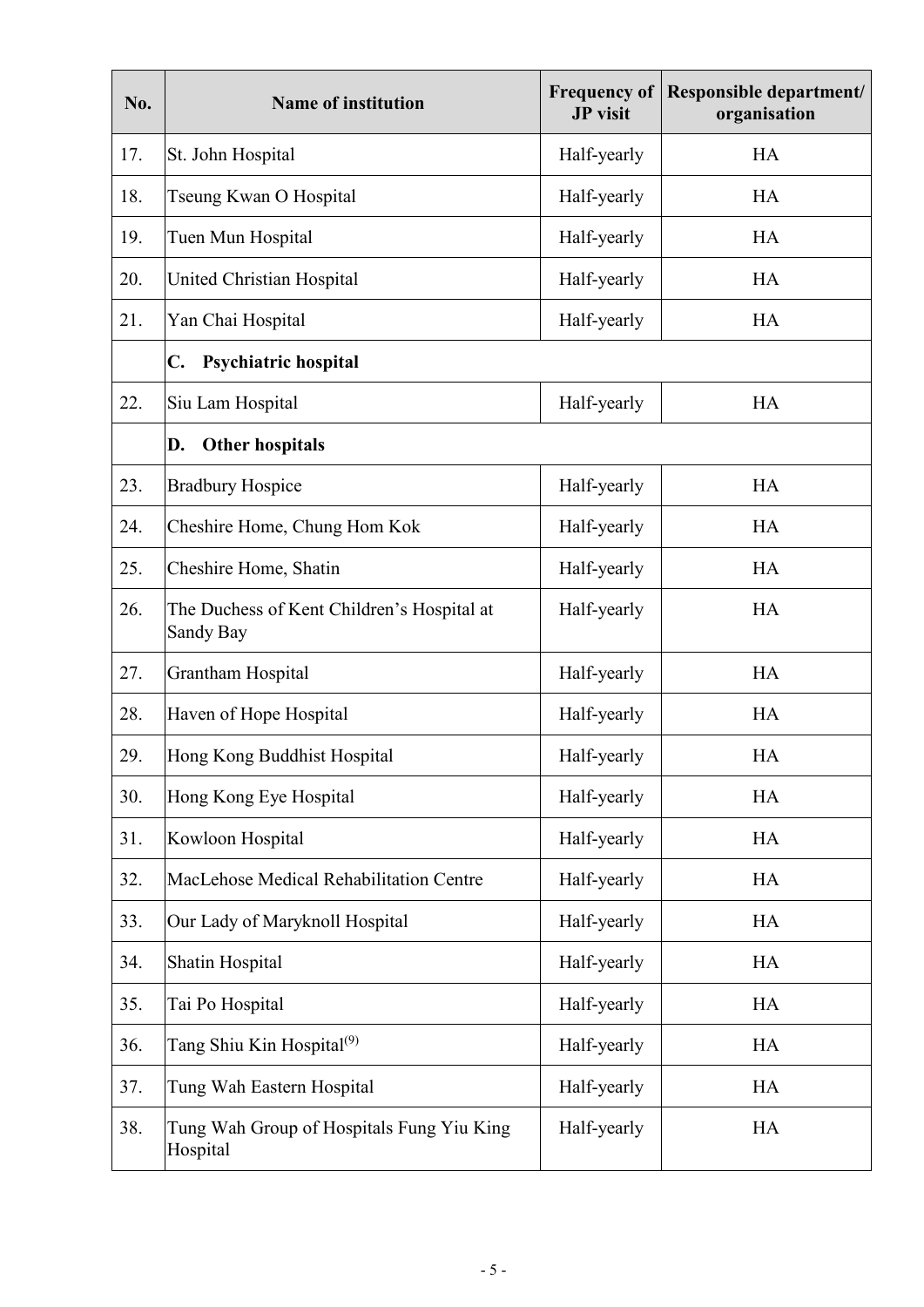| No. | <b>Name of institution</b>                                                                                   | <b>Frequency of</b><br>JP visit | Responsible department/<br>organisation |
|-----|--------------------------------------------------------------------------------------------------------------|---------------------------------|-----------------------------------------|
| 39. | Tung Wah Group of Hospitals Wong Tai Sin<br>Hospital                                                         | Half-yearly                     | HA                                      |
| 40. | Tung Wah Hospital                                                                                            | Half-yearly                     | HA                                      |
| 41. | Wong Chuk Hang Hospital                                                                                      | Half-yearly                     | HA                                      |
|     | E.<br>Residential services for children and youths of Non-governmental Organisations                         |                                 |                                         |
| 42. | Caritas-Hong Kong – Caritas Pelletier Hall                                                                   | Half-yearly                     | <b>SWD</b>                              |
| 43. | Hong Kong Juvenile Care Centre - Bradbury<br>Hostel                                                          | Half-yearly                     | <b>SWD</b>                              |
| 44. | Hong Kong Student Aid Society - Holland<br>Hostel                                                            | Half-yearly                     | <b>SWD</b>                              |
| 45. | Hong Kong Student Aid Society - Island Hostel                                                                | Half-yearly                     | <b>SWD</b>                              |
| 46. | Sisters of the Good Shepherd – Marycove<br>Centre                                                            | Half-yearly                     | <b>SWD</b>                              |
| 47. | Society of Boys' Centres - Chak Yan Centre                                                                   | Half-yearly                     | <b>SWD</b>                              |
| 48. | Society of Boys' Centres – Cheung Hong Hostel                                                                | Half-yearly                     | <b>SWD</b>                              |
| 49. | Society of Boys' Centres - Shing Tak Centre                                                                  | Half-yearly                     | <b>SWD</b>                              |
| 50. | Society of Boys' Centres - Un Chau Hostel                                                                    | Half-yearly                     | <b>SWD</b>                              |
| 51. | Tung Wah Group of Hospitals - Wing Yin<br>Hostel                                                             | Half-yearly                     | <b>SWD</b>                              |
|     | Day and residential units for people with disabilities of SWD/Non-governmental<br>F.<br><b>Organisations</b> |                                 |                                         |
| 52. | Caritas-Hong Kong - Caritas Jockey Club Lai<br>King Rehabilitation Centre                                    | Half-yearly                     | <b>SWD</b>                              |
| 53. | Chinese YMCA of Hong Kong - Home of<br>Love – Yung Shing Hostel                                              | Half-yearly                     | <b>SWD</b>                              |
| 54. | Evangelical Lutheran Church Hong Kong-<br>Kwai Shing Hostel                                                  | Half-yearly                     | <b>SWD</b>                              |
| 55. | Fu Hong Society - Fu Hong Society<br><b>Rehabilitation Centre</b>                                            | Half-yearly                     | <b>SWD</b>                              |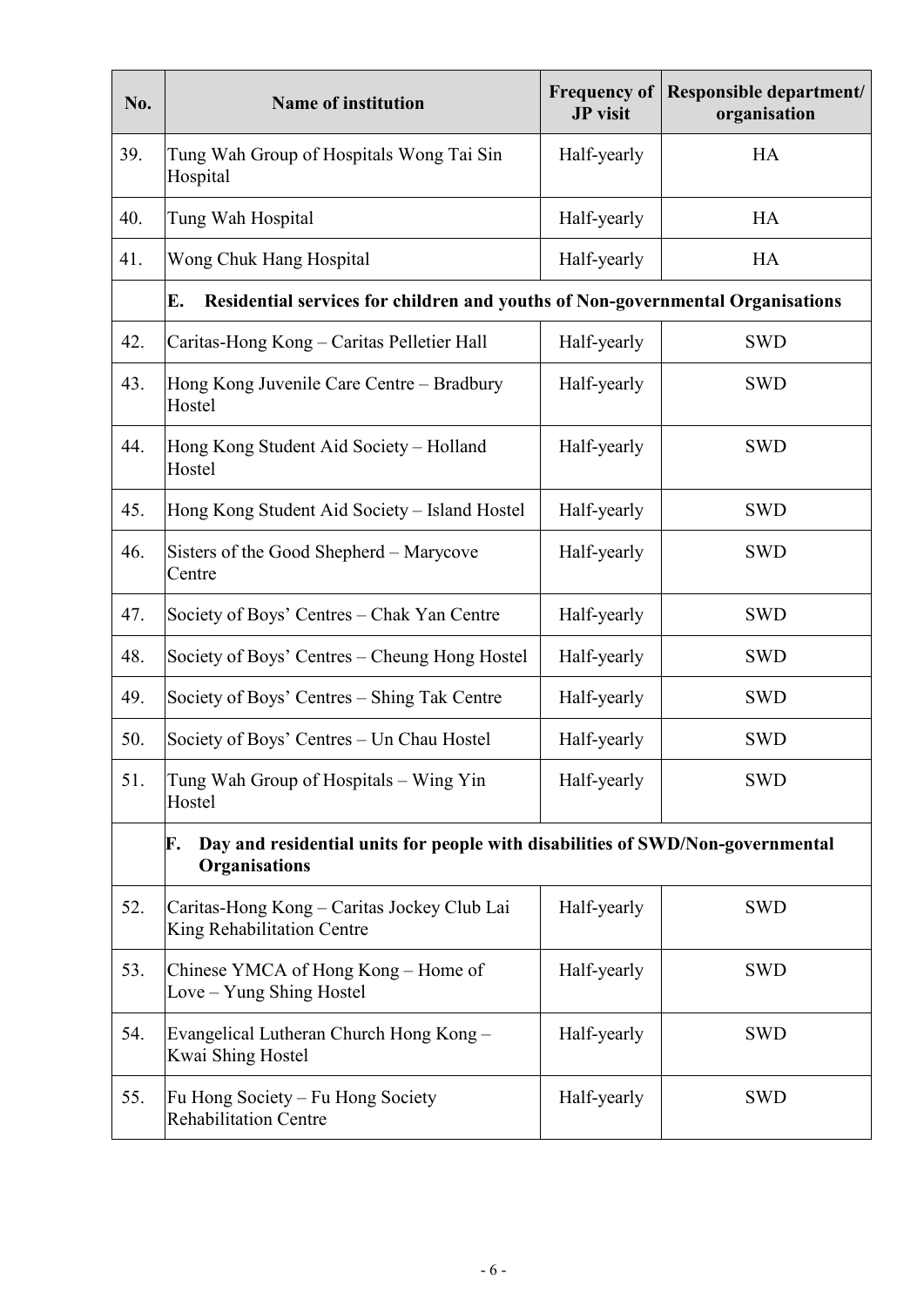| No. | <b>Name of institution</b>                                                                                          | <b>Frequency of</b><br>JP visit | Responsible department/<br>organisation |
|-----|---------------------------------------------------------------------------------------------------------------------|---------------------------------|-----------------------------------------|
| 56. | Haven of Hope Christian Service – Haven of<br>Hope Hang Hau Care and Attention Home for<br><b>Severely Disabled</b> | Half-yearly                     | <b>SWD</b>                              |
| 57. | Hong Kong Society for the Blind - Jockey Club<br>Centre for the Blind                                               | Half-yearly                     | <b>SWD</b>                              |
| 58. | Hong Kong Society for the Blind – Jockey Club<br>Tuen Mun Home for the Aged Blind                                   | Half-yearly                     | <b>SWD</b>                              |
| 59. | New Life Psychiatric Rehabilitation<br>Association – New Life Building Long Stay<br>Care Home                       | Half-yearly                     | <b>SWD</b>                              |
| 60. | New Life Psychiatric Rehabilitation<br>Association - Tuen Mun Long Stay Care Home                                   | Half-yearly                     | <b>SWD</b>                              |
| 61. | Po Leung Kuk – Y C Cheng Centre                                                                                     | Half-yearly                     | <b>SWD</b>                              |
| 62. | The Mental Health Association of Hong Kong –<br>Jockey Club Building                                                | Half-yearly                     | <b>SWD</b>                              |
| 63. | The Salvation Army - Cheung Hong<br>Community Day Rehabilitation and Residential<br>Service                         | Half-yearly                     | <b>SWD</b>                              |
| 64. | Tung Wah Group of Hospitals Ho Yuk Ching<br>Workshop cum Hostel                                                     | Half-yearly                     | <b>SWD</b>                              |
| 65. | Tung Wah Group of Hospitals - Jockey Club<br><b>Rehabilitation Complex</b>                                          | Half-yearly                     | <b>SWD</b>                              |
| 66. | Tung Wah Group of Hospitals - Wong Cho<br>Tong Integrated Vocational Rehabilitation<br>Centre cum $Hostel^{(10)}$   | Half-yearly                     | <b>SWD</b>                              |
|     | G. Residential care homes for the elderly of Non-governmental Organisations                                         |                                 |                                         |
| 67. | Caritas-Hong Kong - Caritas Li Ka Shing Care<br>and Attention Home                                                  | Half-yearly                     | <b>SWD</b>                              |
| 68. | Heung Hoi Ching Kok Lin Association -<br>Buddhist Li Ka Shing Care and Attention Home<br>for the Elderly            | Half-yearly                     | <b>SWD</b>                              |
| 69. | Heung Hoi Ching Kok Lin Association -<br>Buddhist Po Ching Home for the Aged Women                                  | Half-yearly                     | <b>SWD</b>                              |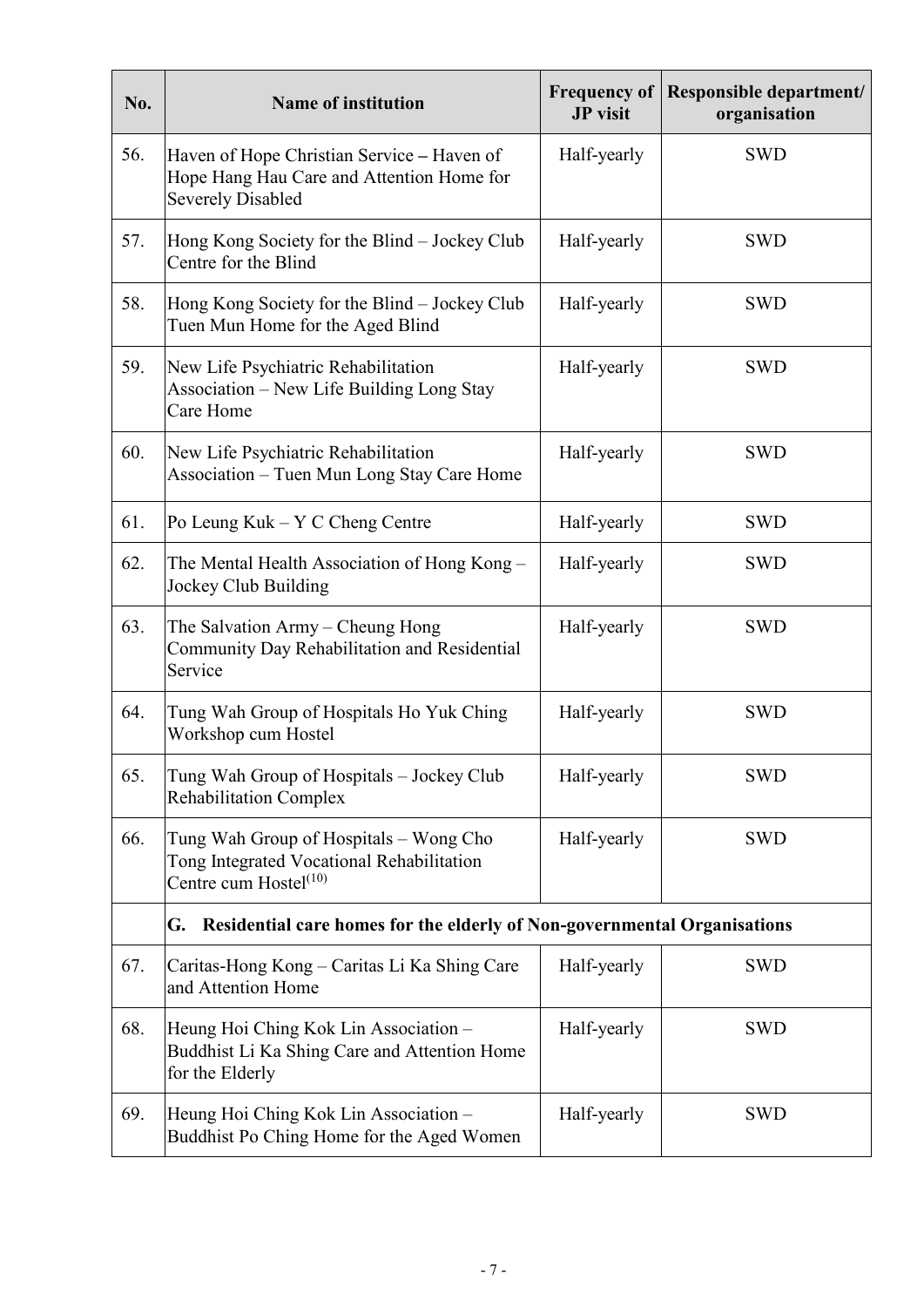| No. | <b>Name of institution</b>                                                                                                            | <b>Frequency of</b><br><b>JP</b> visit | Responsible department/<br>organisation |
|-----|---------------------------------------------------------------------------------------------------------------------------------------|----------------------------------------|-----------------------------------------|
| 70. | Hong Kong Sheng Kung Hui Welfare Council<br>Limited – Hong Kong Sheng Kung Hui Li Ka<br>Shing Care and Attention Home for the Elderly | Half-yearly                            | <b>SWD</b>                              |
| 71. | Sik Sik Yuen – Ho Yam Care and Attention<br>Home for the Elderly                                                                      | Half-yearly                            | <b>SWD</b>                              |
| 72. | Tung Wah Group of Hospitals – Wong Cho<br>Tong Care and Attention Home <sup>(10)</sup>                                                | Half-yearly                            | <b>SWD</b>                              |
| 73. | Yan Chai Hospital – Chinachem Care and<br><b>Attention Home</b>                                                                       | Half-yearly                            | <b>SWD</b>                              |
|     | <b>Charitable organisation providing social services</b><br>Н.                                                                        |                                        |                                         |
| 74. | Po Leung Kuk                                                                                                                          | Quarterly                              | <b>HAD</b>                              |

Notes:

- (9) Ruttonjee Hospital (No. 16) and Tang Shiu Kin Hospital (No. 36) are to be jointly visited.
- (10) Tung Wah Group of Hospitals Wong Cho Tong Integrated Vocational Rehabilitation Centre cum Hostel (No. 66) and Tung Wah Group of Hospitals – Wong Cho Tong Care and Attention Home (No. 72) are to be jointly visited.

Key:

| DH         | Department of Health |
|------------|----------------------|
| <b>TTA</b> | TT '11 A 11 '1       |

- HA Hospital Authority
- HAD Home Affairs Department
- SWD Social Welfare Department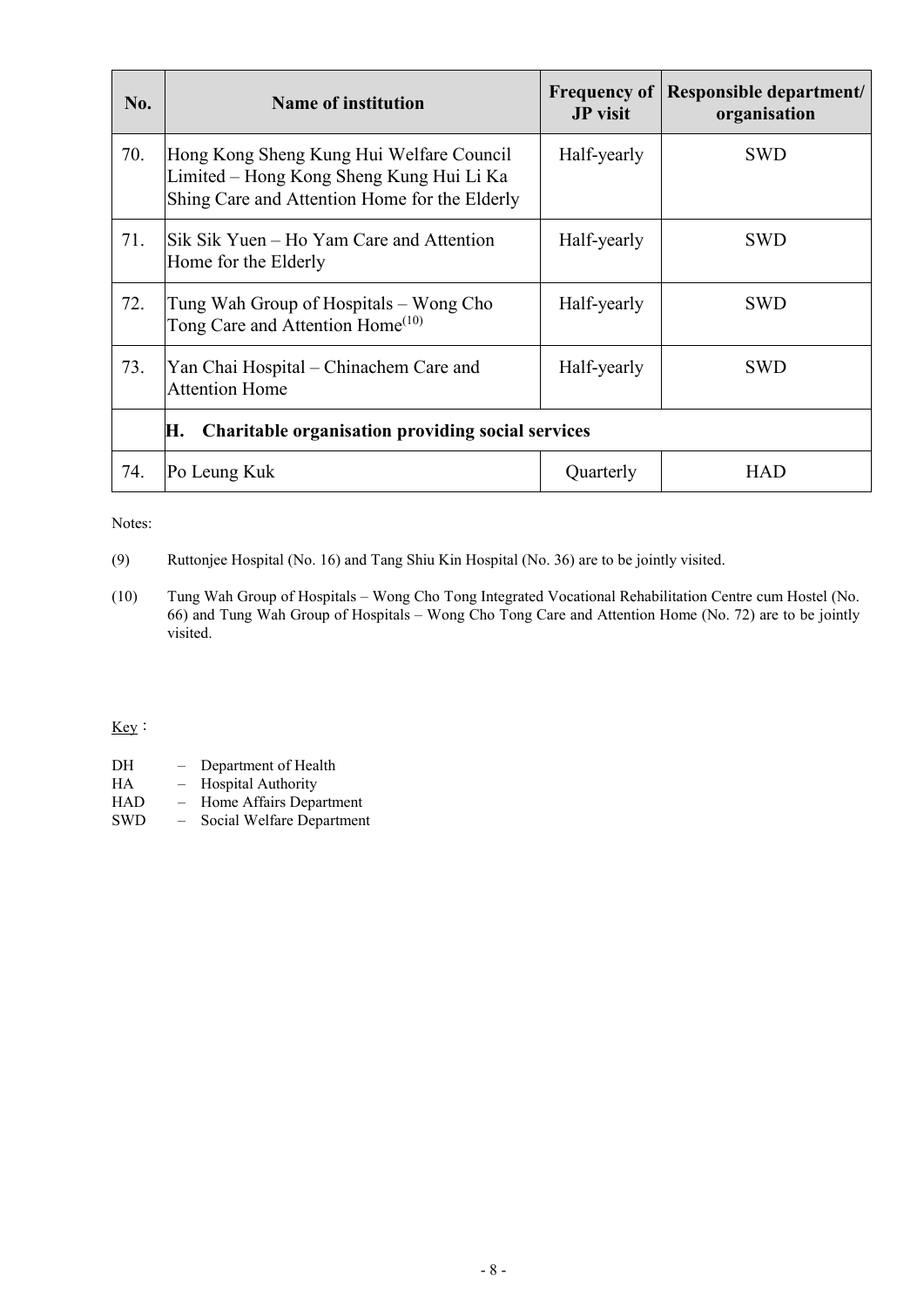#### **Annex B**

#### **Statistics on Complaints, Requests/Enquiries Received and Suggestions/Comments Made by JPs from 2018 to 2020**

| <b>Institutions</b>                                                                                                                      |                | No. of institutions<br>under JP visit<br>programme |                | No. of JP visits<br>conducted |                | No. of complaints<br>made to JPs |              | No. of<br>requests/enquiries<br>made to JPs |                         | No. of<br>suggestions/comments<br>made by JPs |                |              |          |              |              |
|------------------------------------------------------------------------------------------------------------------------------------------|----------------|----------------------------------------------------|----------------|-------------------------------|----------------|----------------------------------|--------------|---------------------------------------------|-------------------------|-----------------------------------------------|----------------|--------------|----------|--------------|--------------|
|                                                                                                                                          | 2018           | 2019                                               | 2020           | 2018                          | 2019           | 2020                             | 2018         | 2019                                        | 2020                    | 2018                                          | 2019           | 2020         | 2018     | 2019         | 2020         |
| Institutions of<br><b>Correctional Services</b><br>Department                                                                            | 29             | $28^{(1)}$                                         | $28^{(5)}$     | 414                           | 399            | 391                              | 187          | 155                                         | 114                     | 101                                           | 105            | 88           | 32       | 27           | 18           |
| Hospitals of Hospital<br>Authority                                                                                                       | 42             | 42                                                 | 42             | 154                           | $131^{(6)}$    | $\overline{5}$                   | 14           | 23                                          | $\overline{\mathbf{4}}$ | 75                                            | 83             | 19           | 98       | 99           | $\tau$       |
| <b>ICAC Detention Centre</b>                                                                                                             | $\mathbf{1}$   | $\mathbf{1}$                                       | $\mathbf{1}$   | 24                            | 24             | 23                               | $\Omega$     | $\theta$                                    | $\Omega$                | 1                                             | $\mathbf{1}$   | $\Omega$     | 3        | $\Omega$     | 2            |
| <b>Detention Centres of</b><br><b>Immigration Department</b>                                                                             | $\overline{2}$ | $\overline{2}$                                     | $\overline{2}$ | 28                            | 28             | $\overline{25}$                  | 3            | 12                                          | 16                      | 218                                           | 260            | 422          | 5        | $\mathbf{Q}$ | 17           |
| Po Leung Kuk                                                                                                                             | $\mathbf{1}$   | $\mathbf{1}$                                       | $\mathbf{1}$   | $\overline{4}$                | $\overline{4}$ | $\Omega$                         | $\Omega$     | $\Omega$                                    | $\Omega$                | $\Omega$                                      | $\Omega$       | $\theta$     | $\Omega$ | $\Omega$     | $\Omega$     |
| <b>Institutions for Drug</b><br>Abusers operated by<br>Non-governmental<br>Organisations under the<br>purview of Department<br>of Health | $\overline{4}$ | $\overline{4}$                                     | $\overline{4}$ | 12                            | $8^{(7)}$      | $\overline{2}$                   | $\mathbf{0}$ | $\theta$                                    | $\theta$                | $\overline{0}$                                | $\overline{0}$ | $\mathbf{0}$ | 15       | 5            | $\mathbf{1}$ |
| <b>Institutions of Social</b><br>Welfare Department/<br>Non-governmental<br>Organisations                                                | 33             | $34^{(2),(3),(4)}$                                 | 34             | $\overline{75}$               | 76             | $\overline{36}$                  | $\Omega$     | $\Omega$                                    | $\theta$                | $\overline{2}$                                | $\overline{3}$ | $\mathbf{0}$ | 70       | 59           | 28           |
| Total:                                                                                                                                   | 112            | 112                                                | 112            | 711                           | 670            | $482^{(8)}$                      | 204          | 190                                         | 134                     | 397                                           | 452            | 529          | 223      | 199          | 73           |

(1) Excluding Tai Tam Gap Correctional Institution which was decanted in June 2018.

(2) Chinese YMCA of Hong Kong – Home of Love – Yung Shing Hostel has been included under the JP visit programme since January 2019.

 the Hostel to Tuen Mun District. The reprovisioned Hostel was opened for JP visits in January 2020. (3) JP visits to the Hong Kong Student Aid Society – Island Hostel were temporarily suspended from July to December 2019 due to reprovisioning of

- (4) JP visits to Po Leung Kuk Y C Cheng Centre were temporarily suspended from July to December 2019 due to renovation work at the Centre. The Centre has been re-opened for JP visits in January 2020.
- (5) Including Cape Collinson Correctional Institution which was closed in November 2020.
- (6) The frequency of JP visits to 11 hospitals has been adjusted from quarterly to half-yearly with effect from 1 January 2019.
- (7) The frequency of JP visits to two institutions for drug abusers has been adjusted from quarterly to half-yearly with effect from 1 January 2019.
- (8) In view of the development of the COVID-19 pandemic and public health considerations, JP visits to the institutions concerned have been suspended since late January 2020.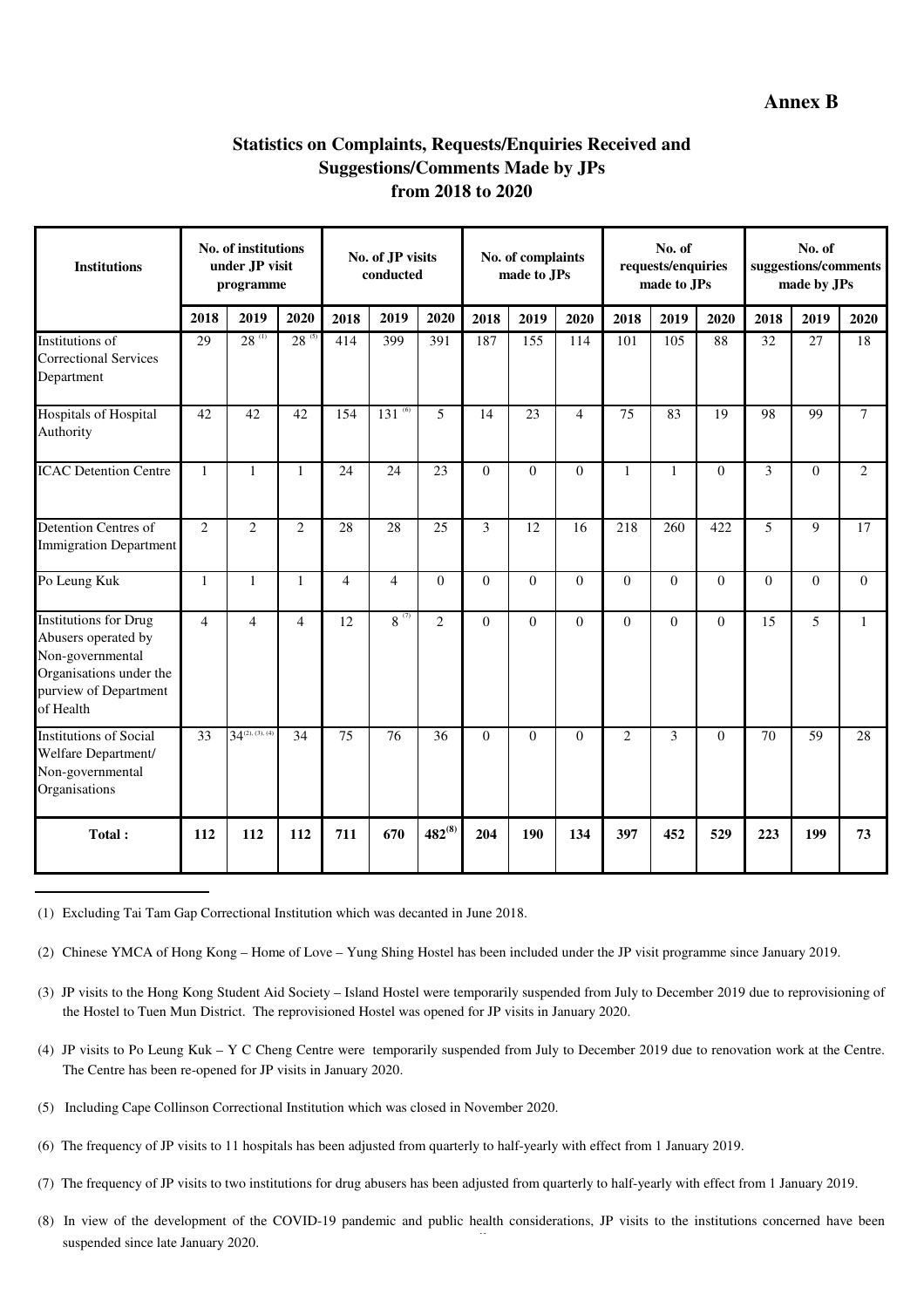**Detailed Information on JP Visits to Individual Institutions**

(from 1 January 2020 to 31 December 2020)

# **I. Institutions of the Correctional Services Department (CSD)**

#### *A. Statistics on complaints, requests/enquiries and suggestions/comments*

| <b>Serial</b><br>no. | <b>Name of institution</b>                                                                                                    | No. of<br>J <sub>P</sub><br>visits | No. of<br>complaints<br>made to JPs | No. of<br>requests/<br>enquiries<br>made to JPs | No. of<br>suggestions/<br>comments<br>made by JPs |
|----------------------|-------------------------------------------------------------------------------------------------------------------------------|------------------------------------|-------------------------------------|-------------------------------------------------|---------------------------------------------------|
| 1.                   | Cape Collinson Correctional Institution <sup>^</sup>                                                                          | 10                                 | $\boldsymbol{0}$                    | $\overline{0}$                                  | $\theta$                                          |
| 2.                   | Hei Ling Chau Addition Treatment<br>Centre/Lai Sun Correctional Institution <sup>+</sup>                                      | 21                                 | $\overline{0}$                      | $\mathbf{1}$                                    | $\overline{0}$                                    |
| 3.                   | Hei Ling Chau Correctional<br>Institution/Nei Kwu Correctional<br>Institution <sup>*</sup>                                    | 23                                 | $\theta$                            | 5                                               | 3                                                 |
| 4.                   | Lai Chi Kok Reception Centre                                                                                                  | 23                                 | $\overline{7}$                      | $\overline{4}$                                  | $\mathbf{1}$                                      |
| 5.                   | Lai King Correctional Institution/Chi Lan<br>Rehabilitation Centre/Custodial Ward of<br>Queen Elizabeth Hospital <sup>o</sup> | 24                                 | $\boldsymbol{0}$                    | $\theta$                                        | $\mathbf{1}$                                      |
| 6.                   | Lo Wu Correctional Institution                                                                                                | 23                                 | 18                                  | 14                                              | $\theta$                                          |
| 7.                   | Pak Sha Wan Correctional<br>Institution/Custodial Ward of Queen<br>Mary Hospital <sup>*</sup>                                 | 24                                 | $\boldsymbol{0}$                    | $\overline{2}$                                  | $\overline{0}$                                    |
| 8.                   | Phoenix House/Pelican House/Lai Hang                                                                                          | 12                                 | $\boldsymbol{0}$                    | $\overline{0}$                                  | $\mathbf{1}$                                      |
|                      | Rehabilitation Centre <sup>o</sup>                                                                                            |                                    |                                     |                                                 |                                                   |
| 9.                   | Pik Uk Correctional Institution                                                                                               | 22                                 | $\boldsymbol{0}$                    | $\boldsymbol{0}$                                | $\mathbf{1}$                                      |
| 10.                  | Pik Uk Prison                                                                                                                 | 23                                 | 3                                   | 3                                               | $\overline{2}$                                    |
| 11.                  | Sha Tsui Correctional Institution/Lai Chi<br>Rehabilitation Centre <sup>+</sup>                                               | 23                                 | $\boldsymbol{0}$                    | $\boldsymbol{0}$                                | $\overline{2}$                                    |
| 12.                  | <b>Shek Pik Prison</b>                                                                                                        | 24                                 | 13                                  | 6                                               | $\overline{0}$                                    |
| 13.                  | Siu Lam Psychiatric Centre                                                                                                    | 21                                 | $\overline{3}$                      | 9                                               | $\theta$                                          |
| 14.                  | <b>Stanley Prison</b>                                                                                                         | 24                                 | 69                                  | 34                                              | $\boldsymbol{0}$                                  |
| 15.                  | Tai Lam Centre for Women/Bauhinia<br>House/Wai Lan Rehabilitation Centre <sup>O</sup>                                         | 22                                 | $\boldsymbol{0}$                    | 8                                               | $\boldsymbol{0}$                                  |
| 16.                  | Tai Lam Correctional Institution                                                                                              | 24                                 | $\boldsymbol{0}$                    | $\overline{2}$                                  | $\mathbf{1}$                                      |
| 17.                  | Tong Fuk Correctional Institution                                                                                             | 24                                 | 1                                   | $\mathbf{0}$                                    | $\overline{4}$                                    |
| 18.                  | Tung Tau Correctional Institution                                                                                             | 24                                 | $\mathbf{0}$                        | $\overline{0}$                                  | $\overline{2}$                                    |
|                      | <b>Total:</b>                                                                                                                 | 391                                | 114                                 | 88                                              | 18                                                |

 $\land$  Cape Collinson Correctional Institution was closed in early November 2020 and no JP visit has been arranged thereto since then.

Denotes visits covering two institutions.

<sup>&</sup>lt;sup>o</sup> Denotes visits covering three institutions.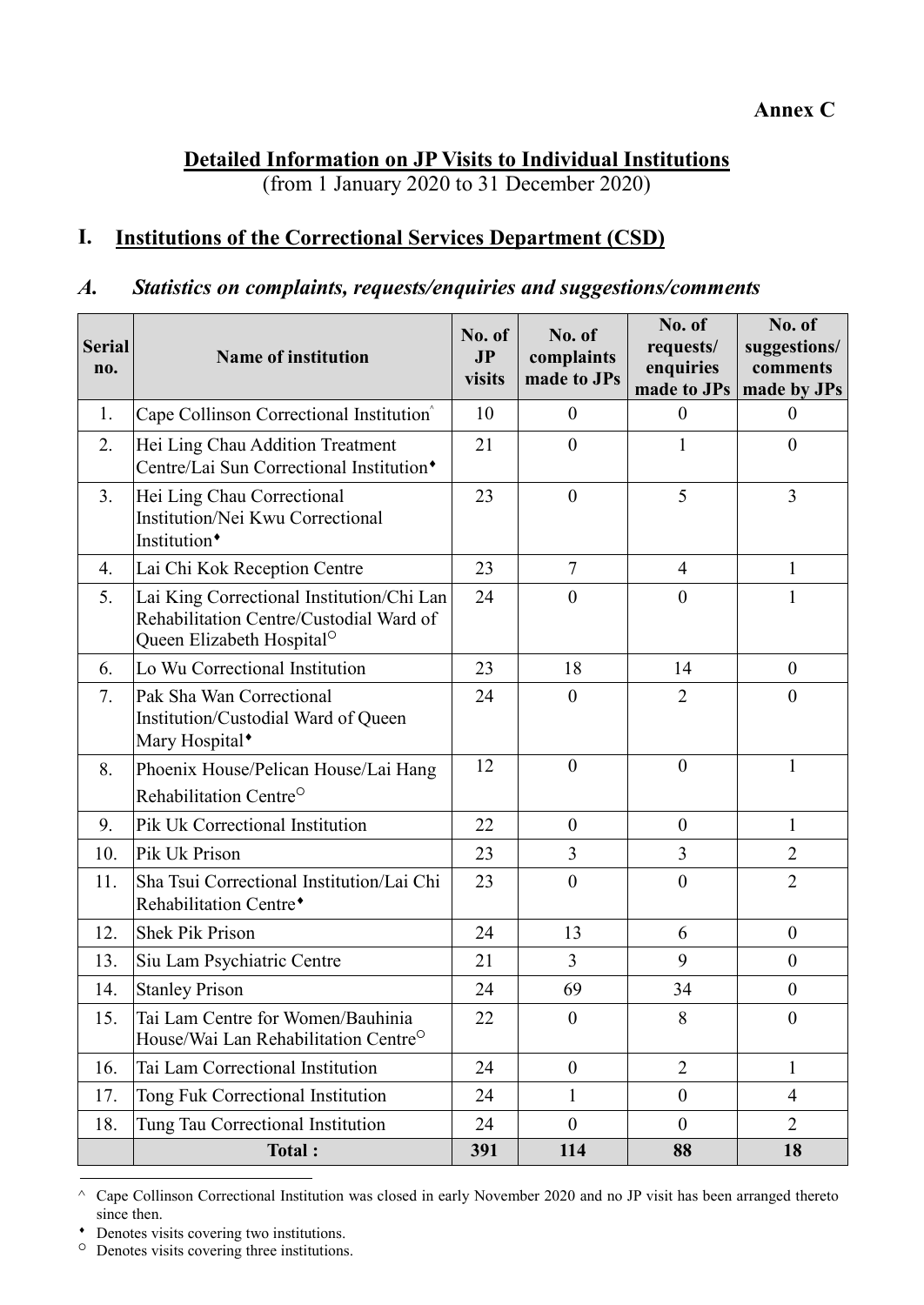#### *B. Statistics on satisfactory ratings given by JPs on the facilities and services provided\**

In view of the development of the COVID-19 pandemic and public health considerations, JP visits to the institutions concerned<sup>#</sup> have been temporarily suspended since late January 2020.

During the JP visits, JPs assessed the general state of facilities inspected and the adequacy of the services provided by the institutions. All of them considered the facilities and services satisfactory.

| <b>Serial</b> | <b>Name of institution</b>                                                                            | No. of           | <b>Overall grading on</b><br>facilities |              | <b>Overall grading on</b><br>services |                  |  |
|---------------|-------------------------------------------------------------------------------------------------------|------------------|-----------------------------------------|--------------|---------------------------------------|------------------|--|
| no.           |                                                                                                       | <b>JP</b> visits | S                                       | $\mathbf{U}$ | S                                     | U                |  |
| 1.            | Cape Collinson Correctional<br>Institution                                                            | 10               | 10                                      | $\theta$     | 10                                    | $\overline{0}$   |  |
| 2.            | Hei Ling Chau Addiction<br>Treatment Centre <sup><math>\triangle</math></sup>                         | 21               | 21                                      | $\theta$     | 21                                    | $\theta$         |  |
|               | Lai Sun Correctional Institution <sup>2</sup>                                                         |                  | 21                                      | $\theta$     | 21                                    | $\boldsymbol{0}$ |  |
| 3.            | Hei Ling Chau Correctional<br>Institution <sup><math>\triangle</math></sup>                           | 23               | 23                                      | $\theta$     | 23                                    | $\theta$         |  |
|               | Nei Kwu Correctional Institution <sup><math>\triangle</math></sup>                                    |                  | 23                                      | $\theta$     | 23                                    | $\overline{0}$   |  |
| 4.            | Lai Chi Kok Reception Centre                                                                          | 23               | 23                                      | $\theta$     | 23                                    | $\theta$         |  |
| 5.            | Lai King Correctional Institution/<br>Chi Lan Rehabilitation Centre <sup><math>\triangle</math></sup> | 24               | 24                                      | $\theta$     | 24                                    | $\theta$         |  |
|               | Custodial Ward of Queen Elizabeth<br>Hospital $\triangle$ #                                           |                  | $\overline{2}$                          | $\theta$     | $\overline{2}$                        | $\theta$         |  |
| 6.            | Lo Wu Correctional Institution                                                                        | 23               | 23                                      | $\theta$     | 23                                    | $\overline{0}$   |  |
| 7.            | Pak Sha Wan Correctional<br>Institution <sup><math>\triangle</math></sup>                             | 24               | 24                                      | $\theta$     | 24                                    | $\overline{0}$   |  |
|               | Custodial Ward of Queen Mary<br>Hospital <sup>4#</sup>                                                |                  | $\overline{2}$                          | $\theta$     | $\overline{2}$                        | $\theta$         |  |
| 8.            | Phoenix House/Pelican House/Lai<br>Hang Rehabilitation Centre                                         | 12               | 12                                      | $\theta$     | 12                                    | $\overline{0}$   |  |
| 9.            | Pik Uk Correctional Institution                                                                       | 22               | 22                                      | $\theta$     | 22                                    | $\theta$         |  |

 $Key: S - Satisfactory$ U – Unsatisfactory

During the visits, JPs looked at the facilities (such as living accommodation, kitchen, library and general state of the premises) and assessed the services (including training programmes, recreational activities and management services) provided by the institutions concerned.

<sup>^</sup> Cape Collinson Correctional Institution was closed in early November 2020 and no JP visit has been arranged thereto since then.

 $\triangle$  Separate reports were completed by JPs for the specific institution.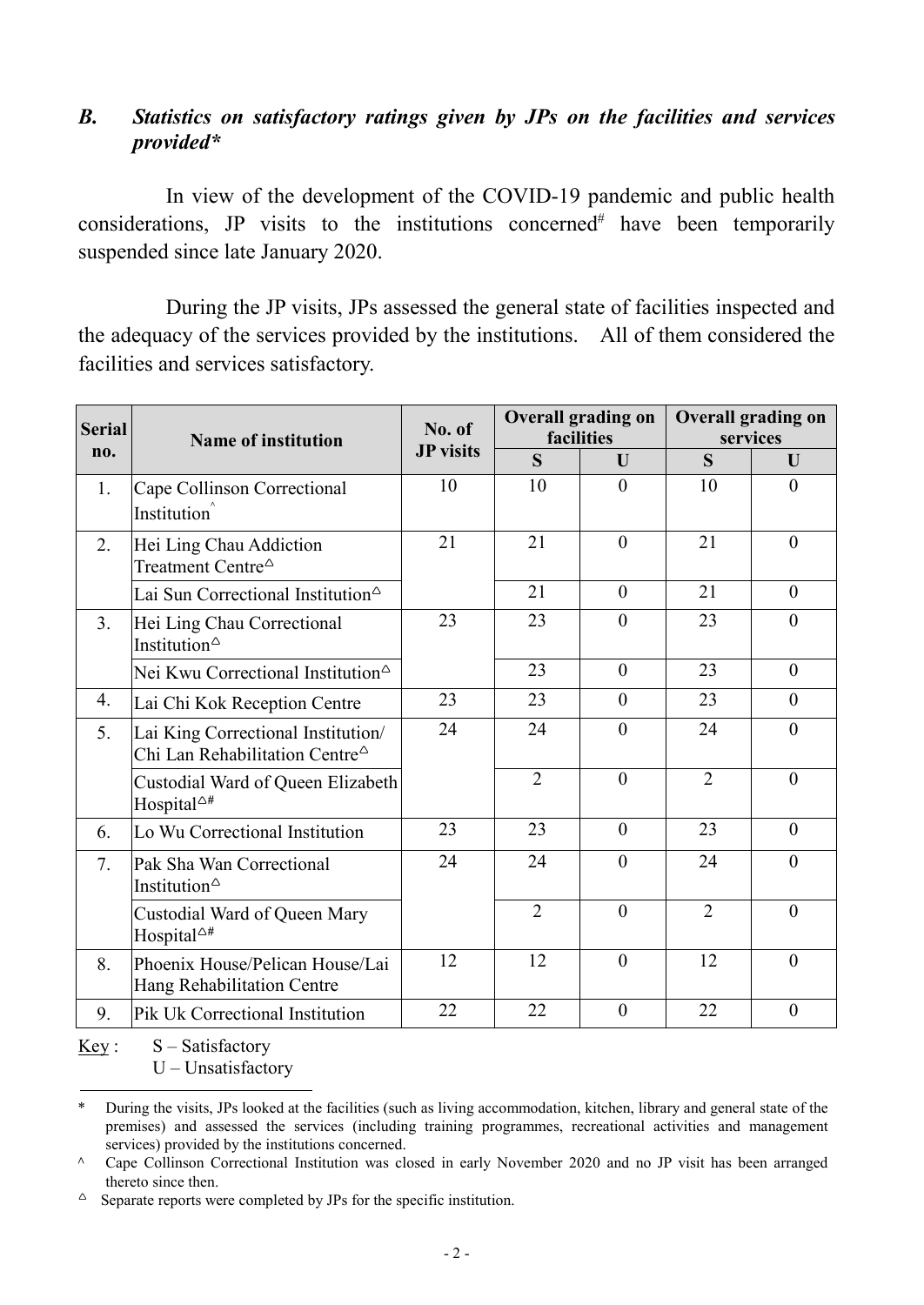| <b>Serial</b> | <b>Name of institution</b>                                                        | No. of           | <b>Overall grading on</b> | facilities   | <b>Overall grading on</b><br>services |                |
|---------------|-----------------------------------------------------------------------------------|------------------|---------------------------|--------------|---------------------------------------|----------------|
| <b>no.</b>    |                                                                                   | <b>JP</b> visits | S                         | U            | S                                     | U              |
| 10.           | Pik Uk Prison                                                                     | 23               | 23                        | $\theta$     | 23                                    | $\theta$       |
| 11.           | Sha Tsui Correctional Institution<br>Lai Chi Rehabilitation Centre                | 23               | 23                        | $\theta$     | 23                                    | $\theta$       |
| 12.           | <b>Shek Pik Prison</b>                                                            | 24               | 24                        | $\theta$     | 24                                    | $\theta$       |
| 13.           | Siu Lam Psychiatric Centre                                                        | 21               | 21                        | $\theta$     | 21                                    | $\theta$       |
| 14.           | <b>Stanley Prison</b>                                                             | 24               | 24                        | $\theta$     | 24                                    | $\theta$       |
| 15.           | Tai Lam Centre for Women <sup><math>\triangle</math></sup>                        | 22               | 22                        | $\theta$     | 22                                    | $\theta$       |
|               | Bauhinia House/Wai Lan<br>Rehabilitation Centre <sup><math>\triangle</math></sup> |                  | 22                        | $\theta$     | 22                                    | $\theta$       |
| 16.           | Tai Lam Correctional Institution                                                  | 24               | 24                        | $\theta$     | 24                                    | $\overline{0}$ |
| 17.           | Tong Fuk Correctional Institution                                                 | 24               | 24                        | $\theta$     | 24                                    | $\theta$       |
| 18.           | Tung Tau Correctional Institution                                                 | 24               | 24                        | $\theta$     | 24                                    | $\overline{0}$ |
|               | Total:                                                                            | 391              | 461                       | $\mathbf{0}$ | 461                                   | $\mathbf{0}$   |

Key : S – Satisfactory

 $\sp{\triangle}~$  Separate reports were completed by JPs for the specific institution.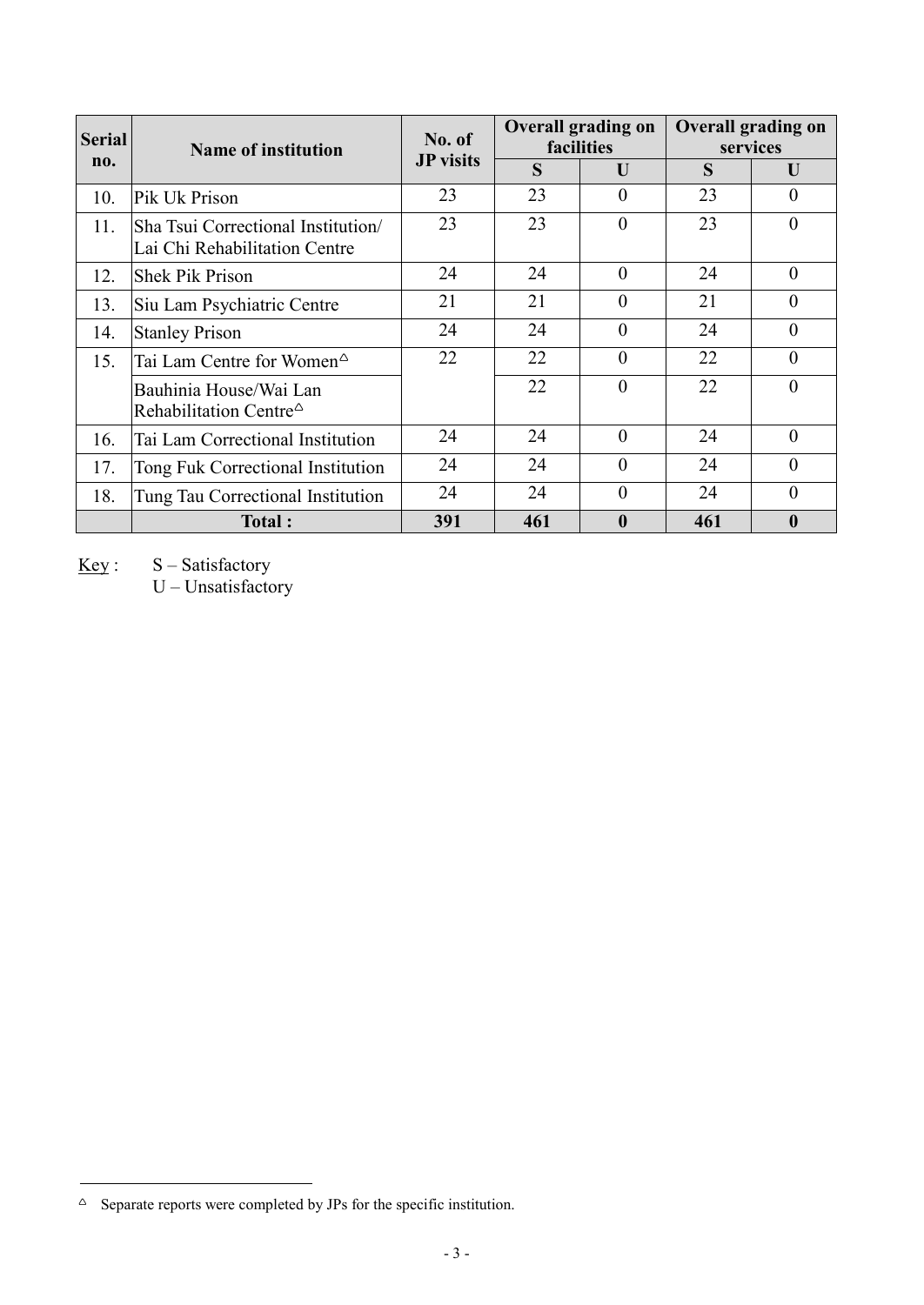#### *C. Summary of follow-up actions taken in respect of complaints made to JPs*

In 2020, [1](#page-22-0)14 complaints<sup> $(1)$ </sup> in the following categories were made to JPs during their visits to institutions under the management of CSD –

|       |                                         | Number of      |       |
|-------|-----------------------------------------|----------------|-------|
|       | <b>Category of complaints</b>           | complaints     | (%)   |
|       |                                         | in 2020        |       |
| (i)   | Treatment and welfare (e.g. shower and  | 54             | (47%) |
|       | prayer arrangements, etc.)              |                |       |
| (ii)  | Services provided by the institution    | 26             | (23%) |
|       | (e.g. quality/quantity of food, medical |                |       |
|       | care and treatment, etc.)               |                |       |
| (iii) | Staff attitude and conduct<br>(e.g.     | 13             | (12%) |
|       | misbehaviour whilst on duty, unfair     |                |       |
|       | treatment, etc.)                        |                |       |
| (iv)  | Disciplinary action (e.g. being placed  | 6              | (5%)  |
|       | disciplinary report,<br>unfair<br>on    |                |       |
|       | disciplinary hearing, etc.)             |                |       |
| (v)   | Complaints against other departments/   | 5              | (4%)  |
|       | organisations                           |                |       |
| (vi)  | Facilities and equipment provided by    | 3              | (3%)  |
|       | the institution (e.g. television<br>in  |                |       |
|       | dayroom, liquid soap dispenser<br>in    |                |       |
|       | toilet, ventilation in cell, etc.)      |                |       |
| (vii) | Others (e.g. misbehaviour of other      | $\overline{7}$ | (6%)  |
|       | persons in custody, grudges amongst     |                |       |
|       | persons in custody, etc.)               |                |       |
|       | Total:                                  | 114            |       |

Upon receipt of complaints, JPs sought background information from individual institutions, and examined the facilities, environment, services, treatment and relevant arrangements as well as the relevant records where applicable. A summary of the actions taken in response to the complaints made to JPs is tabulated below –

<span id="page-22-0"></span> <sup>(1)</sup> Among these 114 complaints, <sup>52</sup> cases were raised by two complainants, accounting for 46% of all complaints.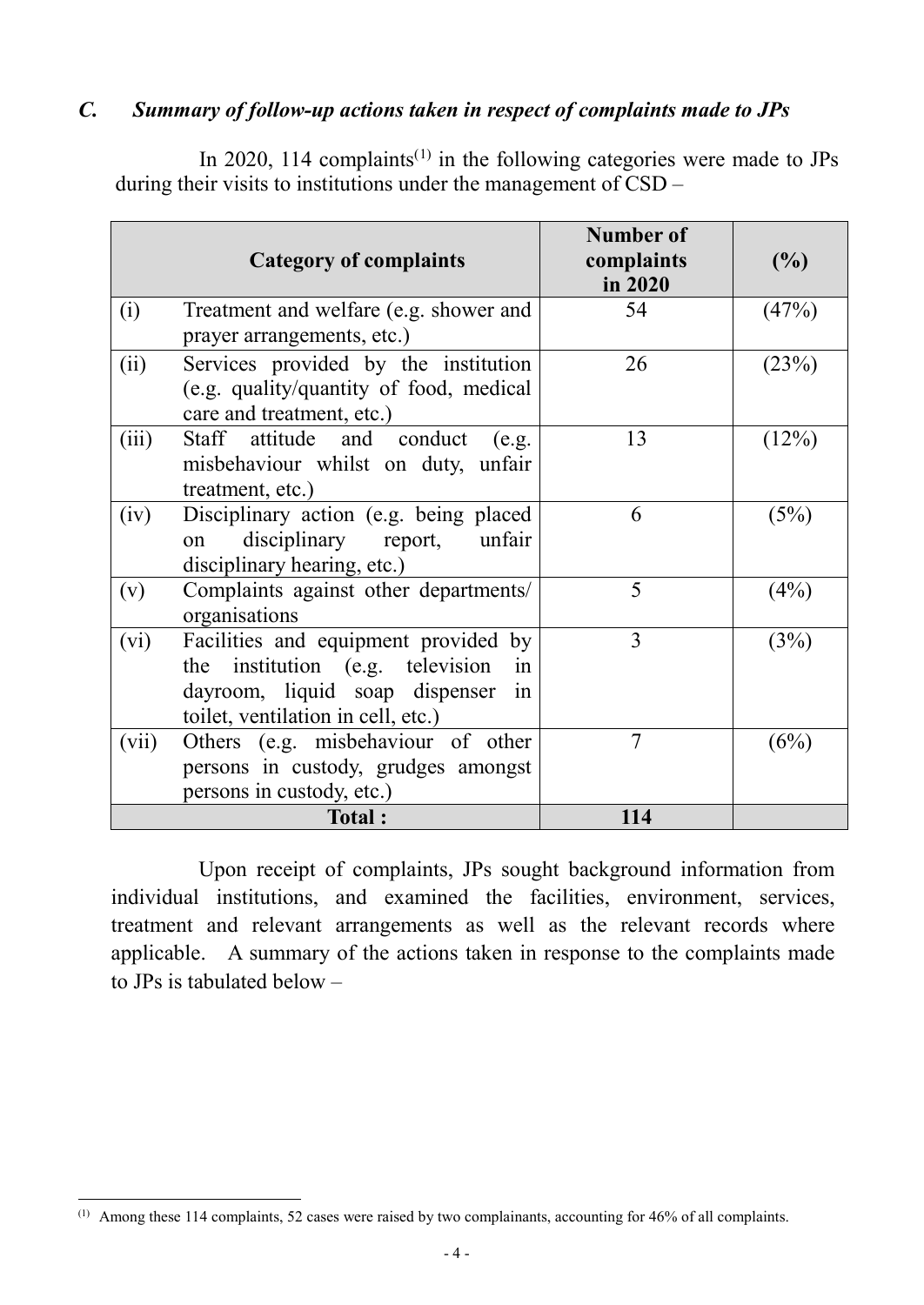| <b>Category of</b><br>complaints                                | <b>Actions</b>                                                                                                                                                                                                                                                                                                                                                                                                      | <b>Number of</b><br>complaints<br>in 2020 | (%)      |
|-----------------------------------------------------------------|---------------------------------------------------------------------------------------------------------------------------------------------------------------------------------------------------------------------------------------------------------------------------------------------------------------------------------------------------------------------------------------------------------------------|-------------------------------------------|----------|
| Complaints<br>against<br>other<br>departments/<br>organisations | Referred to other government<br>departments or organisations<br>for handling/follow-up                                                                                                                                                                                                                                                                                                                              | 3                                         | (3%)     |
| (total: 5)                                                      | Referred<br>institution<br>to<br>management for providing<br>explanation<br>the<br>to<br>complainant                                                                                                                                                                                                                                                                                                                | $\overline{2}$                            | (2%)     |
| Complaints<br>against/related<br>to CSD<br>(total: 109)         | No further action as directed<br>$\blacksquare$<br>by JPs (23 due to lack of<br>solid information for further<br>investigation and nine due to<br>JPs being satisfied that the<br>complaints had already been<br>addressed or dealt with by<br>the institutions before the JP<br>visits)                                                                                                                            | 32                                        | (28%)    |
|                                                                 | institution<br>Referred<br>to<br>management for investigation<br>follow-up<br>(all<br>cases<br><b>or</b><br>resolved<br>by<br>explanations<br>given<br>improvement<br>or<br>measures made, of which<br>both<br>the<br>JPs<br>and<br>complainants concerned were<br>duly informed; and there was<br>no further action as directed<br>by JPs and no further request<br>or other complaints raised by<br>complainants) | 35                                        | $(30\%)$ |
|                                                                 | Police<br>Referred to<br>for<br>investigation (complaints)<br>subsequently withdrawn by<br>complainants)                                                                                                                                                                                                                                                                                                            | 3                                         | (3%)     |
|                                                                 | Referred<br>Complaints<br>to<br>Investigation Unit (CIU) of<br>CSD for investigation (one<br>case referred by CIU to                                                                                                                                                                                                                                                                                                | 39                                        | (34%)    |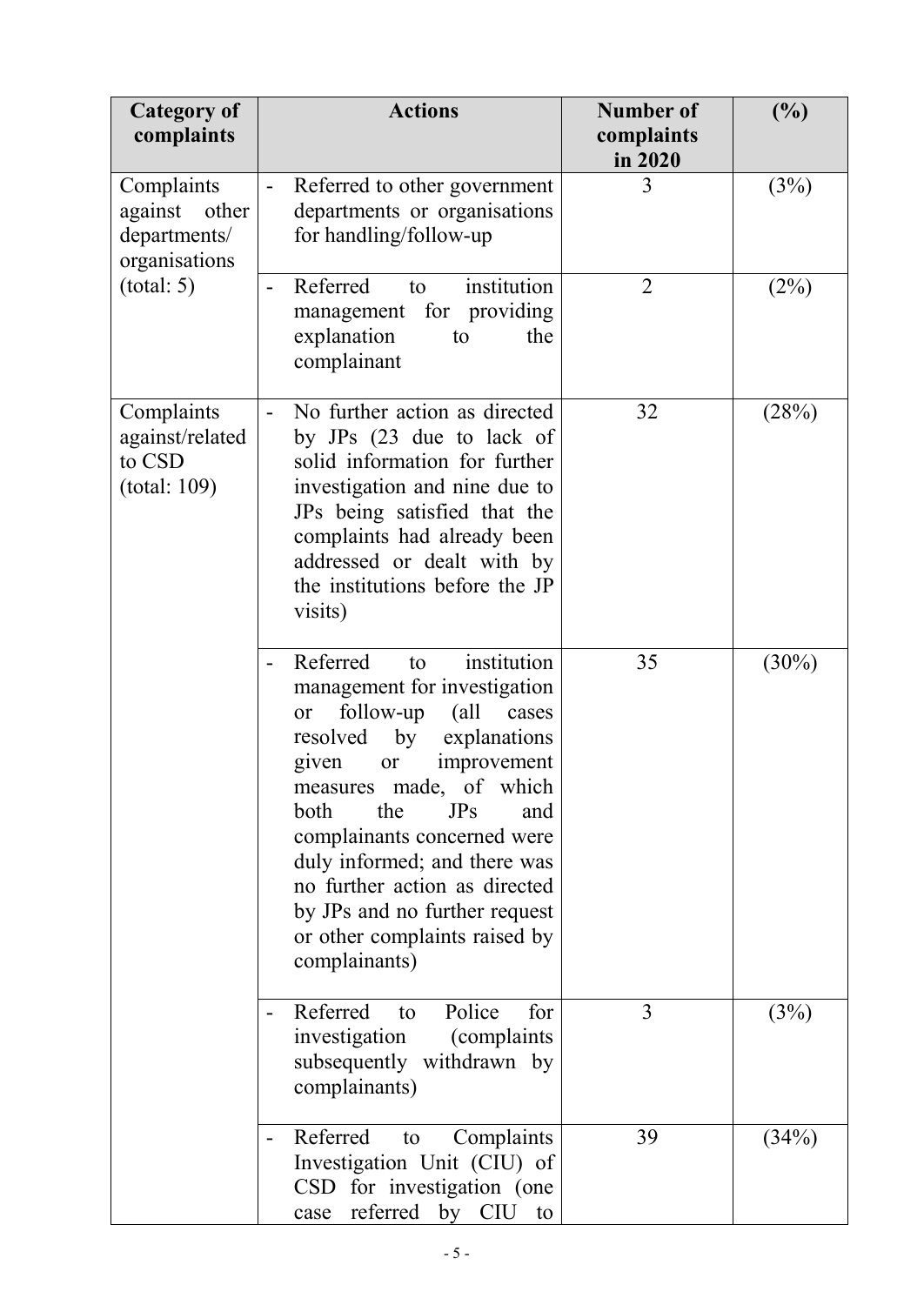| Category of<br>complaints | <b>Actions</b>                                                                                                                                                                                                                                                                                                                                                                                                                                                                                                                                                     | <b>Number of</b><br>complaints<br>in 2020 | (%) |
|---------------------------|--------------------------------------------------------------------------------------------------------------------------------------------------------------------------------------------------------------------------------------------------------------------------------------------------------------------------------------------------------------------------------------------------------------------------------------------------------------------------------------------------------------------------------------------------------------------|-------------------------------------------|-----|
|                           | institution management for<br>follow-up<br>and<br>resolved; 16<br>cases<br>investigated by CIU were<br>concluded as unsubstantiated,<br>false or curtailed; no further<br>action taken on 22 cases as<br>the complainants declined to<br>provide information or stated<br>that they had no complaint to<br>lodge with CIU. Both JPs<br>and the complainants were<br>duly informed of the above<br>investigation results.<br>N <sub>o</sub><br>further action was directed by<br>JPs and no further request or<br>other complaint was raised<br>by the complainant) |                                           |     |
|                           | <b>Total:</b>                                                                                                                                                                                                                                                                                                                                                                                                                                                                                                                                                      | 114                                       |     |

Of the 114 complaints, five were related to category (v): complaints against other departments/organisations, including complaints about the treatment by Police, legal aid application, long waiting time for medical appointments provided by visiting practitioner of HA/dentist of DH, medicine prescription and professionalism of Medical Officers (MOs) of DH. The JPs who received the complaints directed that three cases be referred to the Complaints Against Police Office (CAPO) and DH for handling or follow-up $(2)$ . The JPs also directed the institution management to provide explanation to the complainants of the remaining two cases<sup>([3\)](#page-24-0)</sup>. The complainants were satisfied with the actions taken by the institution management, and all of them did not raise further complaint or request. The JPs concerned were duly informed of the follow-up actions taken and gave no further directive.

<span id="page-24-0"></span><sup>(2)</sup> One complaint was about being assaulted by police officers during arrest, which had been referred to CAPO for investigation in early June 2020. Two complaints (raised by the same complainant) were related to the medicine prescription and professionalism of MOs of DH. The complainant subsequently withdrew his allegations by stating that his medical problem had been resolved by the institution management and thus he had no complaint to lodge.

<sup>(3)</sup> One complaint was about the long waiting time for medical appointments provided by visiting practitioner of HA/dentist of DH; while the other was related to the dissatisfaction about application being rejected by the Legal Aid Department (LAD). As per the directive of the JPs, the established mechanism on medical appointment arrangement and relevant procedures on lodging appeal against the decision of LAD were explained to the complainants accordingly.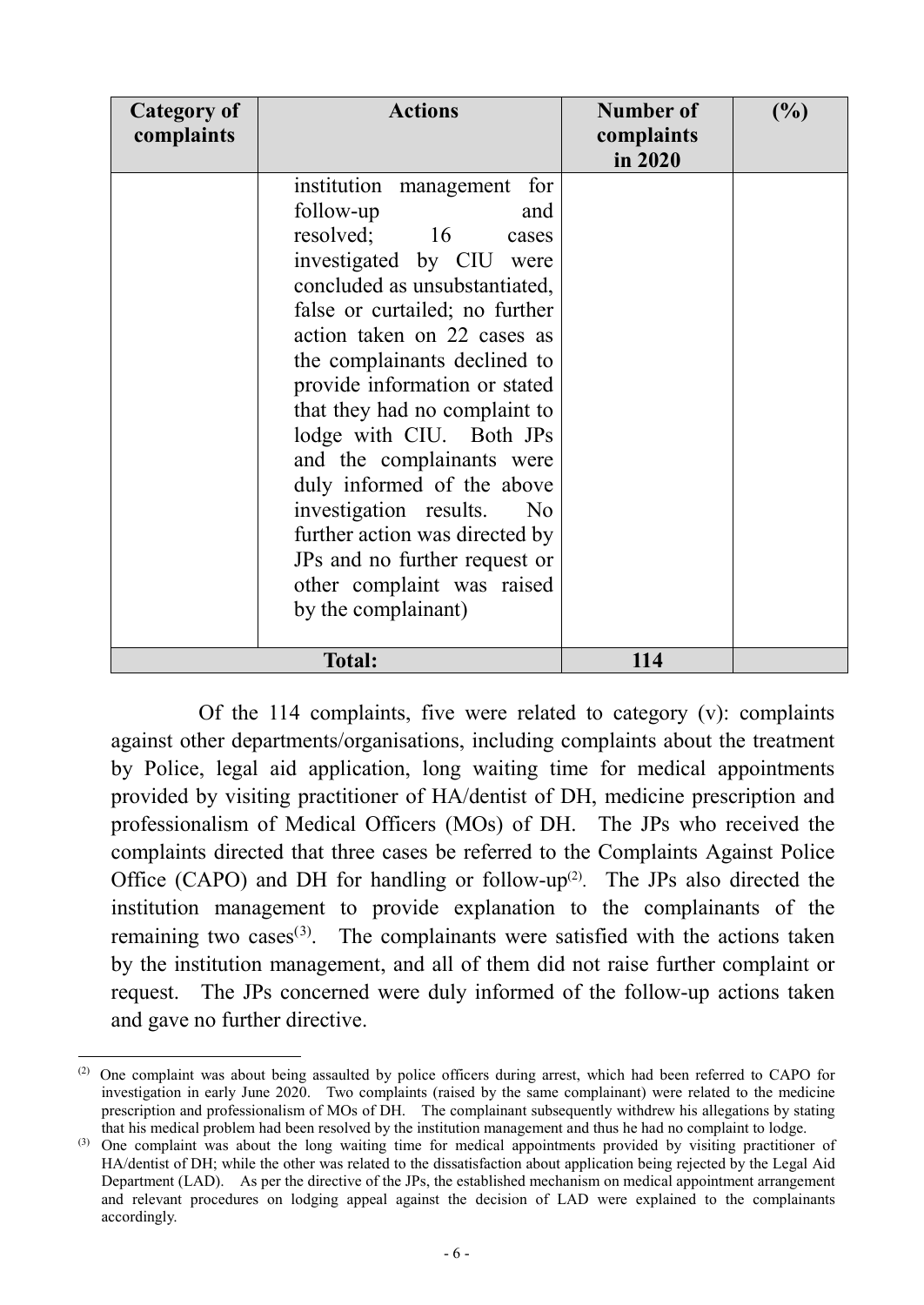Apart from the above-mentioned five complaints against other departments/organisations, there were 109 complaints against/related to CSD, which were handled according to the circumstances of each case. The JPs concerned suggested no follow-up action for 32 of these complaints, of which 23 were made without solid information provided by the complainants to support further investigation. Regarding the remaining nine complaints<sup>([4\)](#page-25-0)</sup>, the JPs were satisfied that the allegations had already been addressed or dealt with by the institution management before the JP visits.

As for the remaining 77 complaints against/related to CSD, 35 were related to quality/quantity of food, accommodation, prayer arrangement and grudges amongst persons in custody, etc. As per the directive of the JPs, the institution management handled these 35 complaints by explaining to every complainant the established mechanism and/or the follow-up arrangements that had been made. The complainants were satisfied with the actions taken by the institution management after listening to the explanations. As regards those complaints related to medical care and treatment, the MOs of the institutions had provided suitable medical treatments and/or referred the cases to public hospitals for handling with explanations rendered to the complainants. The JPs concerned were also informed of the follow-up actions taken by the institutions and did not raise any further inquiry. All of these 35 complaints were either resolved or suitably handled.

Three complaints about being injured/splashed with water by other persons in custody as well as alleged staff misconduct<sup>([5\)](#page-25-1)</sup> were referred by the institution management to the Police for investigation as per the directive of the JPs. However, all the complainants eventually withdrew the allegations during the interviews with the Police and thus the investigations were terminated. The JPs concerned were duly informed of the complainants' decision and did not raise any further comment.

<span id="page-25-0"></span> <sup>(4)</sup> Nine complaints had already been addressed and dealt with by the institutions concerned according to the laid-down handling procedures. Amongst them, four cases were on treatment-related issues such as noise disturbance in early morning and arrangements of phone call/shower/hand-in articles; two were on services provided by the institutions such as medical treatment and food quality; two were on the dissatisfaction towards the results of disciplinary hearings. The remaining case was about being assaulted by another person in custody. The JPs concerned were satisfied with the actions taken by the institution management and directed that no further follow-up action was required.

<span id="page-25-1"></span> $(5)$  Amongst the three complaints, two allegations were raised by one complainant about being injured/splashed with water by other persons in custody. After checking with the complainant on the spot, the JPs concerned concluded that despite the institution management had already looked into the matter and disciplinary actions had been taken against the persons in custody involved, the complainant was not satisfied with the findings and expressed her wish to pass the case to the Police. As regards the remaining complaint against staff, the JPs concerned inquired into the matter on the spot and concluded that the case be referred to the Police for handling.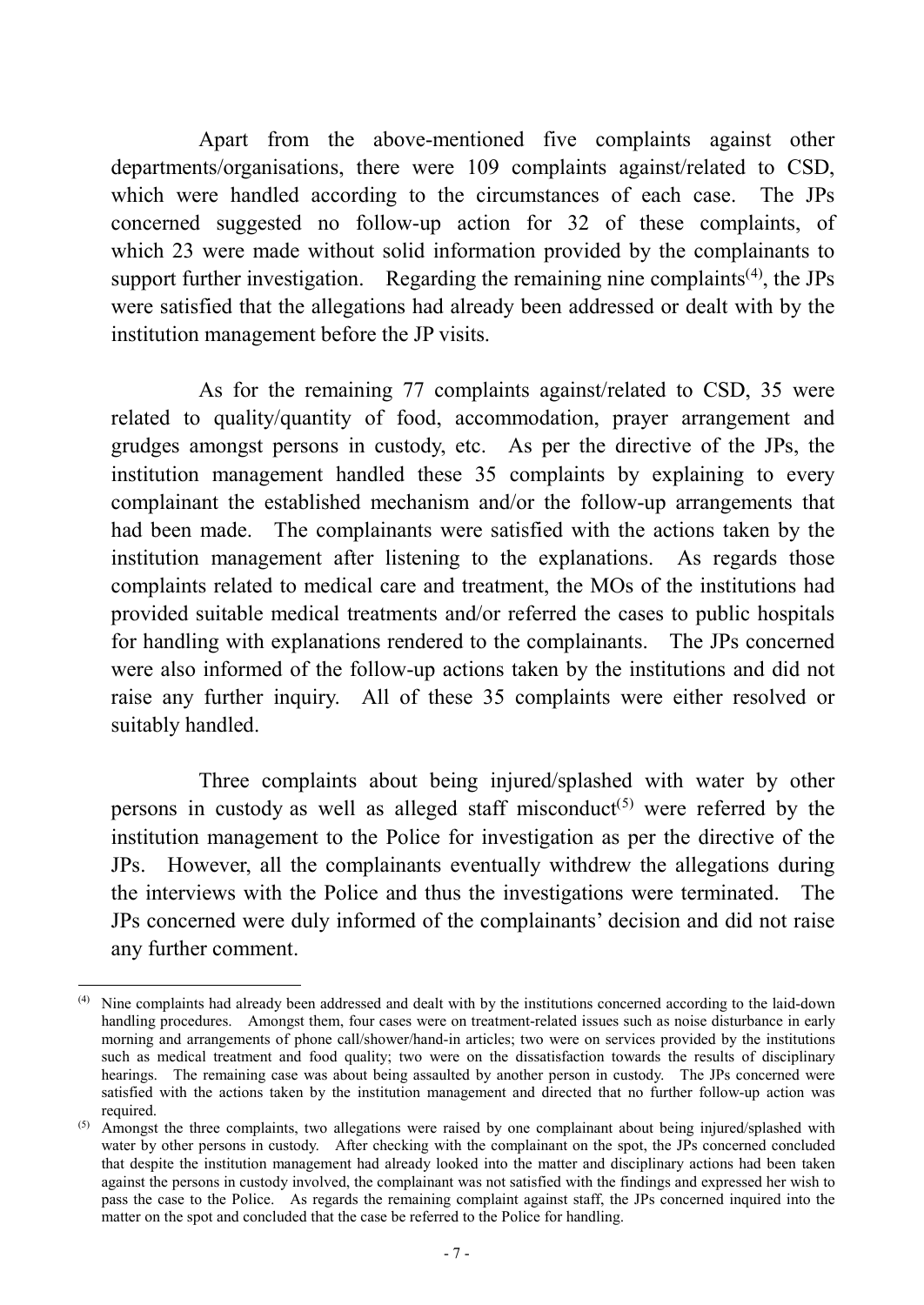The remaining 39 complaints against/related to CSD were referred by JPs to CIU for actions. The allegations involved more complicated circumstances such as alleged staff misconduct. The complaints were handled according to the established complaints handling mechanism. Amongst the 39 complaints referred to CIU, one was related to the operation of the institution and had thus been referred to the institution management concerned for follow-up actions, and was resolved eventually. The JPs concerned were duly informed of the follow-up actions taken and did not raise any further inquiry.

As for the remaining 38 complaints investigated by CIU, 22 complaints could not be followed up further as the complainants declined to provide information on their accusation or stated that they had no complaint to lodge during their interviews with the CIU investigators. The complainants made no other complaint or request thereafter. The JPs concerned were duly informed and they gave no further directive. 16 cases investigated by CIU were concluded as unsubstantiated, false or curtailed. All complainants were informed of the investigation results and they did not raise further complaint or request. There had been no appeal lodged with the Correctional Services Department Complaints Appeal Board. The JPs concerned were also duly informed of the investigation results and gave no further directive.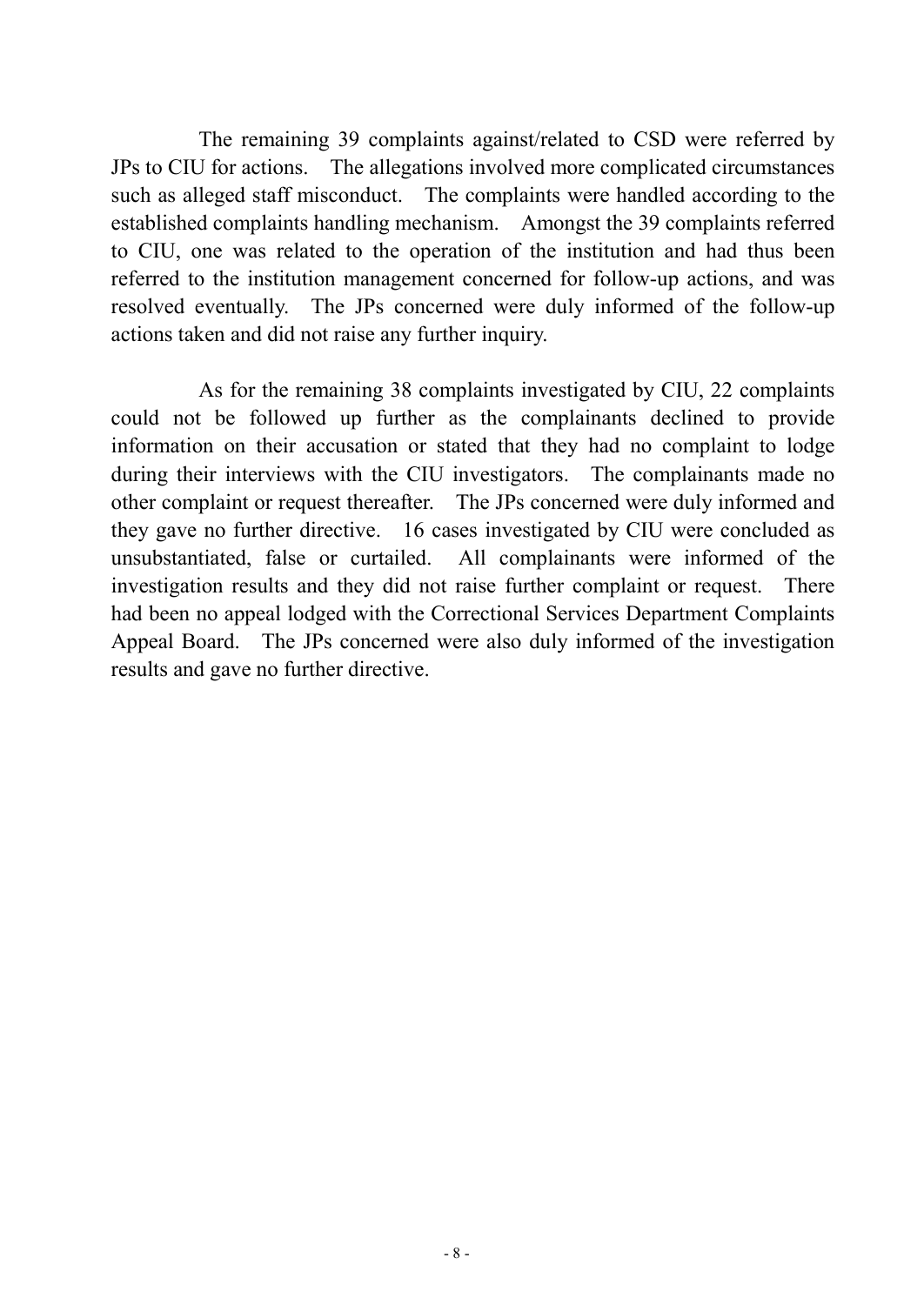#### *D. Summary of follow-up actions taken in respect of requests/enquiries made to JPs*

88 requests/enquiries in the following categories were made to JPs during their visits to institutions under the management of CSD –

|       | <b>Category of requests/enquiries</b>                                                                                                                                                                                              | Number of<br>requests/enquiries<br>in 2020 | (%)     |
|-------|------------------------------------------------------------------------------------------------------------------------------------------------------------------------------------------------------------------------------------|--------------------------------------------|---------|
| (i)   | Treatment and welfare (e.g. requests<br>for purchasing canteen items, making<br>additional phone calls, change of work<br>assignment and exercise arrangement,<br>$etc.$ )                                                         | 48                                         | (55%)   |
| (ii)  | Services provided by the institution<br>(e.g. requests for change of dietary<br>scales, provision of food and medical<br>attention, etc.)                                                                                          | 16                                         | (18%)   |
| (iii) | relation<br>in<br>other<br>Matters<br>to<br>departments/ organisations<br>(e.g.<br>requests for expediting the<br>legal<br>proceedings of court cases, enquiries<br>about obtaining medical report from<br>outside hospital, etc.) | 16                                         | (18%)   |
| (iv)  | Request for early discharge<br>from<br>institution                                                                                                                                                                                 | 4                                          | (5%)    |
| (v)   | Facilities and equipment provided by<br>institution (i.e. provision<br>the<br>of<br>additional TV sets in dayroom)                                                                                                                 |                                            | $(1\%)$ |
| (vi)  | Others (e.g. expression of personal<br>feelings, interpersonal relationship with<br>other persons in custody, etc.)                                                                                                                | 3                                          | (3%)    |
|       | <b>Total:</b>                                                                                                                                                                                                                      | 88                                         |         |

The 48 requests/enquires made under category (i): treatment and welfare and the 16 requests made under category (ii): services provided by the institution were related to purchasing canteen items, making additional phone calls, change of work assignment and dietary scales, food provision, medical care and treatment, accommodation and exercise arrangements, etc. Having examined the nature of the requests/enquiries, the JPs concerned directed the institutions to provide explanations and/or assistance to the persons in custody concerned as appropriate. The requests related to medical care and treatments had been referred to MOs of the institutions/visiting specialists for assessment and recommendation. The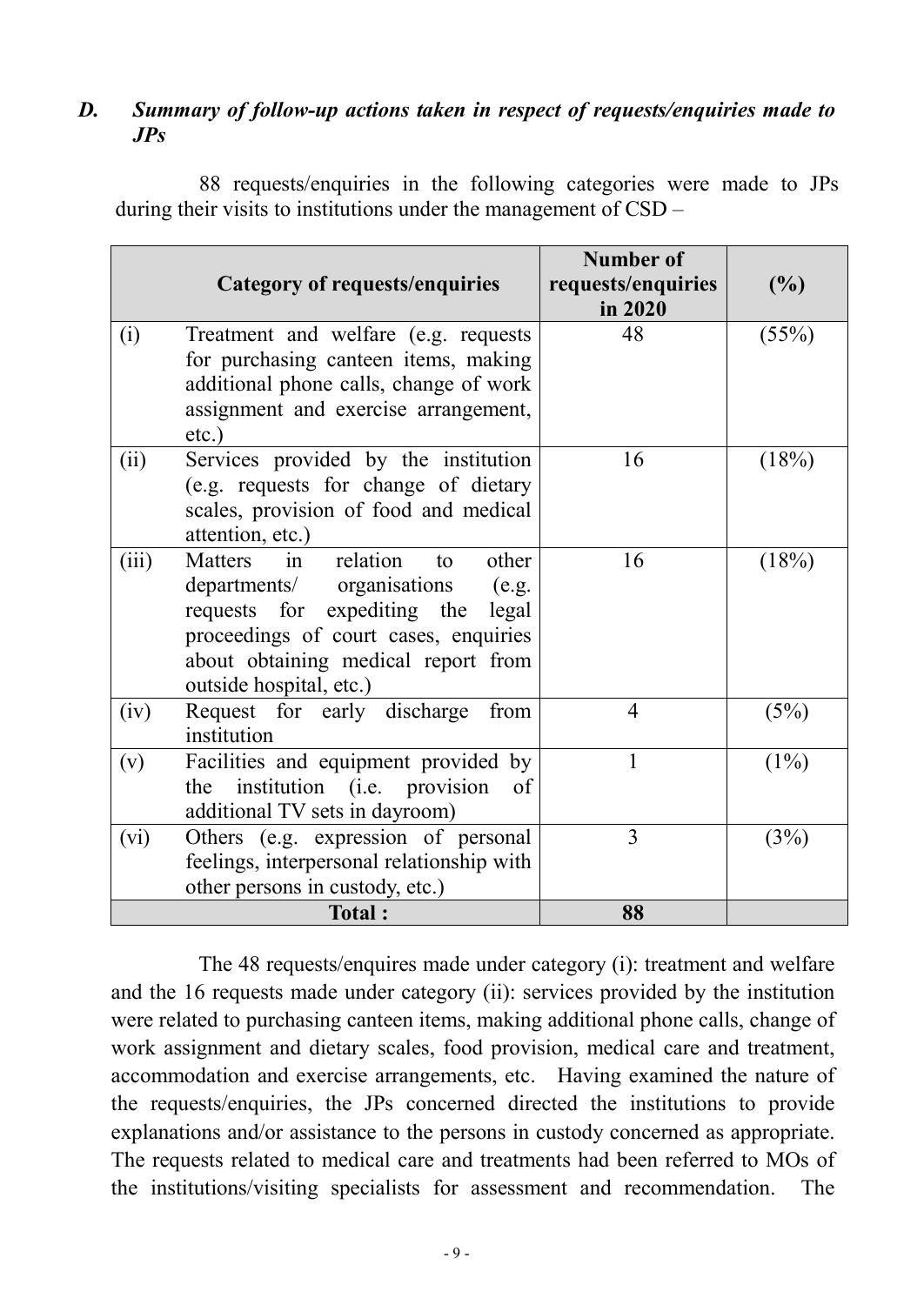persons in custody concerned were satisfied with the explanations and assistance rendered by the institutions. The JPs concerned were duly informed of the actions taken and gave no further directive.

The 16 requests under category (iii): matters in relation to other departments/organisations were about the decisions made or services provided by other departments/organisations. Examples include requests for expediting the legal proceedings of court cases, meeting with legal clerk for advice, referring cases to other law enforcement agencies or consulate, obtaining medical report from outside hospital, seeking dental treatment by visiting specialist of DH, etc. Having examined the nature of the requests, the JPs concerned concluded that no follow-up action was required for two of the requests. As for the remaining 14 requests, either referrals were made to the bodies concerned or explanations/assistance were given by the institution management. The persons in custody concerned were satisfied with the referrals made and/or the explanation/assistance rendered by the institution management. The JPs concerned were informed of the actions taken and gave no further directive.

The four requests under category (iv) were about requests for early discharge. Having examined the nature of the requests, the JPs concerned concluded that no follow-up actions were required for three of them. As for the remaining case, the JPs directed the institution management to provide the person in custody with explanation on the existing sentencing and discharge mechanism as well as psychiatric treatment as appropriate. The person in custody concerned was satisfied with the explanation and/or assistance rendered by the institution management. The JPs concerned were informed of the actions taken and gave no further directive.

The request under category (v): facilities and equipment provided by the institution was about installing additional TV sets in the dayroom. The institution management had explained to the JPs concerned about the prevailing guidelines and practices about the provision of TV sets in dayrooms for persons in custody. After listening to the explanation provided by the institution management, the JPs directed that no follow-up action was required. The person in custody concerned was subsequently interviewed by the institution management and given due explanation about the prevailing practice and arrangement, to which he showed understanding. The JPs concerned were informed of the actions taken and gave no further directive.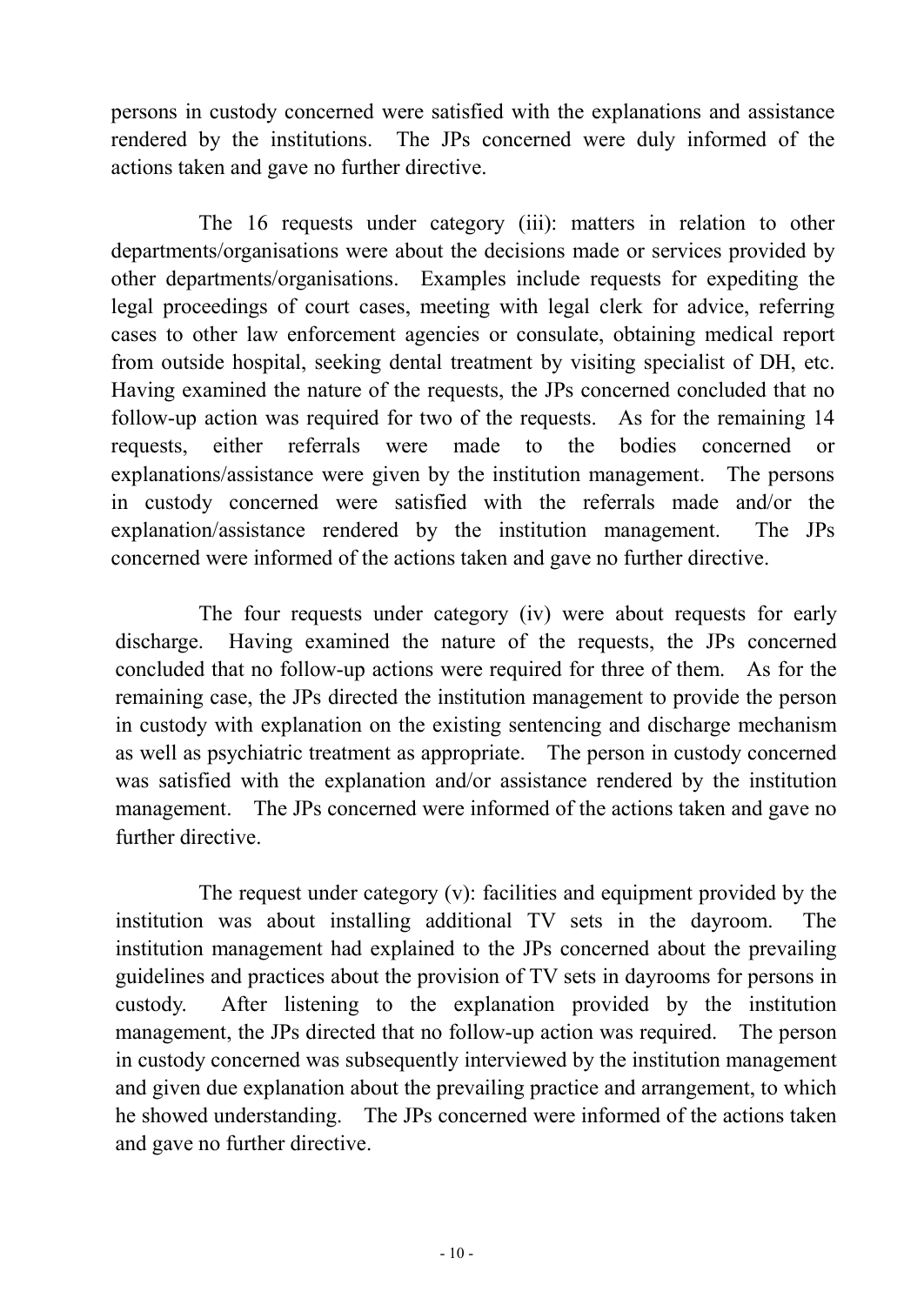The last three requests under category (vi): others include expressing personal view about family and interpersonal relationship with other persons in custody during incarceration. The JPs concerned interviewed the persons in custody concerned on the spot and asked the institution management for background information of the requestors. They directed that one of the cases did not require follow-up while the remaining two should be followed up by the institution management concerned, either by rendering psychological/psychiatric treatment to the requestor(s) continuously and/or handling the relationship problem amongst the persons in custody. The requestors were satisfied with the actions taken by the institution management. The JPs concerned did not give further directive.

#### *E. Summary of follow-up actions taken in respect of suggestions/comments made by JPs*

JPs made 18 suggestions/comments in the following categories during their visits to institutions under the management of CSD –

|       | Category of suggestions/comments          | Number of<br>suggestions/comments<br>in 2020 | (%)   |
|-------|-------------------------------------------|----------------------------------------------|-------|
| (i)   | Physical environment, facilities and      | 8                                            | (44%) |
|       | equipment (e.g. refurbishment of          |                                              |       |
|       | ageing premises/facilities, using online  |                                              |       |
|       | facilities/technology for service         |                                              |       |
|       | provision during pandemic, etc.)          |                                              |       |
| (i)   | Training and rehabilitation programmes    | 5                                            | (28%) |
|       | (e.g. provision of more vocational        |                                              |       |
|       | trainings/learning opportunities, etc.)   |                                              |       |
| (iii) | Service quality (i.e. enhancement of      | $\mathfrak{D}$                               | (11%) |
|       | library service, rebuilding relationship  |                                              |       |
|       | between persons in custody and their      |                                              |       |
|       | families, etc.)                           |                                              |       |
| (iv)  | Others (i.e. enhancement<br><sub>on</sub> | 3                                            | (17%  |
|       | community education, promotion of         |                                              |       |
|       | public's acceptance of rehabilitated      |                                              |       |
|       | persons, etc.)                            |                                              |       |
|       | <b>Total:</b>                             | 18                                           |       |

Nearly half of the suggestions were made under category (i): physical environment, facilities and equipment. Some JPs suggested continuing to conduct regular maintenance or refurbishment works in institutions with ageing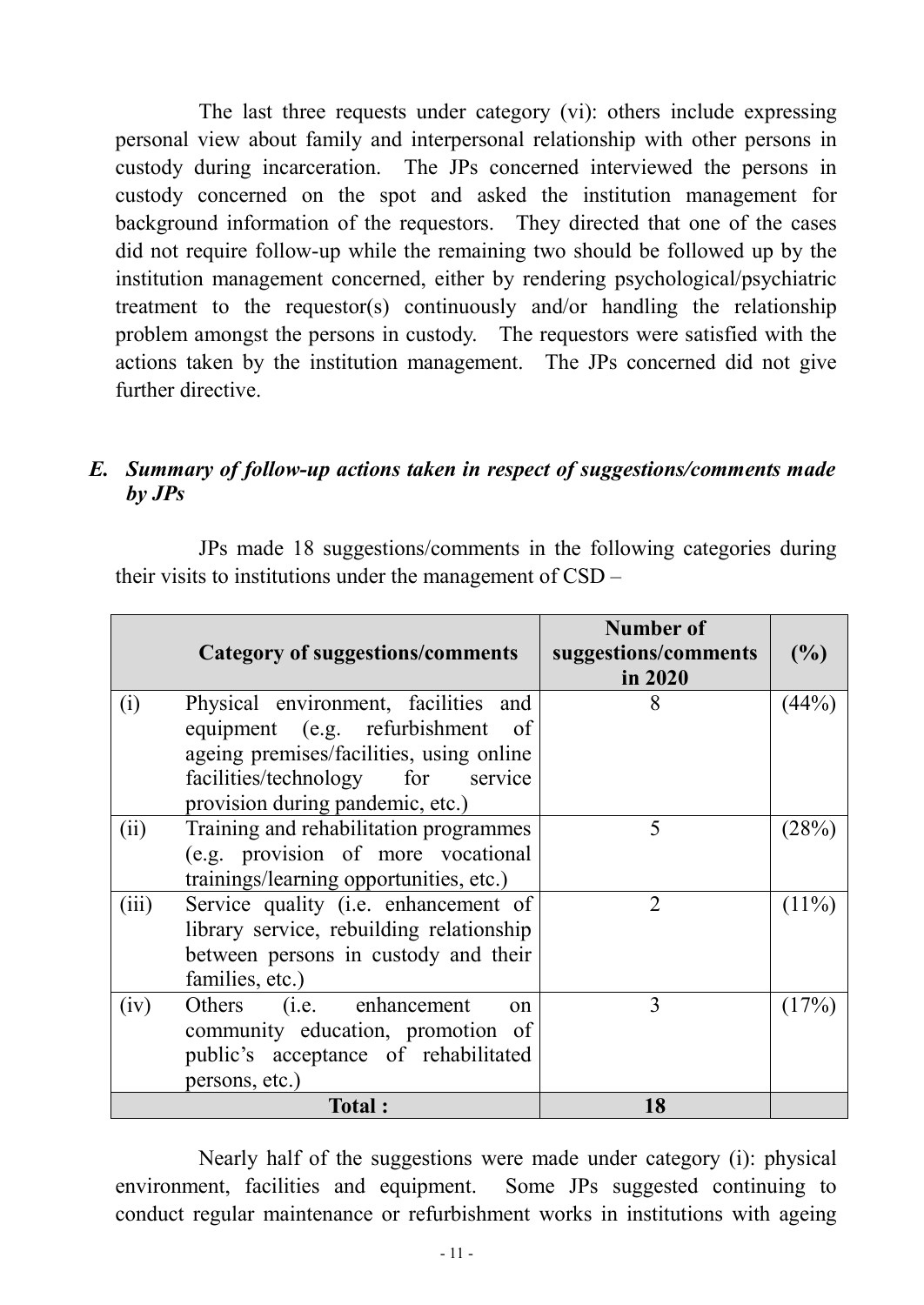facilities/premises. With an aim to ensuring a safe and healthy environment of the institutions, CSD has been implementing various measures to improve institutional facilities and optimise its daily operations, having regard to security and resource considerations. Inspections and maintenance of the facilities and premises within the institutions are conducted regularly in close collaboration with Architectural Services Department and Electrical and Mechanical Services Department (EMSD). Institutions concerned have timely reviewed their situation and upgraded ageing facilities/premises through reshuffling of resources and refurbishment works as appropriate. For instance, the installation of cell safety fans to improve the ventilation of single cells in Stanley Prison as well as the installation of CCTV with video analytic function at the sterile area of Shek Pik Prison were completed in 2020. Other upgrading works projects in progress included, amongst others, the installation of the Electric Locks Security System in Stanley Prison and non-redevelopment area of Tai Lam Centre for Women.

Some JPs suggested the use of online facilities/technology to organise activities/services for persons in custody during the COVID-19 pandemic. In view of the local pandemic development and echoing with the policy direction of the Government, CSD took every necessary, resolute and stringent measure to combat COVID-19, during which some of the face-to-face rehabilitative services and religious gatherings in institutions concerned had been temporarily suspended. Having said that, CSD remained steadfast in catering for the rehabilitation needs of persons in custody through all viable means, including but not limited to the introduction of various technologies to assist in the delivery of services. For example, having regard to the importance of spiritual fulfilment through religious services during the incarceration of persons in custody, the institutions concerned have been arranging the "Religious Time" every week to broadcast video provided by the religious organisations to provide continuous spiritual support to persons in custody. Besides, by integrating the video application and sports game programme, an online activity "Cyber Cycling" was launched on the Christmas eve of 2020 for persons in custody in Stanley Prison and their family members in Mongkok Counselling Centre. The rehabilitation activity was implemented with an aim to enhancing the participants' family relationship as well as assisting them to cultivate a positive lifestyle. CSD would continue to explore the feasibility of introducing suitable technology, with regard to security and resource considerations, to facilitate the rehabilitation of persons in custody, especially during the pandemic.

For category (ii): training and rehabilitation programmes, some JPs suggested providing more vocational training opportunities, especially practical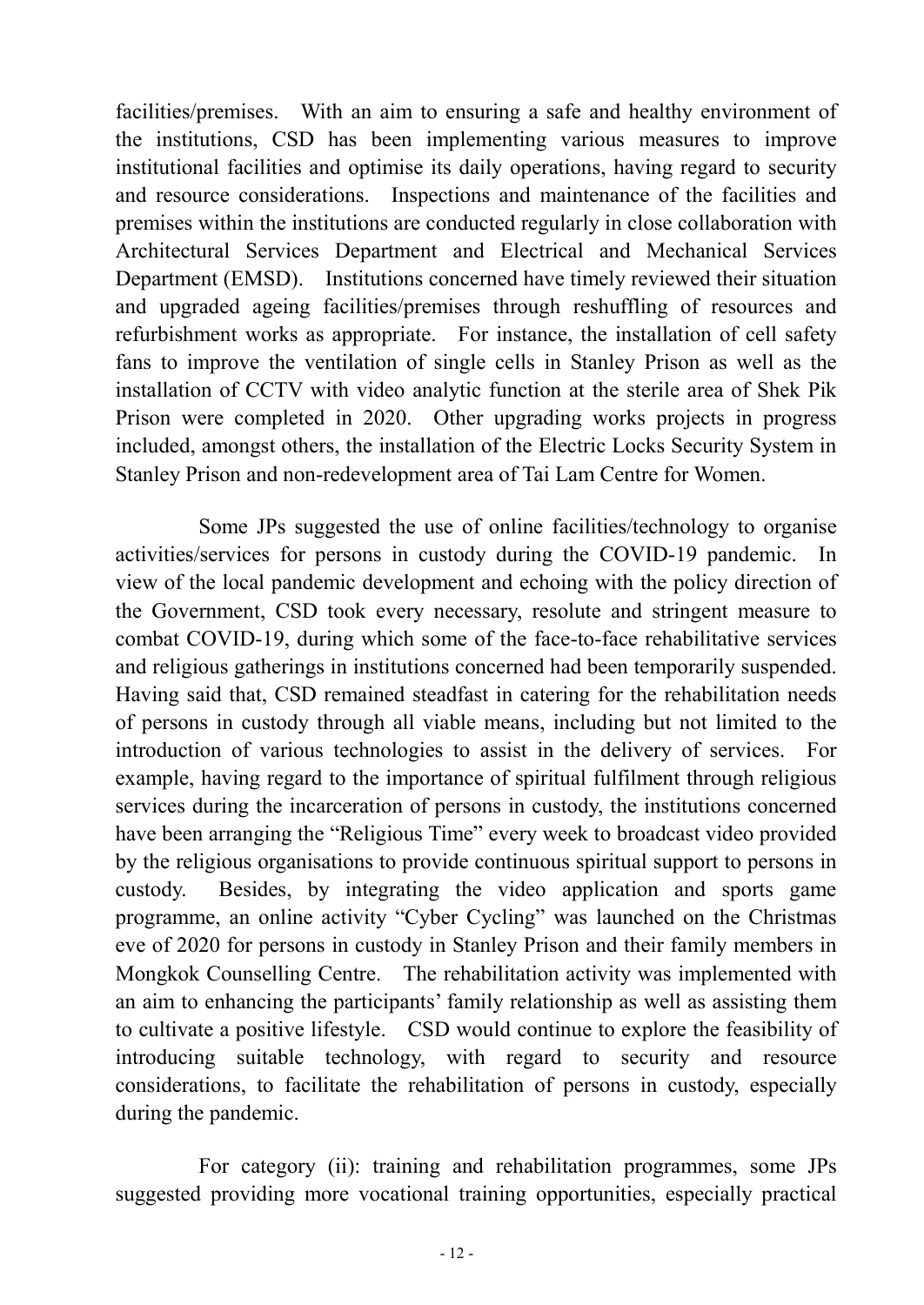computer courses, for persons in custody to enhance their employability upon discharge. CSD has all along been collaborating with various training bodies such as the Employees Retraining Board, the Construction Industry Council and the Vocational Training Council to provide diversified and market-oriented vocational training courses to persons in custody, with regard to the local employment market situation. More than 40 market-oriented vocational training programmes are provided every year, covering diversified industries such as construction, business, food and beverage, logistic, retail, beauty care, environmental service and computer application, etc. Apart from the current Foundation Certificate Course in AutoCAD in Renovation Drawings, Computer Aided Design Course and 3D Interior Design Software Training Course, new courses in 3D Designing and Printing Skills, Virtual Reality Logistics Management and Specialty Cake Making were also provided to persons in custody. CSD would continue to review the vocational training programmes in institutions with regard to the penal regime, variation in characteristics of penal population, rehabilitative needs of persons in custody and availability of resources.

Some JPs suggested extending the psychological treatment programme "Mindfulness" to more institutions. The programme was first introduced in Nei Kwu Correctional Institution as a pioneer initiative in 2017, and extended to Hei Ling Chau Drug Addiction Treatment Centre in July 2020. CSD would explore the feasibility of extending "Mindfulness" to other institutions subject to the satisfactory result of the initiative and availability of resources.

For category (iii): service quality, some JPs suggested enhancing library services, such as increasing the number of English books. CSD has all along been encouraging persons in custody to cultivate interest in and spend their leisure time on reading. Libraries have been set up in various correctional institutions to provide persons in custody with suitable reading materials in different languages. The total collection of the libraries in correctional institutions now stands at over 110,000 copies of reading materials, amongst which 11% are English books. CSD also borrows books from public libraries to facilitate loans by persons in custody and replaces the borrowed books on a regular basis. CSD would continue to increase the quantity as well as categories of reading materials through direct procurement, accepting donations from outside organisations or individuals, etc. so as to cater for the different learning needs and reading interests of persons in custody.

Some JPs showed support for CSD's initiative to rebuild the relationship between persons in custody and their family members. To encourage family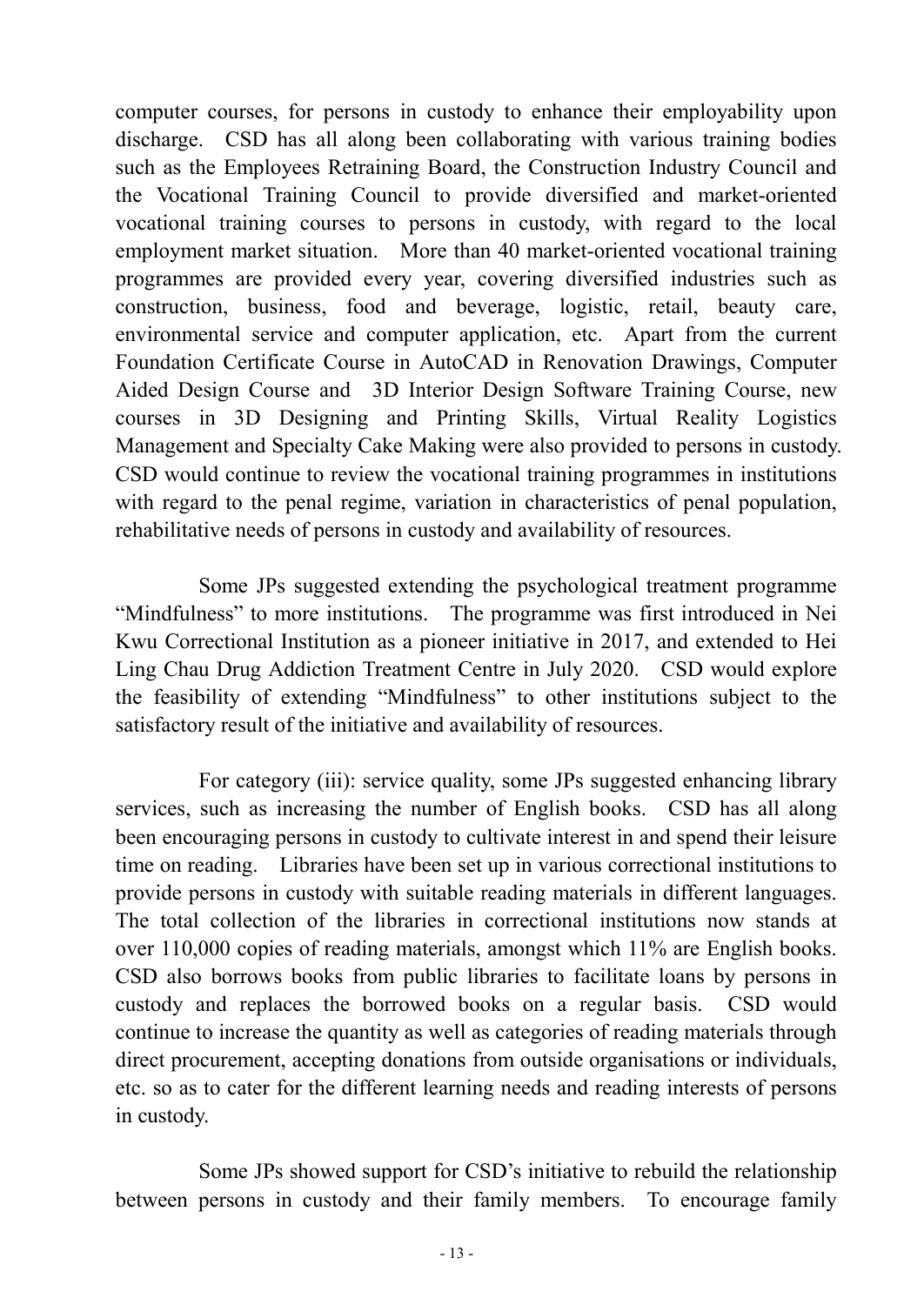members' participation in the rehabilitation of persons in custody, CSD has all along been organising a series of family-engaged activities under "Rehabilitation Family Programme (RFP)" and "Inmate-parent Programme" at respective institutions. The family activity held in Tung Tau Correctional Institution under RFP was one of the examples. Through attending the sharing talks and doing craftworks in collaboration with family members, the participating persons in custody were given the opportunity to have better communication and closer interaction with their family members, thereby building a stronger bonding. Another example was the inmate-parent activity launched in Pik Uk Correctional Institution during Lunar New Year. With the assistance of volunteers from CSD and the Hong Kong Police Force, the participating young persons in custody made glutinous rice balls to convey their festive greetings to their family members, and in return received very motivational and supportive words from their families. CSD would continue to organise suitable activities with an aim to helping persons in custody to build closer relationship with their family members and improve their communication, so as to bolster their determination to start anew.

For category (iv): others, some JPs suggested enhancing the personal hygiene of both persons in custody and frontline staff during the COVID-19 pandemic. CSD has been adopting comprehensive prevention and disinfection measures to protect frontline staff and persons in custody, including distributing sufficient filter masks to all persons in custody, staff members and visitors, providing appropriate and adequate personal protective gears and equipment for staff members whilst on duty, and introducing various disinfection technology such as fogger specially used for aircraft, air purifiers with high efficiency particulate air filters, infra-red thermometer robots, ultraviolet disinfection robots, and ultra low volume fogging machines, etc.

In March 2020, CSD set up the Cleansing and Disinfection Task Force (Task Force) specialised in coordinating departmental resources as well as implementing relevant precautionary measures in fighting against COVID-19 in correctional facilities. On top of regular cleaning routine, Task Force members would carry out intensive cleaning and disinfection programmes, conduct regular site inspection to correctional facilities and provide feedbacks on anti-epidemic measures to institution management, etc. Regarding publicity and educational work, relevant educational posters have been displayed in institutions and pamphlets had been issued to all persons in custody and staff members to equip them with tips and knowledge to fight against the virus. CSD would continue to maintain close liaison with the Centre for Health Protection, taking its advice and updating the infection preventive measures with a view to providing a safe and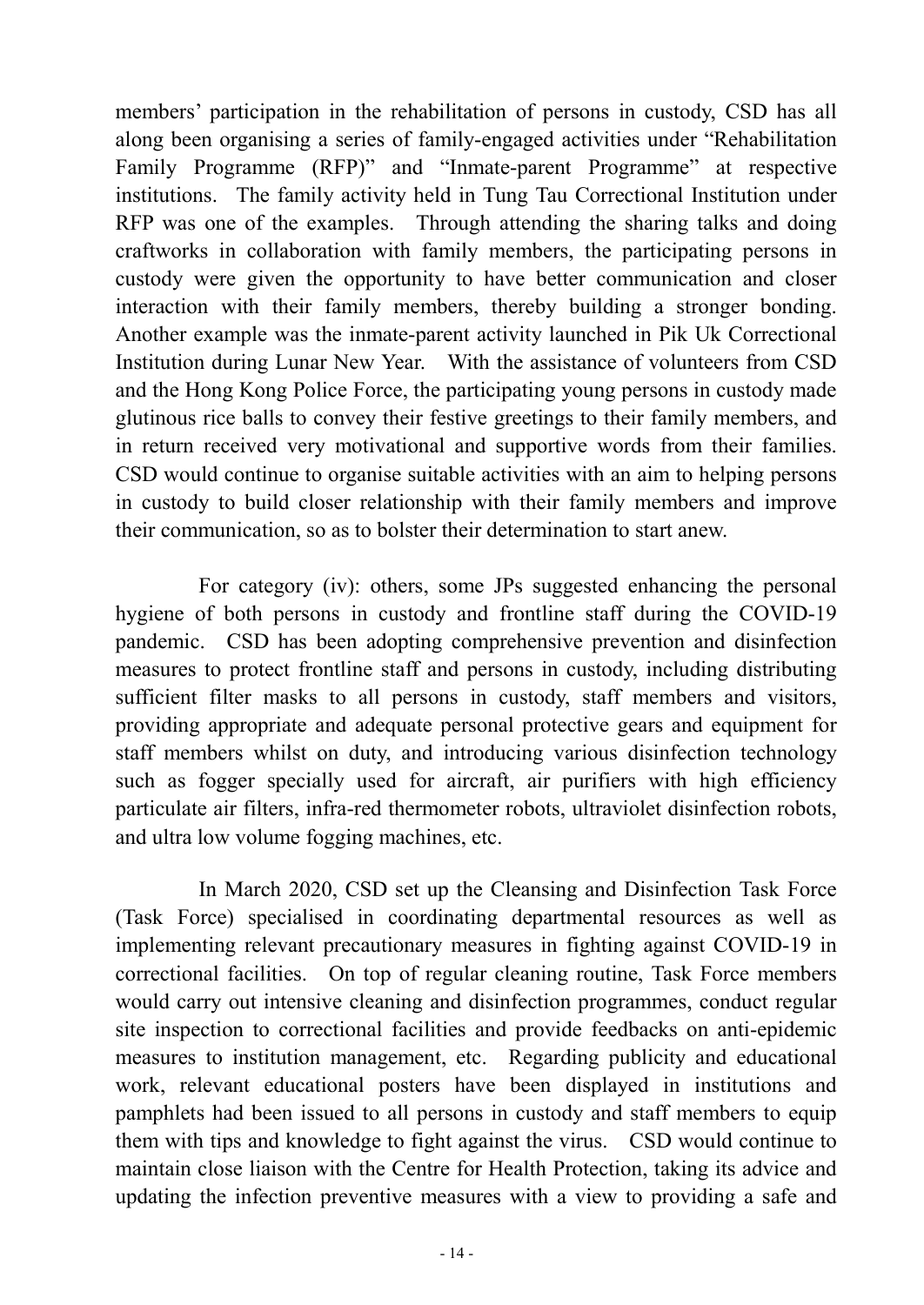healthy custodial environment for persons in custody.

Some JPs showed support for CSD's publicity work to promote public's acceptance of rehabilitated persons and community education. Community acceptance is a crucial factor to facilitate the rehabilitated offenders to better integrate into the society after release. In recent years, CSD has been promoting the message of public support and acceptance to offender rehabilitation via different social media channels including CSD Facebook page, YouTube, radio and TV, etc. As regards community involvement, CSD has been actively providing community education to young people through the Rehabilitation Pioneer Project (RPP) which includes, amongst others, the activities of "The Reflective Path" and interactive musical drama "Own Your Life", etc. The RPP aims at cultivating the youths and the public to develop positive values, gain awareness of the dire consequences of committing crimes and help them become law-abiding citizens. The latest community education programme under the RPP was "Mission in Prison" launched in early January 2021. CSD would continue to reach out to the community to solicit public's acceptance of and support for offender rehabilitation.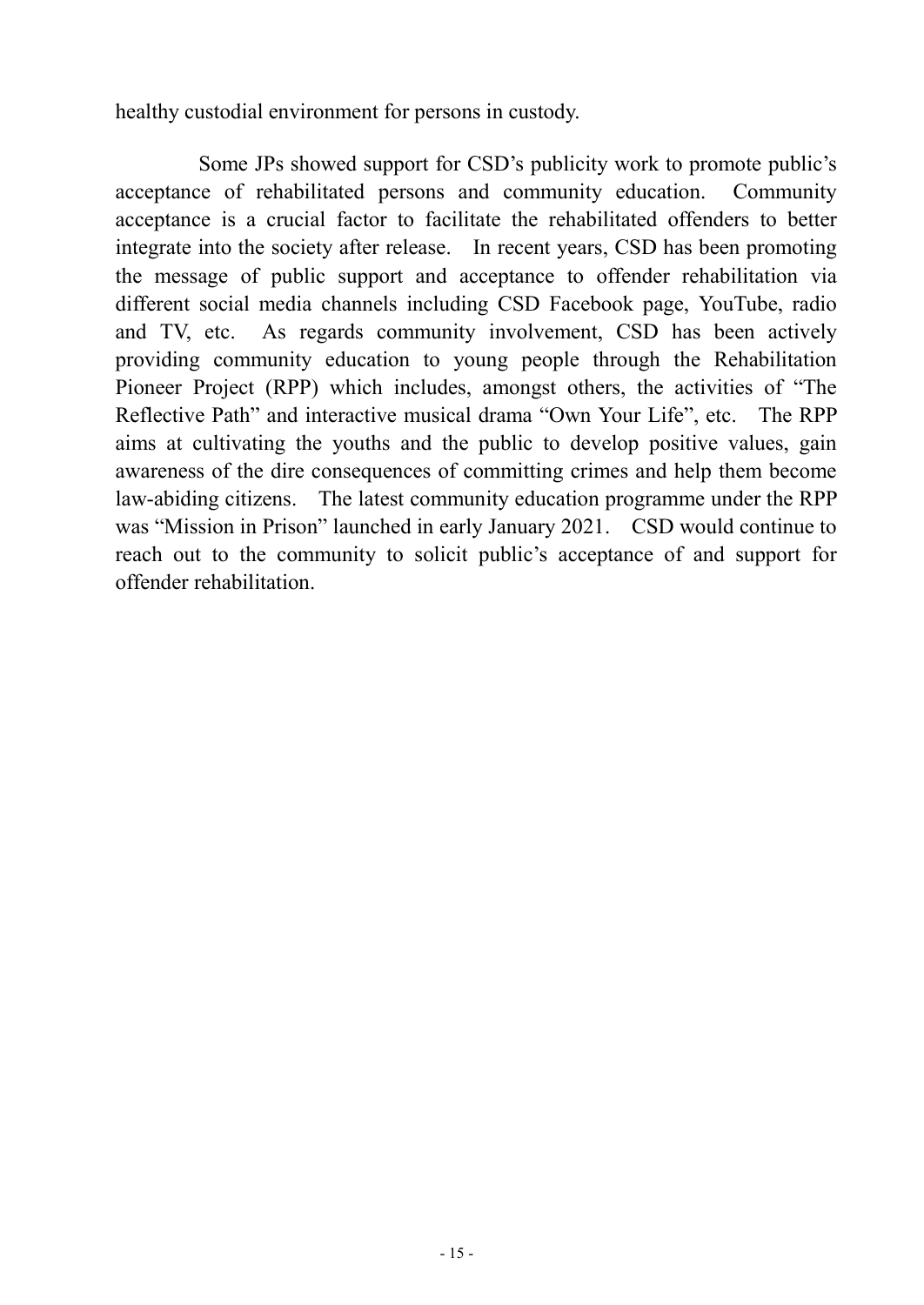## **II. Hospitals of the Hospital Authority (HA)**

In view of the development of the COVID-19 pandemic and public health considerations, JP visits to the institutions concerned have been temporarily suspended since late January 2020.

# *A. Statistics on complaints, requests/enquiries and suggestions/comments*

| <b>Serial</b><br>no. | <b>Name of institution</b>                                                                                     | No. of<br><b>JP</b> visits | No. of<br>complaints<br>made to JPs | No. of<br>requests/<br>enquiries<br>made to JPs | No. of<br>suggestions/<br>comments<br>made by JPs |
|----------------------|----------------------------------------------------------------------------------------------------------------|----------------------------|-------------------------------------|-------------------------------------------------|---------------------------------------------------|
| 1.                   | Alice Ho Miu Ling Nethersole Hospital                                                                          | $\theta$                   | $\boldsymbol{0}$                    | $\overline{0}$                                  | $\theta$                                          |
| 2.                   | <b>Bradbury Hospice</b>                                                                                        | $\theta$                   | $\boldsymbol{0}$                    | $\overline{0}$                                  | $\overline{0}$                                    |
| 3.                   | <b>Caritas Medical Centre</b>                                                                                  | $\theta$                   | $\boldsymbol{0}$                    | $\overline{0}$                                  | $\overline{0}$                                    |
| 4.                   | Castle Peak Hospital                                                                                           | 1                          | $\boldsymbol{0}$                    | $\theta$                                        | 1                                                 |
| 5.                   | Cheshire Home, Chung Hom Kok                                                                                   | $\theta$                   | $\boldsymbol{0}$                    | $\theta$                                        | $\mathbf{0}$                                      |
| 6.                   | Cheshire Home, Shatin                                                                                          | $\overline{0}$             | $\boldsymbol{0}$                    | $\mathbf{0}$                                    | $\mathbf{0}$                                      |
| 7.                   | The Duchess of Kent Children's<br>Hospital at Sandy Bay                                                        | $\boldsymbol{0}$           | $\boldsymbol{0}$                    | $\boldsymbol{0}$                                | $\mathbf{0}$                                      |
| 8.                   | Grantham Hospital                                                                                              | $\overline{0}$             | $\boldsymbol{0}$                    | $\mathbf{0}$                                    | $\mathbf{0}$                                      |
| 9.                   | Haven of Hope Hospital                                                                                         | $\overline{0}$             | $\boldsymbol{0}$                    | $\mathbf{0}$                                    | $\mathbf{0}$                                      |
| 10.                  | Hong Kong Buddhist Hospital                                                                                    | $\boldsymbol{0}$           | $\boldsymbol{0}$                    | $\boldsymbol{0}$                                | $\boldsymbol{0}$                                  |
| 11.                  | Hong Kong Eye Hospital                                                                                         | $\boldsymbol{0}$           | $\boldsymbol{0}$                    | $\theta$                                        | $\mathbf{0}$                                      |
| 12.                  | Kowloon Hospital                                                                                               | $\overline{0}$             | $\boldsymbol{0}$                    | $\mathbf{0}$                                    | $\mathbf{0}$                                      |
| 13.                  | Kowloon Psychiatric Observation Unit<br>of Kowloon Hospital                                                    | $\mathbf{1}$               | $\mathbf{1}$                        | $\overline{0}$                                  | 3                                                 |
| 14.                  | Kwai Chung Hospital                                                                                            | $\mathbf{1}$               | $\boldsymbol{0}$                    | $\boldsymbol{0}$                                | $\mathbf{1}$                                      |
| 15.                  | Kwong Wah Hospital                                                                                             | $\overline{0}$             | $\boldsymbol{0}$                    | $\mathbf{0}$                                    | $\mathbf{0}$                                      |
| 16.                  | MacLehose Medical Rehabilitation<br>Centre                                                                     | $\overline{0}$             | $\boldsymbol{0}$                    | $\mathbf{0}$                                    | $\overline{0}$                                    |
| 17.                  | New Territories East Psychiatric<br>Observation Unit of Tai Po Hospital                                        | 1                          | $\overline{0}$                      | 9                                               | $\mathbf{1}$                                      |
| 18.                  | North District Hospital                                                                                        | $\boldsymbol{0}$           | $\boldsymbol{0}$                    | $\boldsymbol{0}$                                | $\boldsymbol{0}$                                  |
| 19.                  | North Lantau Hospital                                                                                          | $\theta$                   | $\boldsymbol{0}$                    | 0                                               | $\overline{0}$                                    |
| 20.                  | Our Lady of Maryknoll Hospital                                                                                 | $\theta$                   | $\boldsymbol{0}$                    | $\boldsymbol{0}$                                | $\mathbf{0}$                                      |
| 21.                  | Pamela Youde Nethersole Eastern<br>Hospital                                                                    | $\mathbf{0}$               | $\boldsymbol{0}$                    | $\theta$                                        | $\overline{0}$                                    |
| 22.                  | Pamela Youde Nethersole Eastern<br>Psychiatric Observation Unit of Pamela<br>Youde Nethersole Eastern Hospital | $\mathbf{1}$               | 3                                   | 10                                              | 1                                                 |
| 23.                  | Pok Oi Hospital                                                                                                | $\boldsymbol{0}$           | $\boldsymbol{0}$                    | $\boldsymbol{0}$                                | $\mathbf{0}$                                      |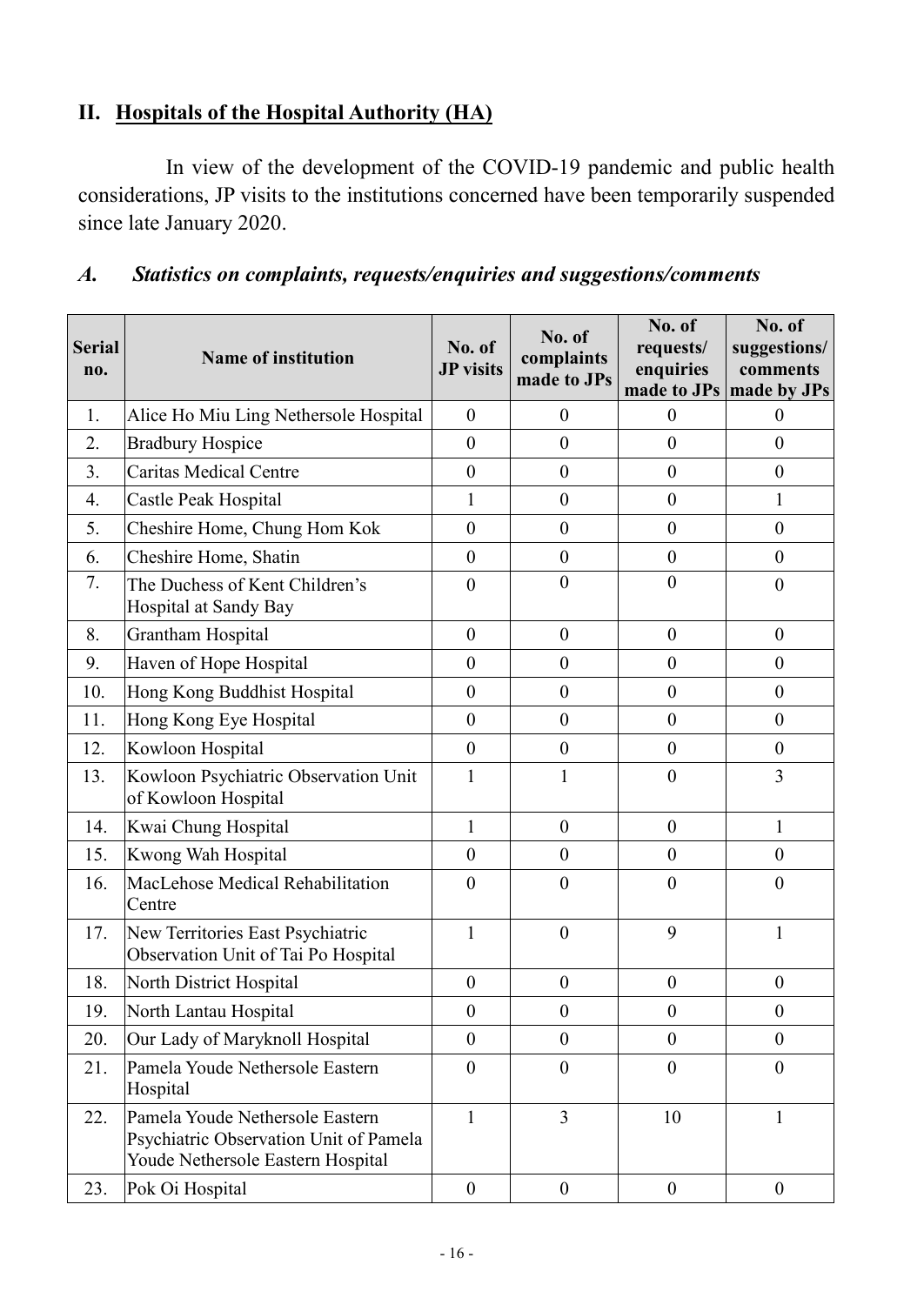| <b>Serial</b><br>no. | <b>Name of institution</b>                                | No. of<br><b>JP</b> visits | No. of<br>complaints<br>made to JPs | No. of<br>requests/<br>enquiries<br>made to JPs | No. of<br>suggestions/<br>comments<br>made by JPs |
|----------------------|-----------------------------------------------------------|----------------------------|-------------------------------------|-------------------------------------------------|---------------------------------------------------|
| 24.                  | Prince of Wales Hospital                                  | $\overline{0}$             | $\overline{0}$                      | $\theta$                                        | $\theta$                                          |
| 25.                  | Princess Margaret Hospital                                | $\theta$                   | $\overline{0}$                      | $\theta$                                        | $\theta$                                          |
| 26.                  | Queen Elizabeth Hospital                                  | $\boldsymbol{0}$           | $\boldsymbol{0}$                    | $\boldsymbol{0}$                                | $\boldsymbol{0}$                                  |
| 27.                  | Queen Mary Hospital                                       | $\boldsymbol{0}$           | $\boldsymbol{0}$                    | $\boldsymbol{0}$                                | $\boldsymbol{0}$                                  |
| 28.                  | Ruttonjee Hospital/Tang Shiu Kin<br>Hospital <sup>*</sup> | $\boldsymbol{0}$           | $\boldsymbol{0}$                    | $\boldsymbol{0}$                                | $\boldsymbol{0}$                                  |
| 29.                  | Shatin Hospital                                           | $\overline{0}$             | $\boldsymbol{0}$                    | $\overline{0}$                                  | $\overline{0}$                                    |
| 30.                  | Siu Lam Hospital                                          | $\overline{0}$             | $\boldsymbol{0}$                    | $\overline{0}$                                  | $\overline{0}$                                    |
| 31.                  | St. John Hospital                                         | $\mathbf{0}$               | $\theta$                            | $\theta$                                        | $\mathbf{0}$                                      |
| 32.                  | Tai Po Hospital                                           | $\theta$                   | $\theta$                            | $\mathbf{0}$                                    | $\mathbf{0}$                                      |
| 33.                  | Tseung Kwan O Hospital                                    | $\theta$                   | $\overline{0}$                      | $\theta$                                        | $\theta$                                          |
| 34.                  | Tuen Mun Hospital                                         | $\mathbf{0}$               | $\boldsymbol{0}$                    | $\mathbf{0}$                                    | $\mathbf{0}$                                      |
| 35.                  | Tung Wah Eastern Hospital                                 | $\theta$                   | $\boldsymbol{0}$                    | $\theta$                                        | $\overline{0}$                                    |
| 36.                  | Tung Wah Group of Hospitals                               | $\overline{0}$             | $\overline{0}$                      | $\theta$                                        | $\boldsymbol{0}$                                  |
|                      | Fung Yiu King Hospital                                    |                            |                                     |                                                 |                                                   |
| 37.                  | Tung Wah Group of Hospitals                               | $\mathbf{0}$               | $\overline{0}$                      | $\mathbf{0}$                                    | $\boldsymbol{0}$                                  |
|                      | Wong Tai Sin Hospital                                     |                            |                                     |                                                 |                                                   |
| 38.                  | Tung Wah Hospital                                         | $\theta$                   | $\overline{0}$                      | $\overline{0}$                                  | $\overline{0}$                                    |
| 39.                  | <b>United Christian Hospital</b>                          | $\boldsymbol{0}$           | $\boldsymbol{0}$                    | $\boldsymbol{0}$                                | $\boldsymbol{0}$                                  |
| 40.                  | Wong Chuk Hang Hospital                                   | $\boldsymbol{0}$           | $\boldsymbol{0}$                    | $\boldsymbol{0}$                                | $\boldsymbol{0}$                                  |
| 41.                  | Yan Chai Hospital                                         | $\boldsymbol{0}$           | $\boldsymbol{0}$                    | $\overline{0}$                                  | $\boldsymbol{0}$                                  |
|                      | Total:                                                    | 5                          | $\overline{\mathbf{4}}$             | 19                                              | $\overline{7}$                                    |

♦ Denotes visits covering two institutions.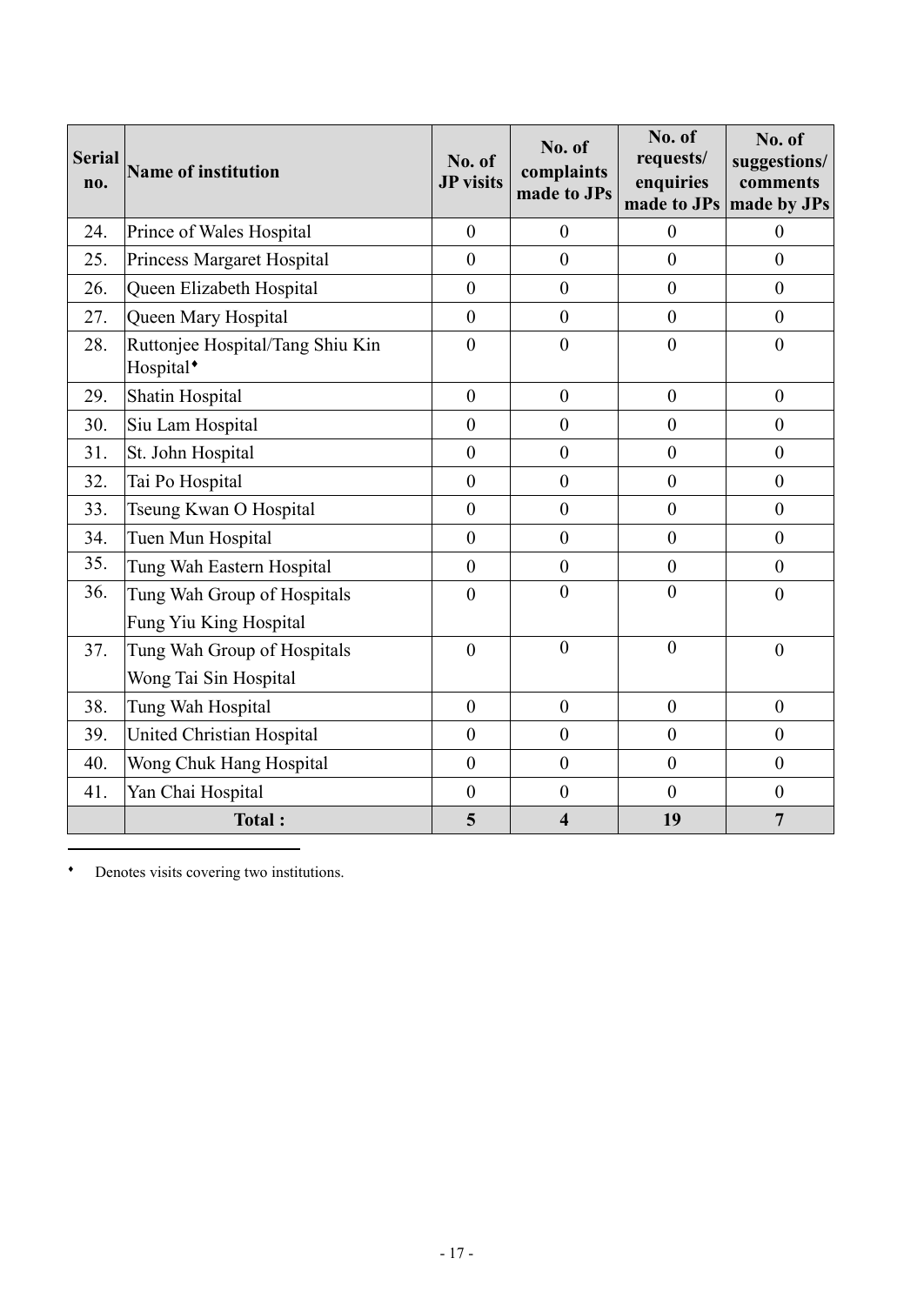## *B. Statistics on satisfactory ratings given by JPs on the facilities and services provided\**

In view of the development of the COVID-19 pandemic and public health considerations, JP visits to the institutions concerned have been temporarily suspended since late January 2020.

During the JP visits, JPs assessed the general state of facilities inspected and the adequacy of the services provided by the institutions. Out of the five visits, JPs considered the facilities and services for four visits (80%) satisfactory. JPs did not provide an overall grading on facilities and services for the remaining visit.

| <b>Serial</b> | Name of institution                                         | No. of           | <b>Overall grading on</b><br>facilities $+$ |                | <b>Overall grading on</b><br>services + |                |
|---------------|-------------------------------------------------------------|------------------|---------------------------------------------|----------------|-----------------------------------------|----------------|
| no.           |                                                             | <b>JP</b> visits | $\overline{\mathbf{S}}$                     | $\overline{U}$ | S                                       | $\mathbf{U}$   |
| 1.            | Alice Ho Miu Ling Nethersole<br>Hospital                    | $\overline{0}$   | $\overline{0}$                              | $\theta$       | $\theta$                                | $\theta$       |
| 2.            | <b>Bradbury Hospice</b>                                     | $\overline{0}$   | $\theta$                                    | $\theta$       | $\overline{0}$                          | $\theta$       |
| 3.            | <b>Caritas Medical Centre</b>                               | $\boldsymbol{0}$ | $\theta$                                    | $\theta$       | $\overline{0}$                          | $\theta$       |
| 4.            | Castle Peak Hospital                                        | 1                |                                             | $\theta$       | 1                                       | $\theta$       |
| 5.            | Cheshire Home, Chung Hom Kok                                | $\overline{0}$   | $\theta$                                    | $\mathbf{0}$   | $\theta$                                | $\theta$       |
| 6.            | Cheshire Home, Shatin                                       | $\overline{0}$   | $\theta$                                    | $\theta$       | $\theta$                                | $\theta$       |
| 7.            | The Duchess of Kent Children's<br>Hospital at Sandy Bay     | $\overline{0}$   | $\theta$                                    | $\theta$       | $\theta$                                | $\overline{0}$ |
| 8.            | Grantham Hospital                                           | $\mathbf{0}$     | $\theta$                                    | $\mathbf{0}$   | $\overline{0}$                          | $\overline{0}$ |
| 9.            | Haven of Hope Hospital                                      | $\overline{0}$   | $\theta$                                    | $\theta$       | $\theta$                                | $\theta$       |
| 10.           | Hong Kong Buddhist Hospital                                 | $\overline{0}$   | $\theta$                                    | $\theta$       | $\overline{0}$                          | $\theta$       |
| 11.           | Hong Kong Eye Hospital                                      | $\theta$         | $\theta$                                    | $\theta$       | $\theta$                                | $\theta$       |
| 12.           | Kowloon Hospital                                            | $\boldsymbol{0}$ | $\mathbf{0}$                                | $\mathbf{0}$   | $\overline{0}$                          | $\theta$       |
| 13.           | Kowloon Psychiatric Observation<br>Unit of Kowloon Hospital | $\mathbf{1}$     | 1                                           | $\theta$       | 1                                       | $\theta$       |
| 14.           | Kwai Chung Hospital                                         | $\mathbf{1}$     | $\theta$                                    | $\theta$       | $\overline{0}$                          | $\theta$       |
| 15.           | Kwong Wah Hospital                                          | $\overline{0}$   | $\theta$                                    | $\theta$       | $\theta$                                | $\theta$       |
| 16.           | MacLehose Medical Rehabilitation<br>Centre                  | $\theta$         | $\theta$                                    | $\theta$       | $\theta$                                | $\theta$       |

 $Key: S - Satisfactory$ 

During the visits, JPs looked at the facilities (such as facilities of the ward, outpatient department and general state of the premises) and assessed the services (including patient care and catering/supporting/management services) provided by the institutions concerned.

The number of overall grading on facilities or services may not be the same as the number of JP visits to an institution since some JPs may not have provided an overall grading on facilities or services for each visit.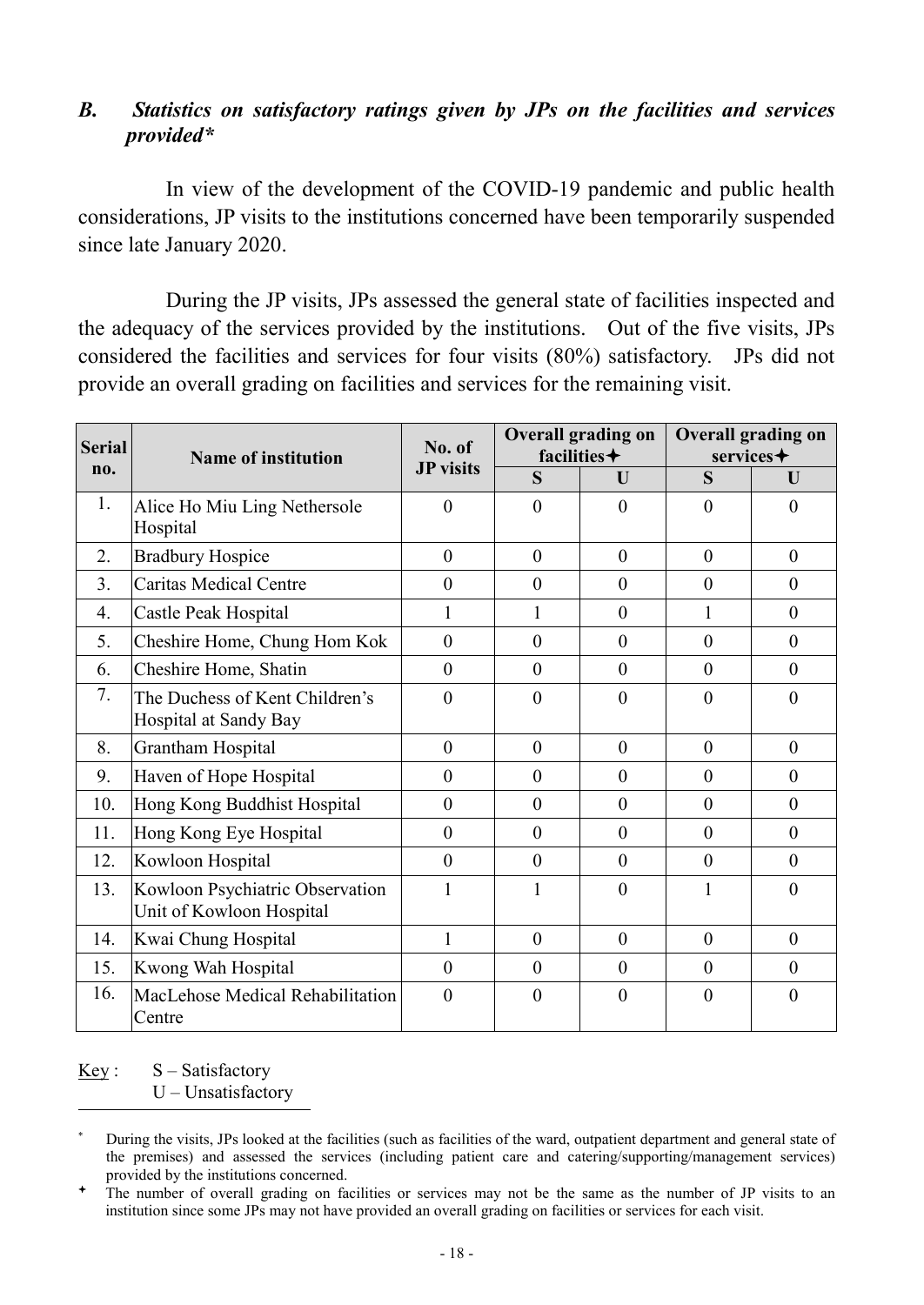| Serial | <b>Name of institution</b>                                                                                        | No. of           | <b>Overall grading on</b><br>facilities $+$ |                  | <b>Overall grading on</b><br>services + |                  |
|--------|-------------------------------------------------------------------------------------------------------------------|------------------|---------------------------------------------|------------------|-----------------------------------------|------------------|
| no.    |                                                                                                                   | <b>JP</b> visits | S                                           | U                | S                                       | U                |
| 17.    | New Territories East Psychiatric<br>Observation Unit of Tai Po<br>Hospital                                        | 1                | 1                                           | $\overline{0}$   | 1                                       | $\boldsymbol{0}$ |
| 18.    | North District Hospital                                                                                           | $\boldsymbol{0}$ | $\overline{0}$                              | $\mathbf{0}$     | $\boldsymbol{0}$                        | $\boldsymbol{0}$ |
| 19.    | North Lantau Hospital                                                                                             | $\boldsymbol{0}$ | $\overline{0}$                              | $\mathbf{0}$     | $\boldsymbol{0}$                        | $\boldsymbol{0}$ |
| 20.    | Our Lady of Maryknoll Hospital                                                                                    | $\boldsymbol{0}$ | $\boldsymbol{0}$                            | $\mathbf{0}$     | $\boldsymbol{0}$                        | $\boldsymbol{0}$ |
| 21.    | Pamela Youde Nethersole Eastern<br>Hospital                                                                       | $\boldsymbol{0}$ | $\mathbf{0}$                                | $\overline{0}$   | $\boldsymbol{0}$                        | $\boldsymbol{0}$ |
| 22.    | Pamela Youde Nethersole Eastern<br>Psychiatric Observation Unit of<br>Pamela Youde Nethersole Eastern<br>Hospital | $\mathbf{1}$     | 1                                           | $\overline{0}$   | $\mathbf{1}$                            | $\overline{0}$   |
| 23.    | Pok Oi Hospital                                                                                                   | $\boldsymbol{0}$ | $\overline{0}$                              | $\theta$         | $\boldsymbol{0}$                        | $\boldsymbol{0}$ |
| 24.    | Prince of Wales Hospital                                                                                          | $\boldsymbol{0}$ | $\overline{0}$                              | $\theta$         | $\overline{0}$                          | $\boldsymbol{0}$ |
| 25.    | Princess Margaret Hospital                                                                                        | $\boldsymbol{0}$ | $\overline{0}$                              | $\overline{0}$   | $\boldsymbol{0}$                        | $\boldsymbol{0}$ |
| 26.    | Queen Elizabeth Hospital                                                                                          | $\boldsymbol{0}$ | $\overline{0}$                              | $\overline{0}$   | $\overline{0}$                          | $\overline{0}$   |
| 27.    | Queen Mary Hospital                                                                                               | $\boldsymbol{0}$ | $\boldsymbol{0}$                            | $\mathbf{0}$     | $\boldsymbol{0}$                        | $\boldsymbol{0}$ |
| 28.    | Ruttonjee Hospital/Tang Shiu Kin<br>Hospital                                                                      | $\overline{0}$   | $\overline{0}$                              | $\overline{0}$   | $\theta$                                | $\overline{0}$   |
| 29.    | Shatin Hospital                                                                                                   | $\boldsymbol{0}$ | $\boldsymbol{0}$                            | $\mathbf{0}$     | $\boldsymbol{0}$                        | $\boldsymbol{0}$ |
| 30.    | Siu Lam Hospital                                                                                                  | $\boldsymbol{0}$ | $\boldsymbol{0}$                            | $\overline{0}$   | $\boldsymbol{0}$                        | $\boldsymbol{0}$ |
| 31.    | St. John Hospital                                                                                                 | $\boldsymbol{0}$ | $\boldsymbol{0}$                            | $\mathbf{0}$     | $\boldsymbol{0}$                        | $\boldsymbol{0}$ |
| 32.    | Tai Po Hospital                                                                                                   | $\boldsymbol{0}$ | $\boldsymbol{0}$                            | $\boldsymbol{0}$ | $\boldsymbol{0}$                        | $\boldsymbol{0}$ |
| 33.    | Tseung Kwan O Hospital                                                                                            | $\boldsymbol{0}$ | $\boldsymbol{0}$                            | $\boldsymbol{0}$ | $\boldsymbol{0}$                        | $\boldsymbol{0}$ |
| 34.    | Tuen Mun Hospital                                                                                                 | $\boldsymbol{0}$ | $\boldsymbol{0}$                            | $\overline{0}$   | $\boldsymbol{0}$                        | $\boldsymbol{0}$ |
| 35.    | Tung Wah Eastern Hospital                                                                                         | $\boldsymbol{0}$ | $\boldsymbol{0}$                            | $\boldsymbol{0}$ | $\boldsymbol{0}$                        | $\boldsymbol{0}$ |
| 36.    | Tung Wah Group of Hospitals<br>Fung Yiu King Hospital                                                             | $\boldsymbol{0}$ | $\boldsymbol{0}$                            | $\boldsymbol{0}$ | $\boldsymbol{0}$                        | $\boldsymbol{0}$ |
| 37.    | Tung Wah Group of Hospitals<br>Wong Tai Sin Hospital                                                              | $\boldsymbol{0}$ | $\boldsymbol{0}$                            | $\boldsymbol{0}$ | $\boldsymbol{0}$                        | $\boldsymbol{0}$ |
| 38.    | Tung Wah Hospital                                                                                                 | $\boldsymbol{0}$ | $\boldsymbol{0}$                            | $\boldsymbol{0}$ | $\mathbf{0}$                            | $\boldsymbol{0}$ |
| 39.    | United Christian Hospital                                                                                         | $\boldsymbol{0}$ | $\boldsymbol{0}$                            | $\boldsymbol{0}$ | $\boldsymbol{0}$                        | $\boldsymbol{0}$ |
| 40.    | Wong Chuk Hang Hospital                                                                                           | $\boldsymbol{0}$ | $\boldsymbol{0}$                            | $\boldsymbol{0}$ | $\boldsymbol{0}$                        | $\boldsymbol{0}$ |
| 41.    | Yan Chai Hospital                                                                                                 | $\boldsymbol{0}$ | $\boldsymbol{0}$                            | $\boldsymbol{0}$ | $\boldsymbol{0}$                        | $\boldsymbol{0}$ |
|        | Total:                                                                                                            | $5\overline{)}$  | $\overline{\mathbf{4}}$                     | $\boldsymbol{0}$ | $\overline{\mathbf{4}}$                 | $\boldsymbol{0}$ |

 $Key: S - Satisfactory$ 

The number of overall grading on facilities or services may not be the same as the number of JP visits to an institution since some JPs may not have provided an overall grading on facilities or services for each visit.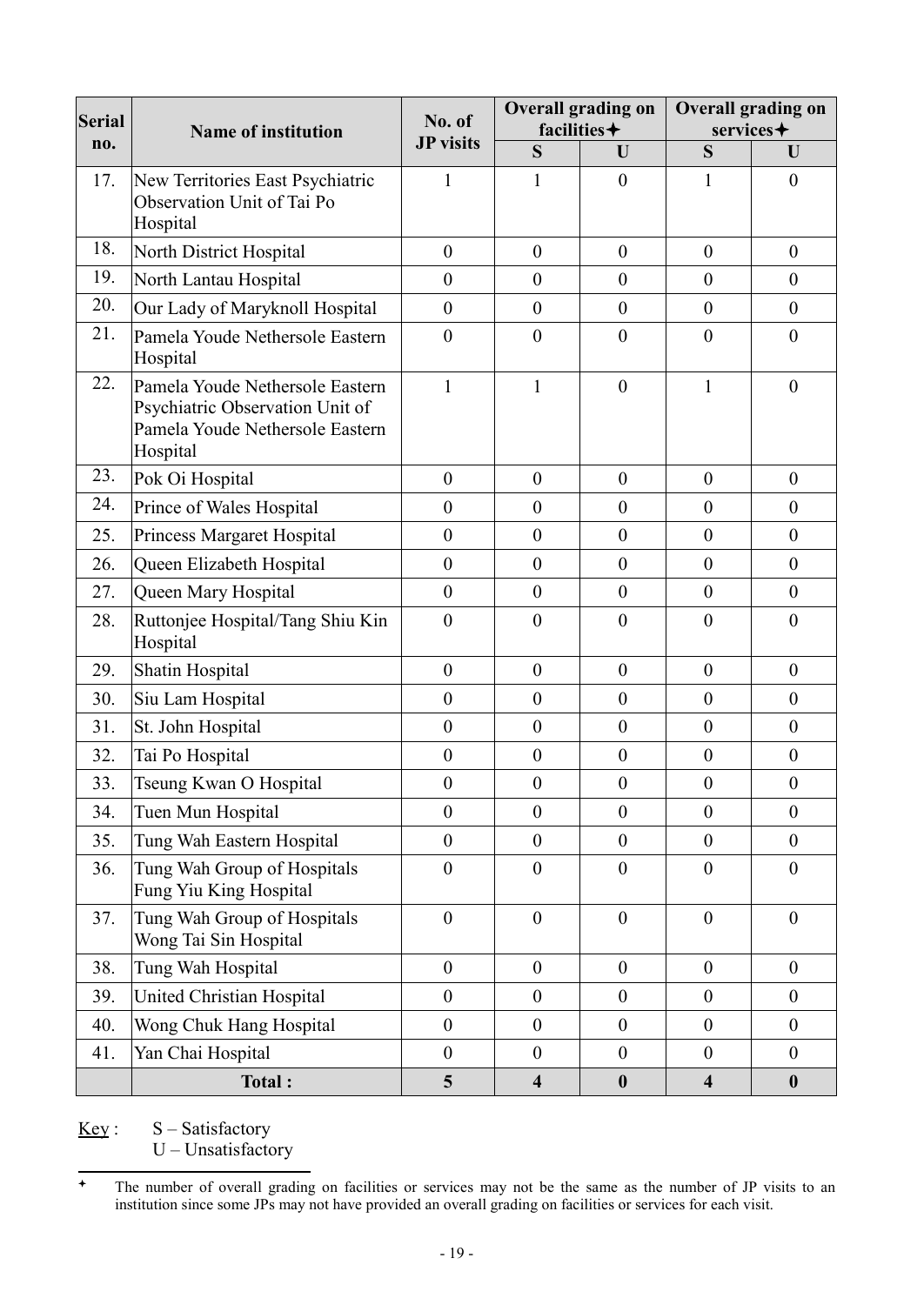#### *C. Summary of follow-up actions taken in respect of complaints made to JPs*

|       | <b>Category of complaints</b>                                               | Number of<br>complaints<br>in 2020 | (%)      |
|-------|-----------------------------------------------------------------------------|------------------------------------|----------|
| (i)   | Services provided by the institution                                        |                                    | (25%)    |
|       | (e.g. application of restraint)                                             |                                    |          |
| (ii)  | welfare<br>and<br>Treatment<br>(e.g.<br>arrangement of treatment, provision |                                    | (25%)    |
|       | of food)                                                                    |                                    |          |
| (iii) | Complaint<br>other<br>against<br>departments/organisations                  |                                    | $(25\%)$ |
| (1V)  | Others                                                                      |                                    | $(25\%)$ |
|       | Total:                                                                      |                                    |          |

Four complaints in the following categories were made to JPs during their visits to hospitals –

All of the four complaints were lodged by psychiatric patients. Under category (i): services provided by the institution, a patient complained about being restrained for over ten hours. The patient was admitted to the hospital due to acute manic psychosis and had conflict with another patient. In view of his repeated aggressive acts, he was restrained and secluded in a separate room for four hours twice. HA confirmed that all detentions had been made in compliance with the relevant provisions of the Mental Health Ordinance (Cap. 136).

Under category (ii): treatment and welfare, a patient complained against a doctor for preferential treatment and considered that the hospital should not transferred him to another ward. Having reviewed the case, the JPs concerned considered the complaint unsubstantiated and directed that no follow-up action was required.

Under category (iii): complaint against other departments/organisations, a patient complained against the breast cancer operation she received in another hospital some years ago. The JPs concerned noted that the complaint was not related to her present admission and recommended the hospital to arrange follow-up consultation for her. The hospital had immediately arranged in-house medical check-up for the patient on the same day.

For category (iv): others, a patient claimed that a male patient had been sexually assaulted by another patient in the ward, and three patients claimed that they had also witnessed the assault. As per JPs' directive, the case was handled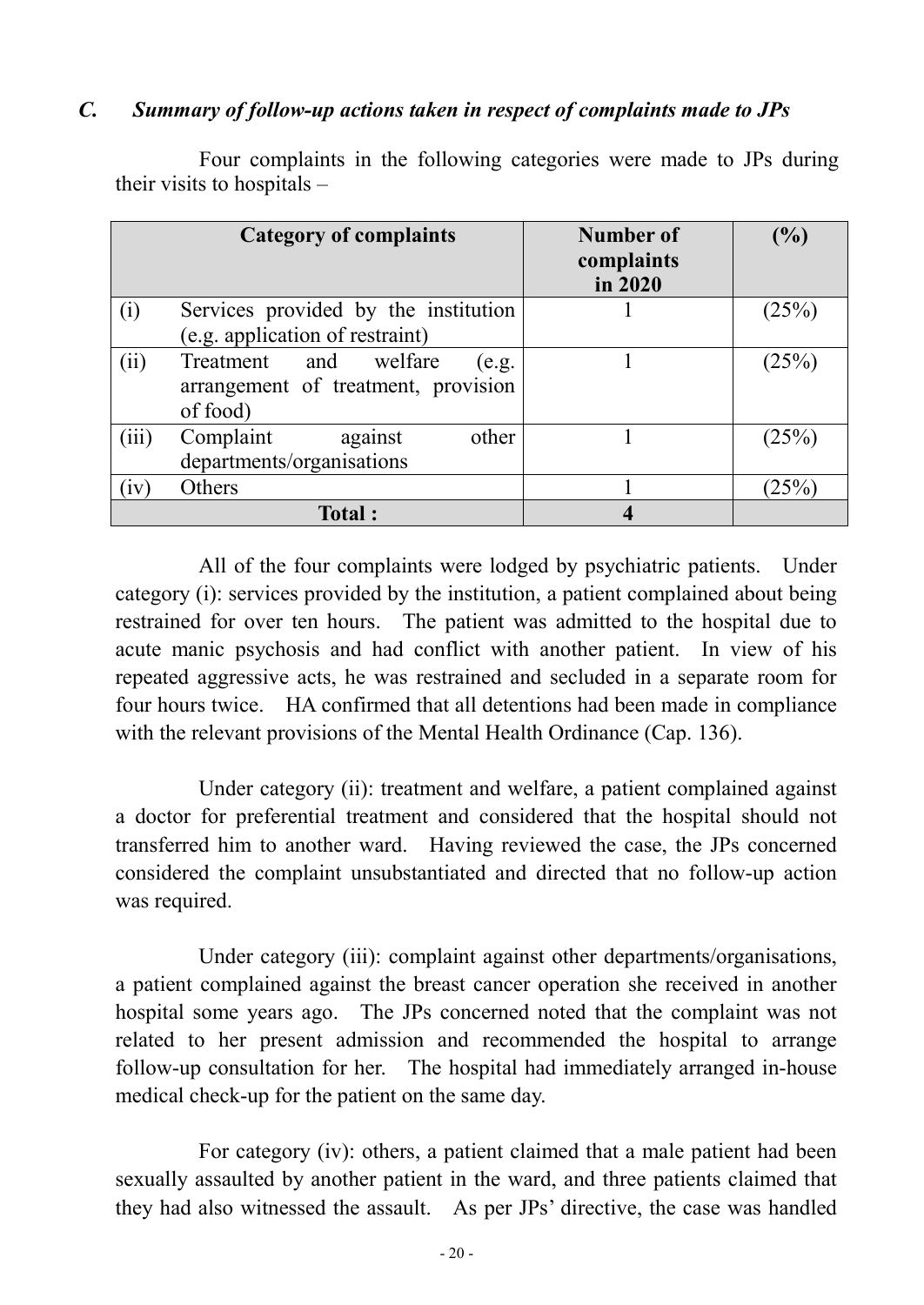according to the prevailing procedure of the hospital: family members of the patient concerned had been informed and the case was immediately reported to the Police for investigation and follow-up. The patient was interviewed by the Police on the same day. Besides, the patient and the suspected offender had been separated and put in different wards once the incident was made known to the hospital. Upon discharge from the hospital, the patient had been advised to contact Chai Wan Police Station for follow-up action. Nonetheless, the patient declined to seek assistance from the Police without disclosing any reason and the case was eventually closed by the Police. To avoid recurrence of similar incidents, the hospital concerned has implemented a series of preventive measures, including (a) reviewing guidelines relating to prevention of sexual offence; (b) displaying posters and notices relating to prevention of sexual offence in common areas and ward cubicles; (c) enhancing patient's awareness through bi-weekly patient educational talk; and (d) enhancing staff alertness through departmental meeting and senior nurse meeting. The JPs concerned were duly informed of the follow-up actions taken and did not raise any further comment.

#### *D. Summary of follow-up actions taken in respect of requests/enquiries made to JPs*

19 requests/enquiries in the following categories were made to JPs during their visits to hospitals, all of which were from psychiatric patients –

|                             | <b>Category of requests/enquiries</b>    | <b>Number of</b><br>requests/enquiries<br>in 2020 | $(\%)$   |
|-----------------------------|------------------------------------------|---------------------------------------------------|----------|
|                             |                                          |                                                   |          |
| (i)                         | Request for early discharge<br>from      | 8                                                 | (43%)    |
|                             | institution/home leave/release<br>on     |                                                   |          |
|                             | recognisance                             |                                                   |          |
| (i)                         | Services provided by the institution     | $\overline{4}$                                    | (22%)    |
|                             | (e.g. request for medical treatment,     |                                                   |          |
|                             | etc.)                                    |                                                   |          |
| (iii)                       | Facilities and equipment provided by     | $\overline{2}$                                    | $(10\%)$ |
|                             | the institution (e.g. request for more   |                                                   |          |
|                             | recreational facilities, etc.)           |                                                   |          |
| (iv)                        | Treatment and welfare (e.g. request      | $\overline{2}$                                    | $(10\%)$ |
|                             | for outdoor activities, etc.)            |                                                   |          |
| (v)                         | in<br>relation<br>Matters<br>other<br>to | $\overline{2}$                                    | $(10\%)$ |
|                             | departments/ organisations<br>(e.g.      |                                                   |          |
|                             | request for public housing, etc.)        |                                                   |          |
| $\left(\mathrm{v}_1\right)$ | Others                                   |                                                   | $(5\%)$  |
|                             | <b>Total:</b>                            | 19                                                |          |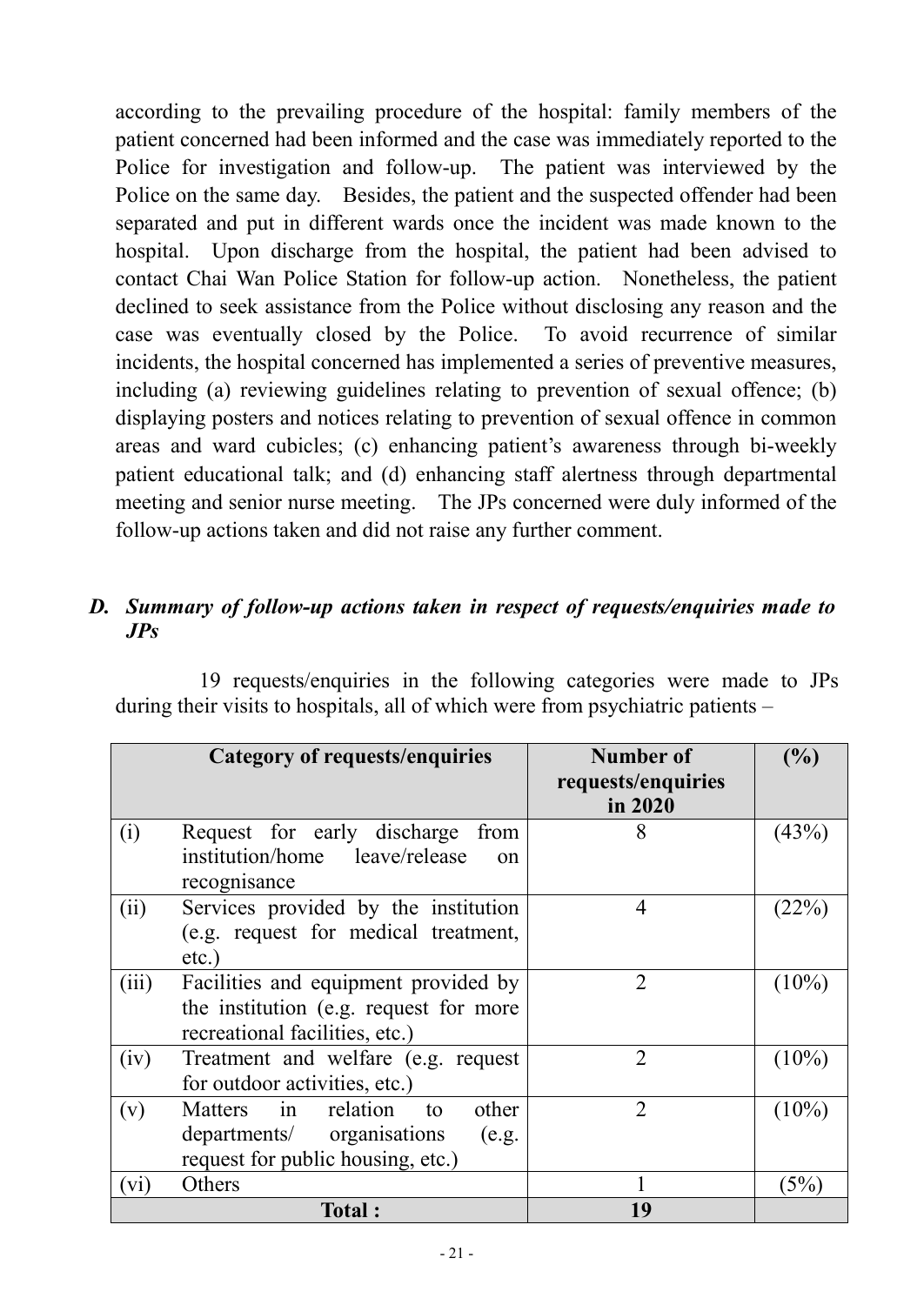All requests under category (i): requests for discharge from hospitals, all cases were handled in accordance with the relevant provisions of the Mental Health Ordinance (Cap. 136). The requests had been reviewed by the case doctors and senior clinical staff. One patient was discharged from the hospital, and two would be discharged to half-way house. The remaining five were considered clinically not suitable for discharge and had been advised of the rights to raise their requests to the Mental Health Review Tribunal.

For the requests under category (ii): services provided by the institution, three were related to medical treatment. One patient requested gastrointestinal check-up and the hospital had scheduled a medical appointment for the patient accordingly. Another patient requested no injection and discharge with condition. The institution explained that the patient had not received antipsychotic injection for some years. Since she was uncooperative during treatment, the medical team could not rule out the possibility of resuming antipsychotic injection. The third patient requested removal of the physical restraint applied. The institution explained that physical restraint was applied at the initial stage of treatment for placing urethral catheter and to ensure effectiveness of treatment. As the condition of the patient became stable, the limb holders were subsequently removed. The urinary catheter was also removed as her condition improved. The patient of the last case requested to have dessert on weekly basis and his request had been conveyed to the catering department for consideration.

For category (iii): facilities and equipment provided by the institution, two patients requested more opportunities for making paper/hand crafts. The hospital concerned has arranged paper/hand craft activities in the monthly recovery-oriented programme accordingly.

Under category (iv): treatment and welfare, a patient requested outdoor activities. The patient was allowed to walk around in the hospital under the supervision of nurses on Saturdays. Another patient requested transferral to another ward. To avoid possible conflict with other patients, his request was acceded to.

The requests under category (v): matters in relation to other departments/ organisations were related to public housing. One patient refused to be discharged to half-way house or shelter workshop and wished to retain his public housing unit. Due to lack of support from the patient's family, the medical team considered that hostel supervision would be more appropriate in view of the patient's condition. His case had been followed up by social worker. For the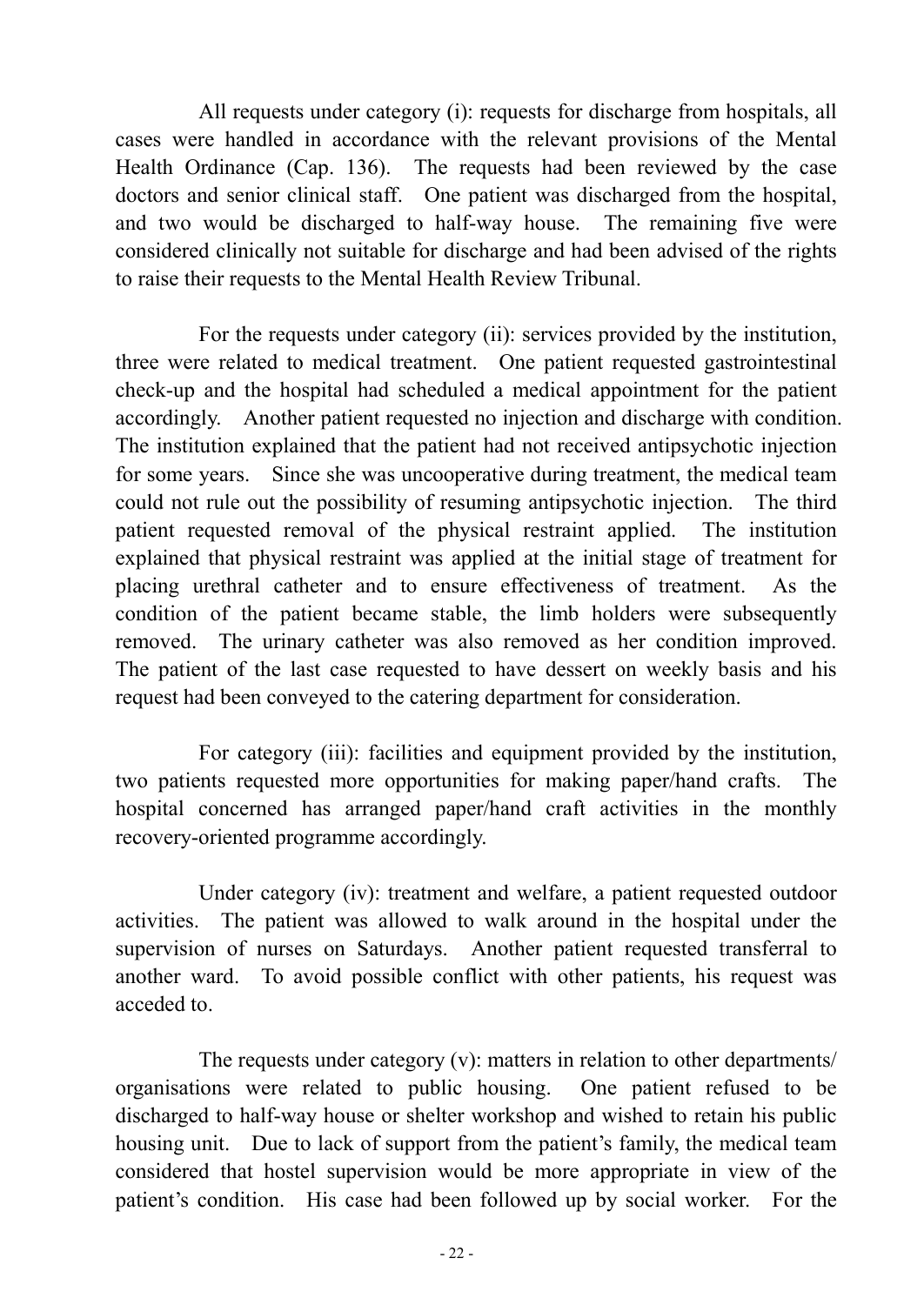other case, a patient requested fast-track processing of her public housing application. Her case had been referred to social worker for follow-up action.

For category (vi): others, a patient expressed her concern on study. She had applied for sick leave from the university upon admission to the hospital but only two weeks of sick leave had been granted. In view of the patient's concern, a meeting had been arranged for the patient and her parents to discuss her future study and career plan. The hospital also encouraged the patient to take the initiative to contact and seek further advice from the counselling team of the university.

All JPs concerned had been informed of the follow-up actions taken by the hospital and raised no further questions.

#### *E. Summary of follow-up actions taken in respect of suggestions/comments made by JPs*

|               | <b>Category of suggestions/comments</b>                                                  | Number of<br>suggestions/comments<br>in 2020 | (%)   |
|---------------|------------------------------------------------------------------------------------------|----------------------------------------------|-------|
| (i)           | Physical environment, facilities and<br>equipment (e.g. replacement of sofa,<br>$etc.$ ) | 3                                            | (44%) |
| (i)           | Service quality (e.g. set up<br>of<br>adolescent section)                                |                                              | (14%) |
| (iii)         | Manpower planning (e.g. maintain<br>close communication with frontline<br>staff)         |                                              | (14%) |
| (iv)          | Channels of complaints and handling<br>of complaints                                     |                                              | (14%) |
| $\mathbf{v})$ | Others                                                                                   |                                              | (14%) |
|               | Total:                                                                                   | 7                                            |       |

JPs made seven suggestions/comments in the following categories during their visits to hospitals –

Positive comment had been made by JPs under category (i): physical environment, facilities and equipment. JPs were impressed by the "Mind Space", a Mental Health Experience Museum which was put into service in 2020 with an aim to deepen public's understanding of mental illness and allow visitors to experience psychiatric symptoms with virtual reality simulations. One JP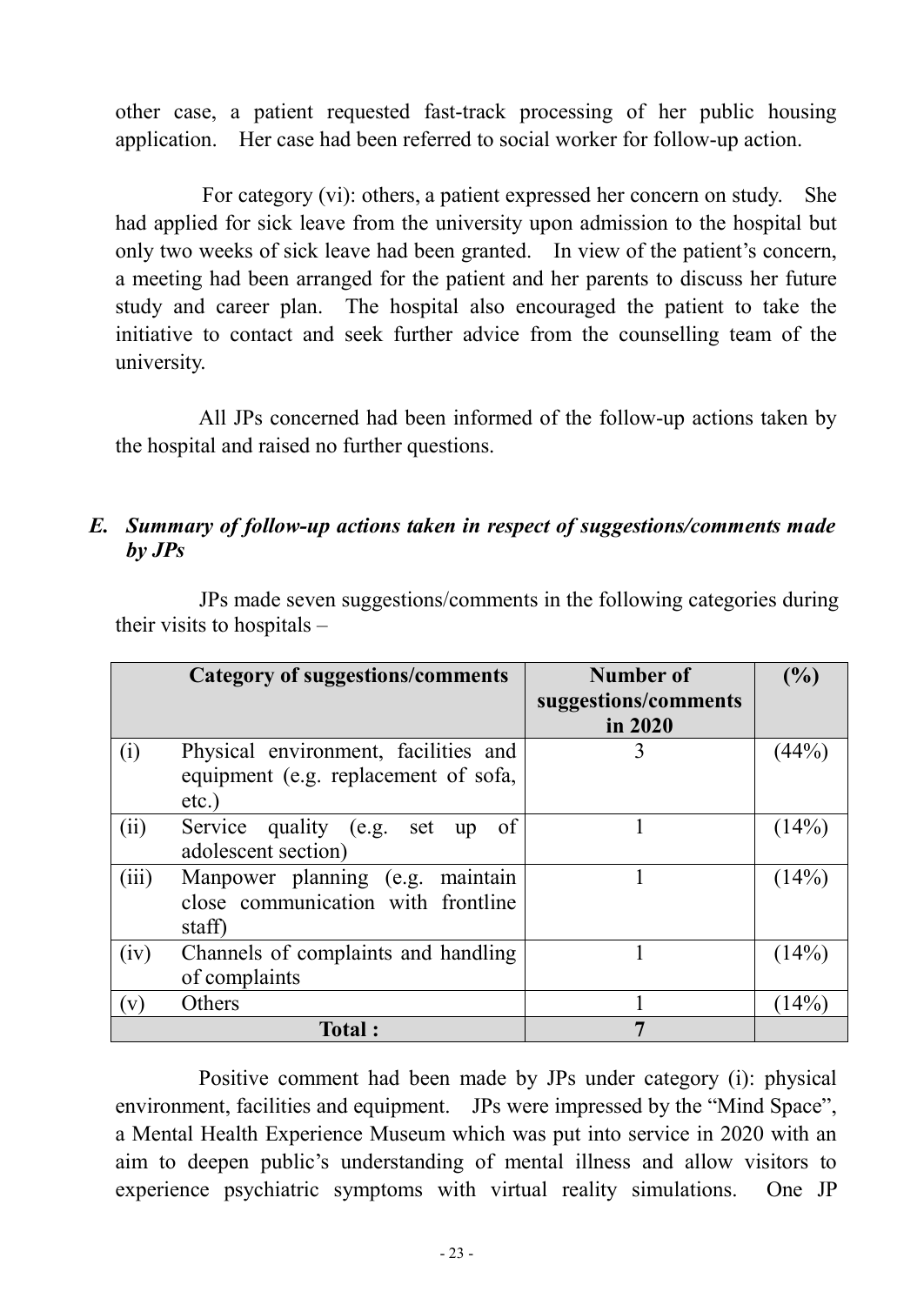suggested that the podium garden in a psychiatric hospital should be re-opened after enhancing the safety facilities. While certain improvement works had been completed, the hospital had applied additional funding for further enhancement on the facilities. In response to JPs' suggestion on the replacement of sofa, arrangement had been made to complete the replacement within one week's time.

Under category (ii): service quality, a JP suggested the hospital to consider introducing an adolescent section for under-aged psychiatric patients. The provision of Children and Adolescent (C&A) service had been included in the annual plan of the hospital concerned in February 2020. It was expected that the C&A service would be made ready by October 2021.

Under category (iii): manpower planning, a JP was concerned about the manpower situation during hospital redevelopment and encouraged the hospital management to communicate more with frontline staff in order to understand their needs and develop a new mode of operation such as enhancing medical-social collboration. The suggestions had been passed to the hospital management for consideration. Regular meetings were held between management and frontline staff to review service needs and address frontline issues. The concerns of frontline staff were taken into account when planning for hospital redevelopment. Hospital management would secure additional manpower to cater for future service expansion.

For category (iv): channels of complaints and handling of complaints, JPs suggested the hospital to put up notice informing patients of the channels for lodging complaints. In response to the JPs' comment, ward managers had been reminded to ensure that posters are displayed at prominent locations inside the hospital so that patients are well informed of their rights to complain and the channels available.

The comment under category (v): others is a positive feedback from JPs on the dedication and professionalism of staff.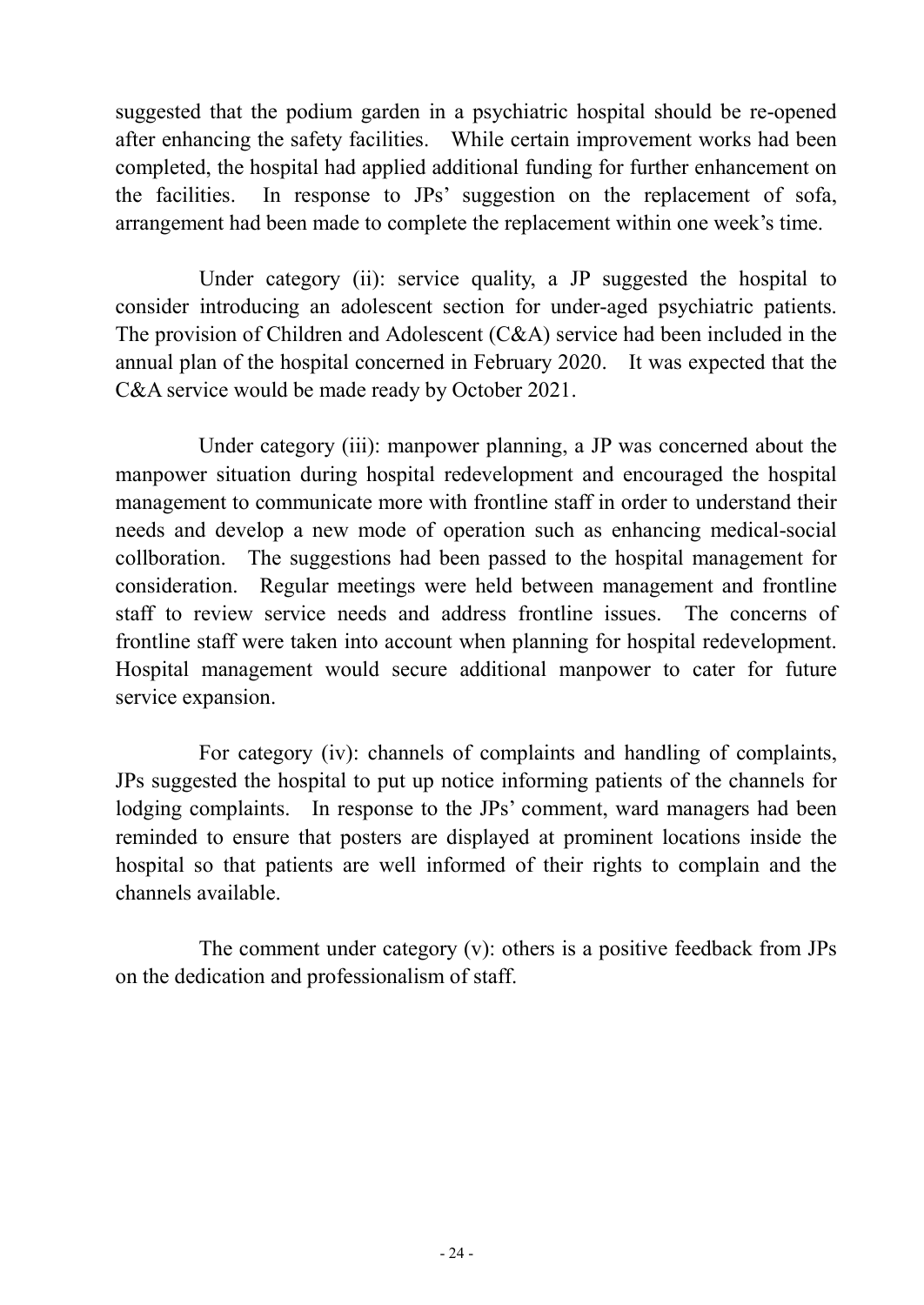#### **III. Independent Commission Against Corruption (ICAC) Detention Centre**

| <b>Name of institution</b>   | No. of<br>JP visits | No. of<br>complaints<br>made to JPs | No. of<br>requests/<br>enquiries | No. of<br>suggestions/<br>comments<br>made to JPs   made by JPs |
|------------------------------|---------------------|-------------------------------------|----------------------------------|-----------------------------------------------------------------|
| <b>ICAC</b> Detention Centre | 23                  |                                     |                                  |                                                                 |

#### *A. Statistics on complaints, requests/enquiries and suggestions/comments*

#### *B. Statistics on satisfactory ratings given by JPs on the facilities and services provided\**

During the JP visits, JPs assessed the general state of facilities inspected and the adequacy of the services provided by the institution. Out of the 23 visits, JPs considered the facilities and services for 22 visits (96%) satisfactory. JPs did not provide an overall grading on facilities and services for the remaining visit.

| <b>Name of institution</b>   | No. of<br><b>JP</b> visits | Overall grading on   Overall grading on<br>facilities $+$ |  | services $\bigstar$ |  |
|------------------------------|----------------------------|-----------------------------------------------------------|--|---------------------|--|
|                              |                            |                                                           |  |                     |  |
| <b>ICAC</b> Detention Centre | 23                         | າາ                                                        |  |                     |  |

 $Key: S - Satisfactory$ U – Unsatisfactory

**<sup>\*</sup>** During the visits, JPs looked at the facilities (such as cells, interview room, search/medical/charge room and general state of the premises) and assessed the services (including food, bedding and management services) provided by the institution concerned.

The number of overall grading on facilities or services may not be the same as the number of JP visits to an institution since some JPs may not have provided an overall grading on facilities or services for each visit.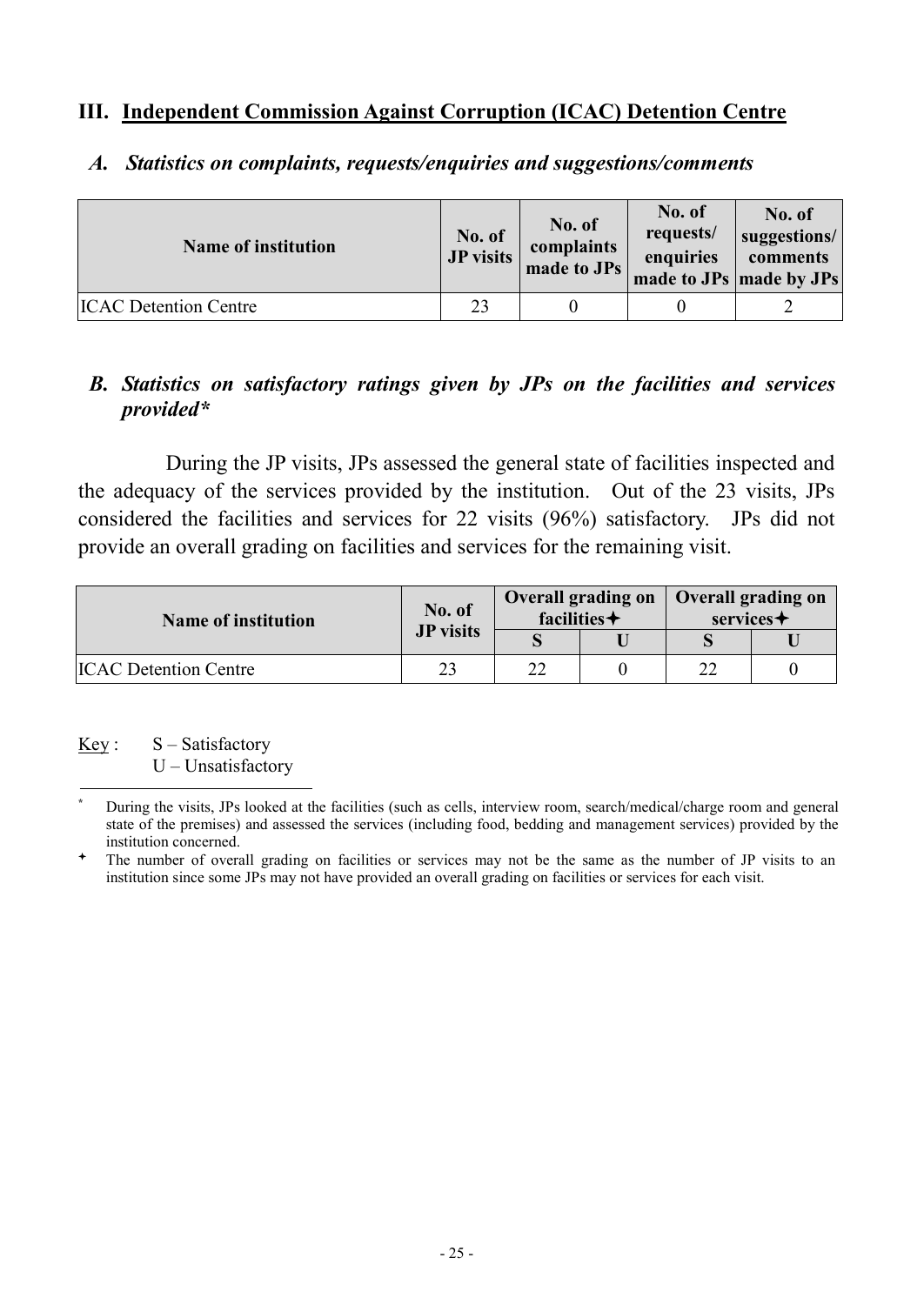#### *C. Summary of follow-up actions taken in respect of suggestions/comments made by JPs*

JPs made two suggestions/comments in the following category during their visits to ICAC Detention Centre –

| Category of suggestions/comments              | <b>Number of</b><br>suggestions/comments<br>in 2020 | (%)       |
|-----------------------------------------------|-----------------------------------------------------|-----------|
|                                               |                                                     |           |
| Physical environment,<br>facilities<br>and    |                                                     | $(100\%)$ |
| equipment (e.g. need for refurbishment, etc.) |                                                     |           |

Whilst positive comments had been received by JPs in respect of the overall hygiene condition of the facilities, some JPs suggested improving the appearance of the toilet facilities as rust was found in some toilet bowls. In response to the JPs' suggestions, the rust had been removed and an epoxy coating had been applied. ICAC Detention Centre would keep the situation under review and upgrade the toilet facilities if necessary.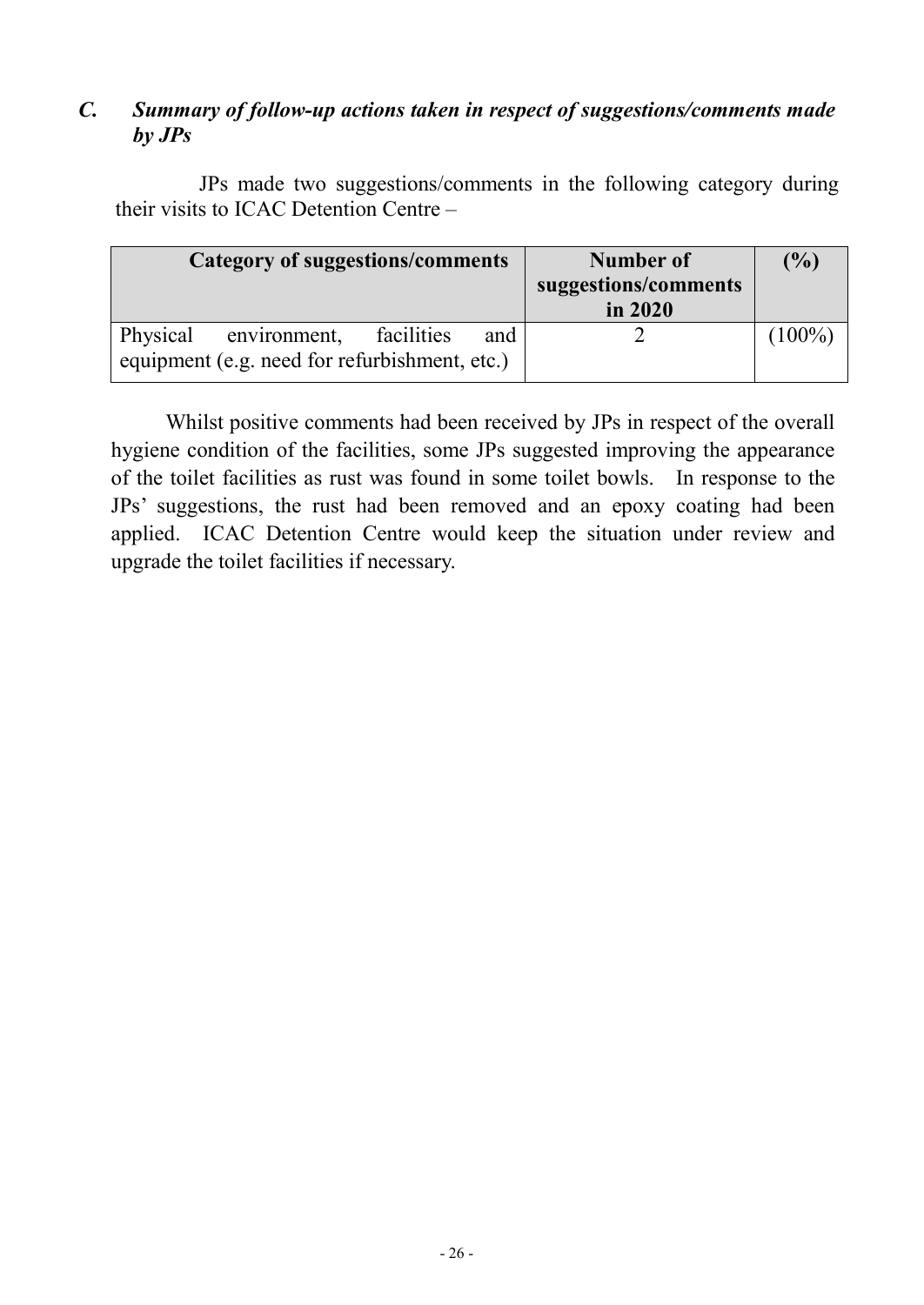#### **IV. Detention Centres of the Immigration Department (ImmD)**

| <b>Serial</b><br>no. | <b>Name of institution</b>         | No. of<br>JP visits | No. of<br>complaints<br>made to JPs | No. of<br>requests/<br>enquiries | No. of<br>suggestions/<br>comments<br>made to JPs made by JPs |
|----------------------|------------------------------------|---------------------|-------------------------------------|----------------------------------|---------------------------------------------------------------|
|                      | Castle Peak Bay Immigration Centre | 21                  | 16                                  | 421                              |                                                               |
|                      | Ma Tau Kok Detention Centre        |                     |                                     |                                  |                                                               |
|                      | Total:                             | 25                  | 16                                  | 422                              |                                                               |

#### *A. Statistics on complaints, requests/enquiries and suggestions/comments*

#### *B. Statistics on satisfactory ratings given by JPs on the facilities and services provided\**

During the JP visits, JPs assessed the general state of facilities inspected and the adequacy of the services provided by the institutions. All of them considered the facilities and services satisfactory.

| <b>Serial</b> | <b>Name of institution</b>            | No. of<br>JP visits | <b>Overall grading on</b><br>facilities | <b>Overall grading on</b><br>services |  |
|---------------|---------------------------------------|---------------------|-----------------------------------------|---------------------------------------|--|
| no.           |                                       |                     |                                         |                                       |  |
|               | Castle Peak Bay Immigration<br>Centre | 21                  | 21                                      | 21                                    |  |
|               | Ma Tau Kok Detention Centre           |                     |                                         |                                       |  |
|               | Total:                                | 25                  | 25                                      | 25                                    |  |

 $Key: S - Satisfactory$ U – Unsatisfactory

During the visits, JPs looked at the facilities (such as dormitories, sanitation and hygiene, security and general state of the premises) and assessed the services (including meal/medical treatment arrangements, custody of detainees' properties and management services) provided by the institutions concerned.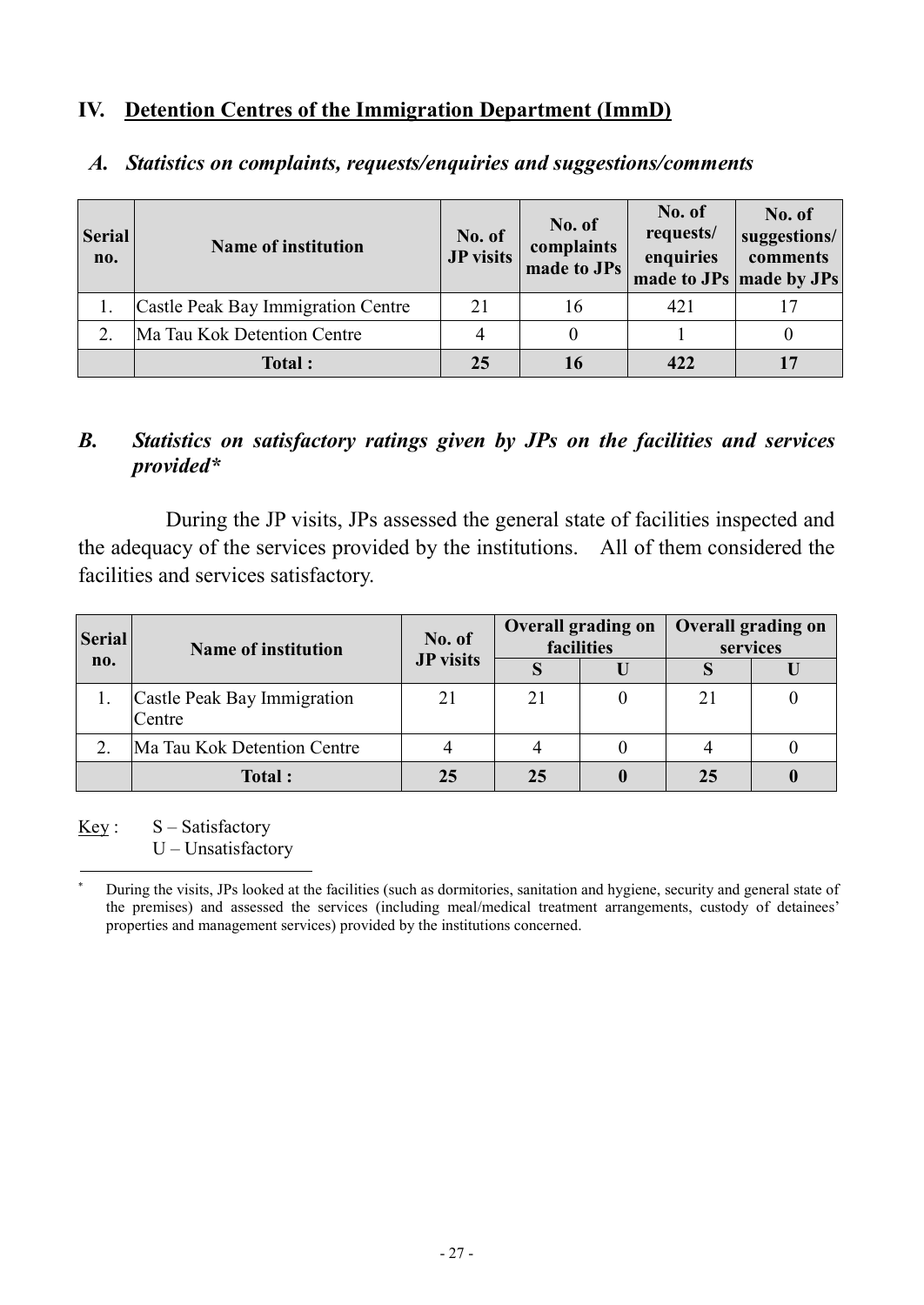#### *C. Summary of follow-up actions taken in respect of complaints made to JPs*

16 complaints in the following categories were made to JPs during their visits to Castle Peak Bay Immigration Centre (CIC) –

|       | <b>Category of complaints</b>          | <b>Number of complaints</b> | (%)      |
|-------|----------------------------------------|-----------------------------|----------|
|       |                                        | in 2020                     |          |
| (i)   | Services provided by the institution   | 8                           | $(50\%)$ |
|       | (e.g. inadequate medical care, etc.)   |                             |          |
| (ii)  | Facilities and equipment (e.g. poor    |                             | (25%)    |
|       | ventilation, etc.)                     |                             |          |
| (iii) | Staff attitude and<br>conduct<br>(e.g. |                             | (6%      |
|       | impolite attitude)                     |                             |          |
| (iv)  | Others                                 |                             | 19%      |
|       | <b>Total:</b>                          |                             |          |

Under category (i): services provided by the institution, detainees complained against the medical treatment received at CIC, quality of food, provision of necessities, etc. According to prevailing arrangement, detainees would receive medical examination provided by MOs upon admission. Based on their medical examination results, MOs would arrange detainees to receive general or specialist treatment provided by public hospitals. CIC had explained to the JPs that appropriate medical services had all along been provided to the detainees. Concerning the complaint against the quality of food provided, CIC had explained to detainees that their diet had followed approved scales of nutritional values with regard to health and religious requirements. Senior officers would be responsible for ensuring that the quality and quantity of meals provided to detainees are of satisfactory standard and they would conduct spot check before delivery of meals. Concerning detainees' complaints relating to the provision of necessities such as slippers, bed sheet, soap and toothpaste, arrangements had all along been made by CIC to take care of the personal need of all detainees. To follow up, necessary assistance had also been rendered to the detainees concerned after the JP visits.

Under category (ii): facilities and equipment, some detainees complained about the illumination level and lack of space for exercise. Due consideration had been taken to balance the personal needs of detainees and the security of CIC while designing the facilities of CIC. Concerning the complaints against the ventilation of single cell, CIC had enlisted the assistance of EMSD to install a fan outside the single cell to improve the ventilation.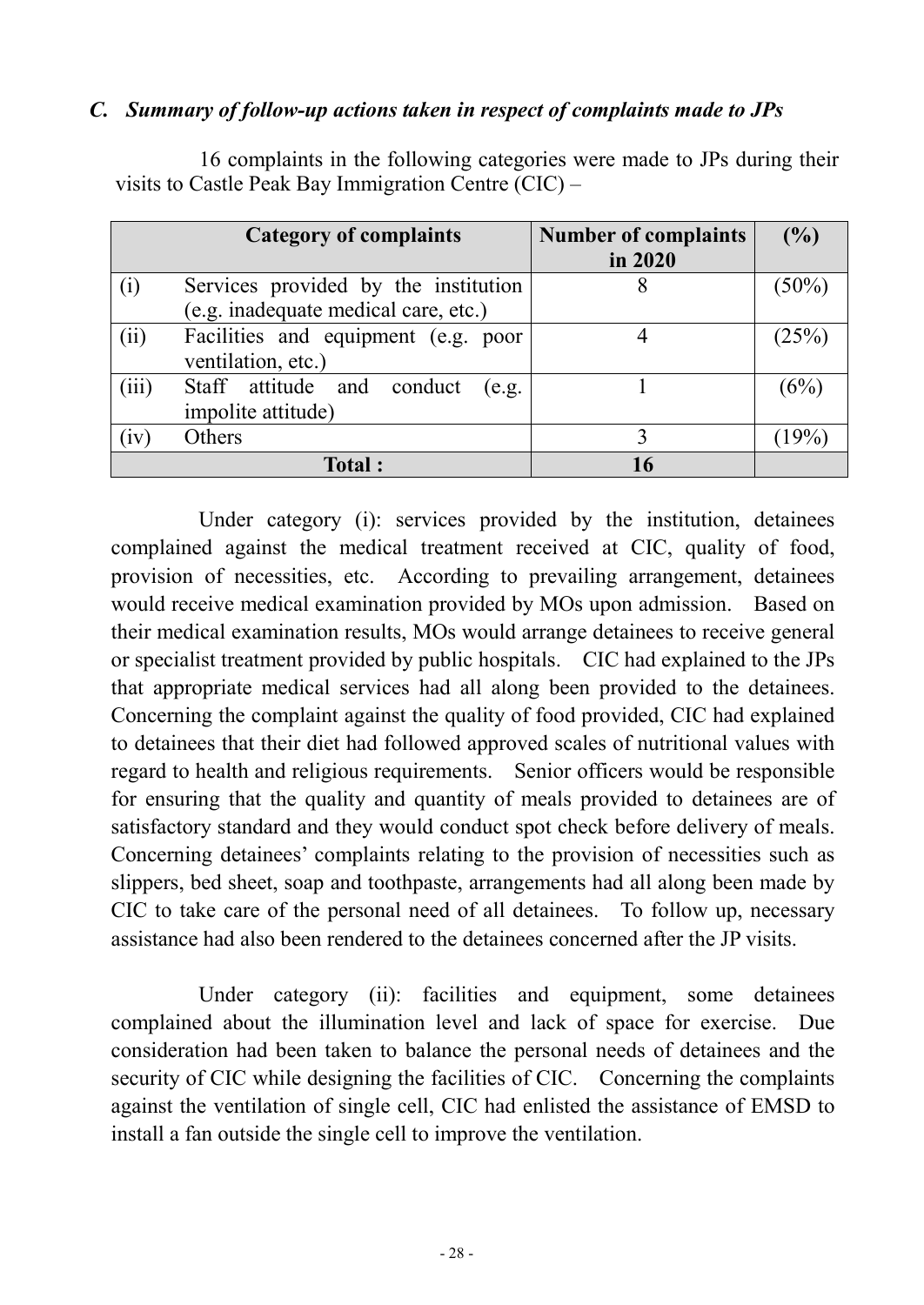For category (iii): staff attitude and conduct, a detainee lodged a complaint against a staff for being impolite to him. Acting on the allegation, interview was subsequently conducted with the staff concerned. There was no evidence indicating that the detainee was being treated impolitely. The detainee had withdrawn the complaint eventually.

For category (iv): others, a detainee complained about not being informed of the reason of his detention. Records revealed that the detainee had been informed of the reason and the latest position of his case on three occasions since his admission. After the JP visit, the detainee was once again interviewed by the case officer and informed of the reason of his detention and latest position of his case. Two detainees complained about the detention condition of Ma Tau Kok Detention Centre (MTKDC). While one of them had never been detained at MTKDC prior to his admission to CIC, the other detainee was admitted to MTKDC and transferred to CIC for further detention. MTKDC is a designated place of detention under the Immigration Service Ordinance (Cap. 331) and the Immigration Ordinance (Cap. 115). As per JPs' directive, the detainee concerned was interviewed by the welfare officer and explained of the treatment provided during his detention at MTKDC.

All JPs concerned had been informed of the actions taken and made no further comment.

#### *D. Summary of follow-up actions taken in respect of requests/enquiries made to JPs*

422 requests/enquiries in the following categories were made to JPs during their visits to CIC and MTKDC –

|       | <b>Category of requests/enquiries</b>        | Number of<br>requests/enquiries | $\mathcal{V}_{\mathbf{0}}$ |
|-------|----------------------------------------------|---------------------------------|----------------------------|
|       |                                              | in 2020                         |                            |
| (i)   | Request for early discharge/release on       | 342                             | (81%)                      |
|       | recognisance                                 |                                 |                            |
| (i)   | Services provided by the institution         | 49                              | (11%)                      |
|       | (e.g. request for more medical<br>attention) |                                 |                            |
|       |                                              |                                 |                            |
| (iii) | Treatment and welfare (e.g. request          | 12                              | $3\%$                      |
|       | for discharge from in-centre Sick-bay,       |                                 |                            |
|       | etc.)                                        |                                 |                            |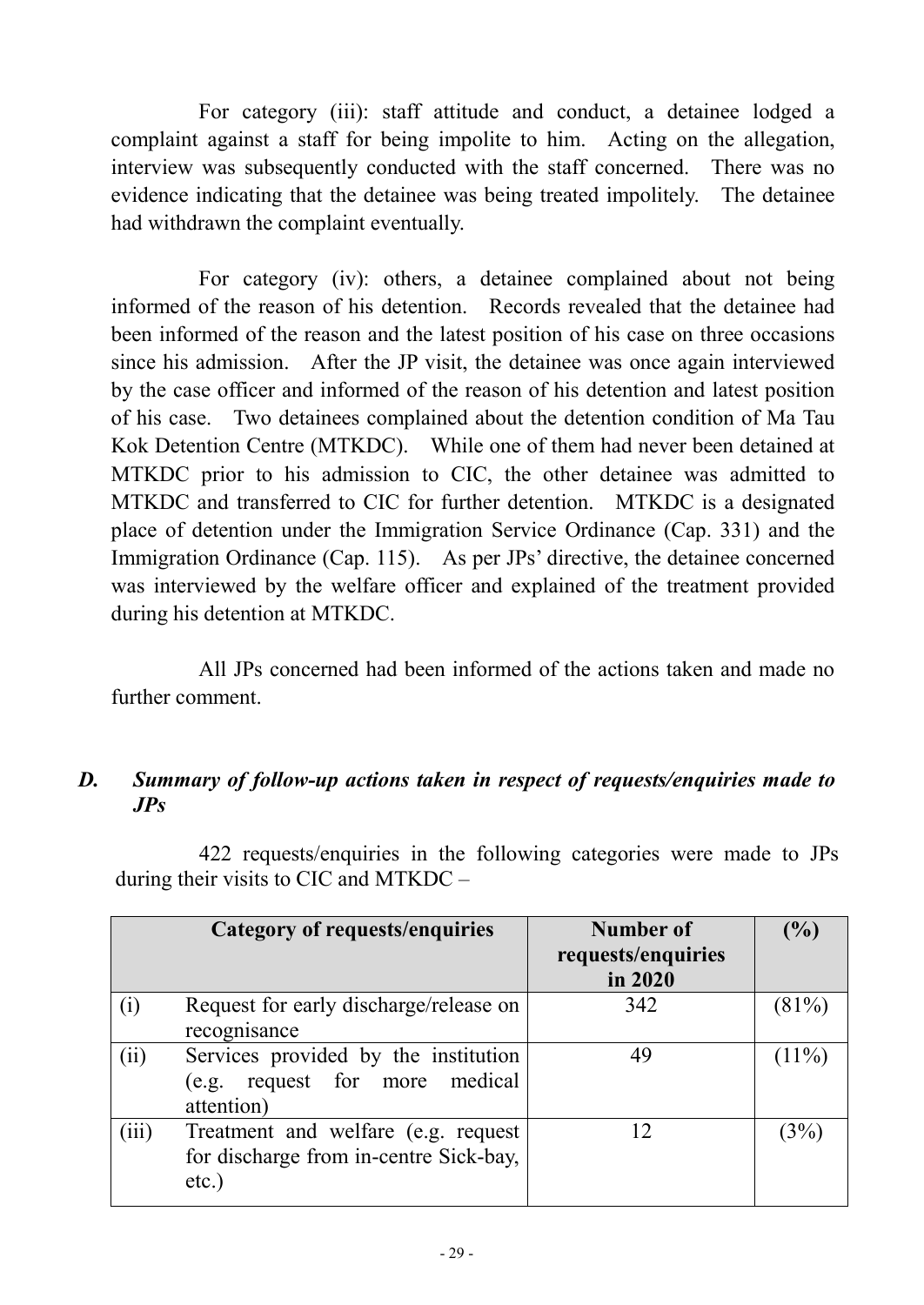| <b>Category of requests/enquiries</b>                                                                                                           | Number of<br>requests/enquiries<br>in 2020 | $(\%)$ |
|-------------------------------------------------------------------------------------------------------------------------------------------------|--------------------------------------------|--------|
| Matters in relation<br>other<br>(iv)<br>to<br>departments/organisations<br>(e.g.<br>request for retrieving properties from<br>the Police, etc.) |                                            | $2\%$  |
| Facilities and equipment provided by<br>$(\rm v)$<br>the institution (e.g. request<br>for<br>internet access, etc.)                             |                                            | $(1\%$ |
| Others<br>V1                                                                                                                                    | 8                                          | $2\%$  |
| <b>Total:</b>                                                                                                                                   |                                            |        |

The 342 requests under category (i): request for early discharge/release on recognisance were mainly related to checking of case progress, request for interview by case officers, release on recognisance and early repatriation. These requests had been referred to relevant sections of ImmD for follow up.

The 49 requests under category (ii): services provided by the institution were mainly related to medical treatment. The detainees had been arranged to receive medical treatment and some had been referred to specialist clinics in public hospitals for treatment. Some detainees requested more choices of food and cold drinks, and the welfare officer had explained to them the prevailing arrangements.

For category (iii): treatment and welfare, some detainees had requested discharge from in-centre Sick-bay. Their requests had been conveyed to MOs for consideration, who later concluded that those detainees would have to remain under continual medical observation at the in-centre Sick-bay on medical ground. A detainee requested making long distance call to the Mainland and necessary assistance had been rendered to him. Another detainee requested sending out registered mail, and the welfare officer had acceded to the request.

For category (iv): matters in relation to other departments/organisations, some detainees requested retrieval of their properties from the Police. Those detainees had received their properties shortly after the JP visits. A detainee requested the appeal result against the refusal decision of his non-refoulement claim filed to the Torture Claims Appeal Board/ Non-refoulement Claims Petition Office. Another detainee requested filing an application for judicial review against the refusal decision of his non-refoulement claim. After the JP visits, those detainees were interviewed by the case officers and informed of the latest position of their cases. A detainee requested a complaint form to the Office of the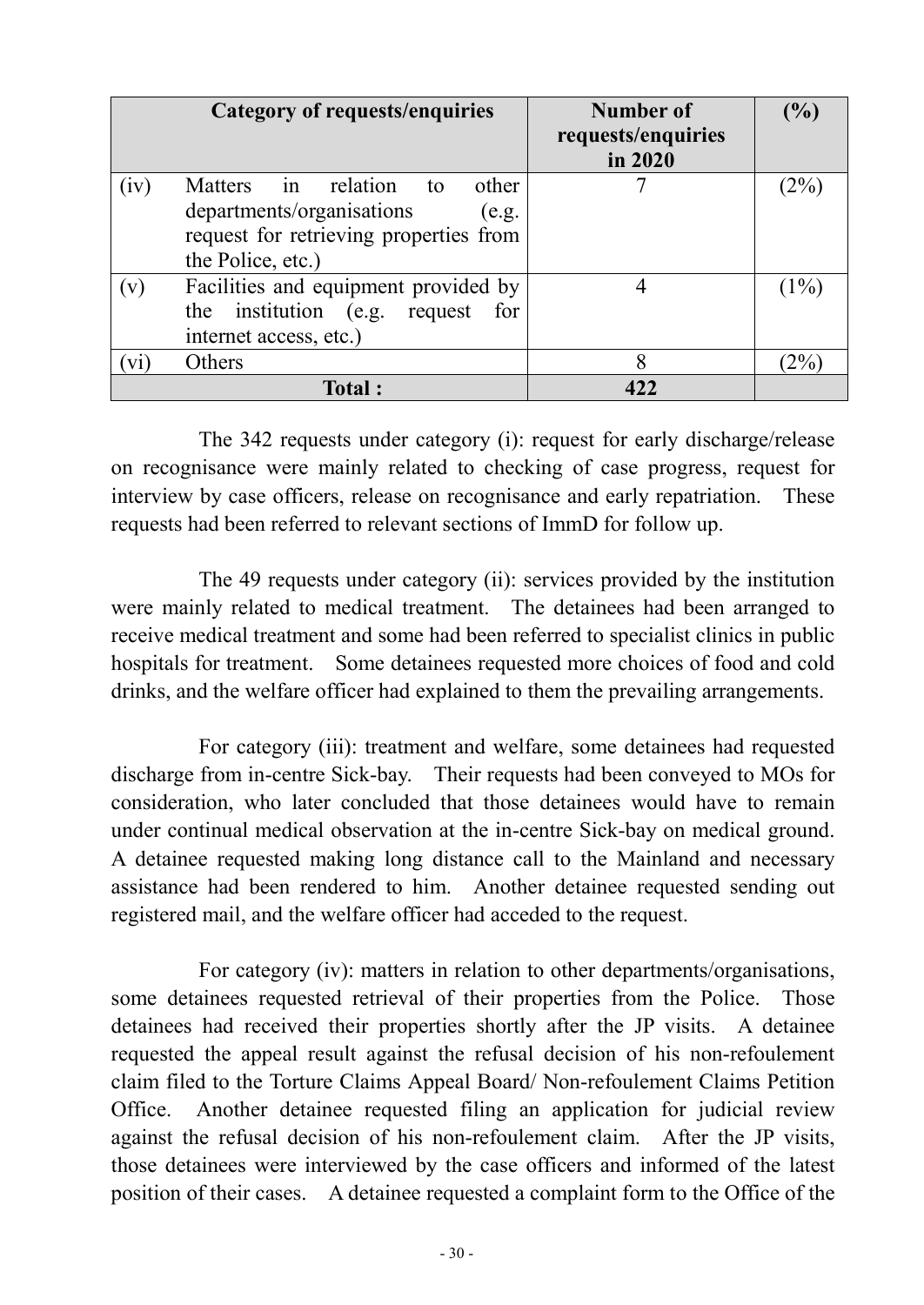Ombudsman and it was provided to him on the same day after the JP visit. A detainee requested lodging a complaint against the Police and the contact means of the Complaints Against Police Office was provided to him accordingly.

For category (v): facilities and equipment provided by the institution, a detainee requested provision of cleaning tools. CIC explained that cleaning service for CIC has all along been provided by an outsourced cleaning service provider and cleaning tools were not normally provided to detainees for security reason. A detainee requested photocopying service and internet access. Due consideration had been taken to balance the personal needs of detainees and the security of CIC. To follow up the request, the welfare officer had explained to the detainee the prevailing arrangements and rendered necessary assistance to him. A detainee requested installation of additional fans in dayroom. The enhancement work had been completed in collaboration with EMSD.

For category (vi): others, a detainee requested his medical record in CIC. Necessary assistance had been rendered to the detainee in retrieving his medical record. A detainee requested proper record of his refusal of taking meal. MO of CIC had conducted medical examination for the detainee on a daily basis to closely monitor his health condition with proper records. CIC staff had also provided counselling service to the detainee concerned. A detainee made repeated requests for assistance to look for his lost properties. CIC had conducted a thorough investigation. There was no evidence indicating any of the detainee's personal belongings were missing in CIC. The detainee was informed of the investigation result and he did not raise further request.

All JPs concerned had been informed of the actions taken and made no further comment.

## *E. Summary of follow-up actions taken in respect of suggestions/comments made by JPs*

JPs made 17 suggestions/comments in the following categories during their visits to CIC –

| Category of suggestions/comments                                                                    | Number of<br>suggestions/comments<br>in 2020 | $\mathcal{O}'_{\mathbf{0}}$ |
|-----------------------------------------------------------------------------------------------------|----------------------------------------------|-----------------------------|
| Physical environment, facilities and<br>equipment (e.g. carrying<br>out<br>maintenance works, etc.) |                                              | (29%)                       |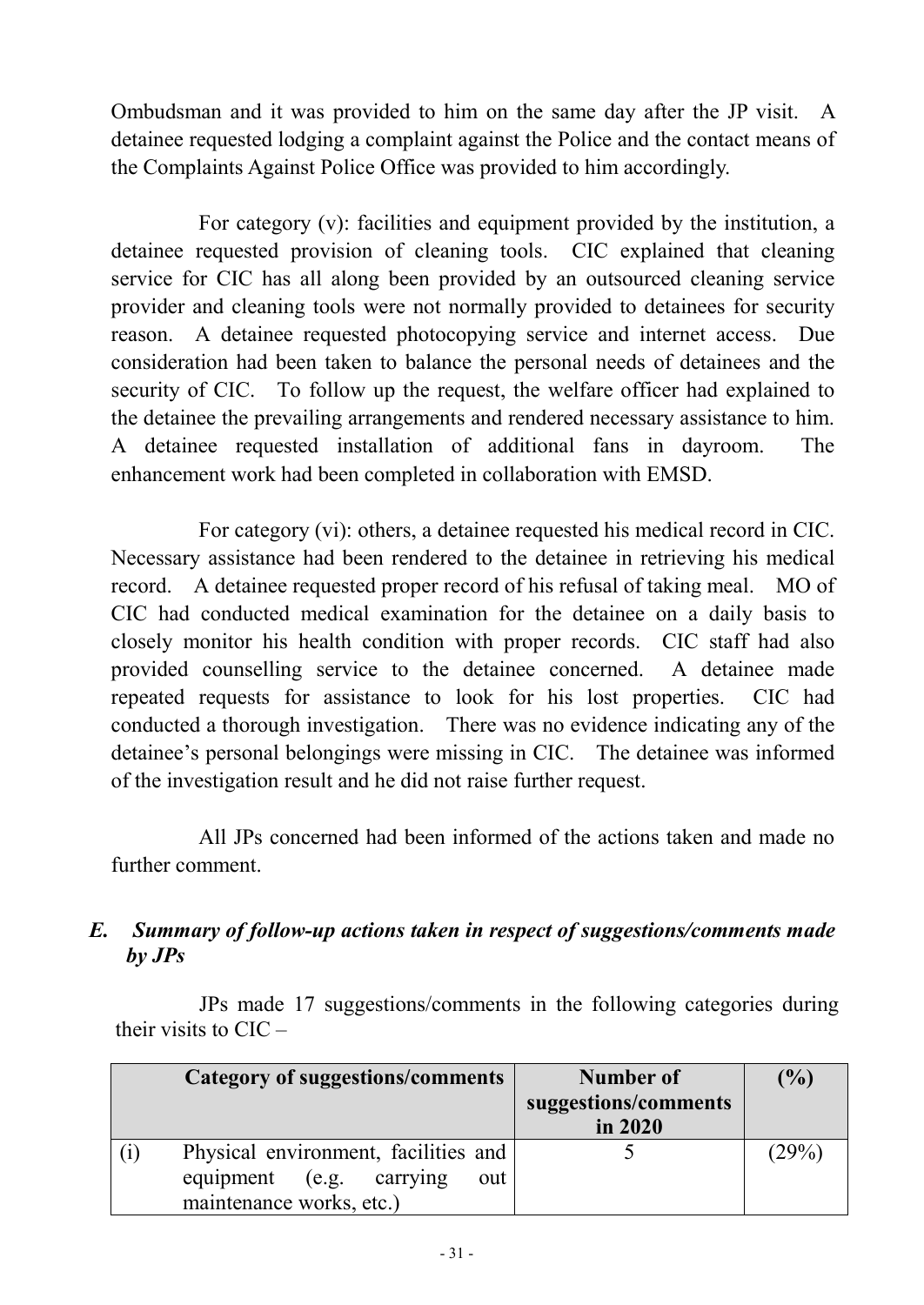|       | <b>Category of suggestions/comments</b>                                                                     | Number of<br>suggestions/comments<br>in 2020 | $(\%)$   |
|-------|-------------------------------------------------------------------------------------------------------------|----------------------------------------------|----------|
| (ii)  | Service quality (e.g. provision of<br>medical services, etc.)                                               |                                              | $(12\%)$ |
| (iii) | Training<br>and<br>programmes<br>recreational activities (e.g. provision<br>of more sports equipment, etc.) |                                              | $(12\%)$ |
| (iv)  | Others                                                                                                      | 8                                            | $(47\%)$ |
|       | <b>Total:</b>                                                                                               |                                              |          |

For category (i): physical environment, facilities and equipment, JPs suggested upgrading the ventilation system. Arrangement had been made with EMSD to carry out improvement works by installing additional electric fans at various locations of CIC to enhance overall ventilation. In response to JPs' suggestion about carrying out maintenance works for certain areas at CIC, arrangement had been made with the Architectural Services Department to carry out the renovation work including repainting the walls and metal gates of detention cells and corridors.

As for service quality under category (ii), JPs expressed concern about the privacy of detainees during medical examination. According to CIC, medical privacy screen had been used for protecting the privacy of detainee. Taking into consideration the nature of the medical examination, the medical staff would continue to observe all of the privacy measures including closing the door of the medical consultation room or making use of the privacy screen during the examination. In addition, the medical examination should be conducted in the presence of a registered nurse of the same sex with the detainee. Some JPs suggested the medical services of CIC be provided by DH. CIC explained to the JPs concerned that the medical services had been provided by outsourced medical service provider instead of DH owing to the resource constraint of DH. All MOs in CIC are qualified doctors registered under the Medical Registration Ordinance (Cap. 161) while the registered nurse in CIC also hold valid practising certificates issued by the Nursing Council of Hong Kong under Nurses Registration Ordinance (Cap. 164). The JPs concerned gave no further directive. CIC has all along maintained close liaision with the outsourced medical service provider with a view to maintaining the medical service at a reasonable standard.

Under category (iii): training programmes and recreational activities, some JPs suggested providing more recreational activities and sports equipment to detainees. CIC explained to the JPs concerned that detainees were encouraged to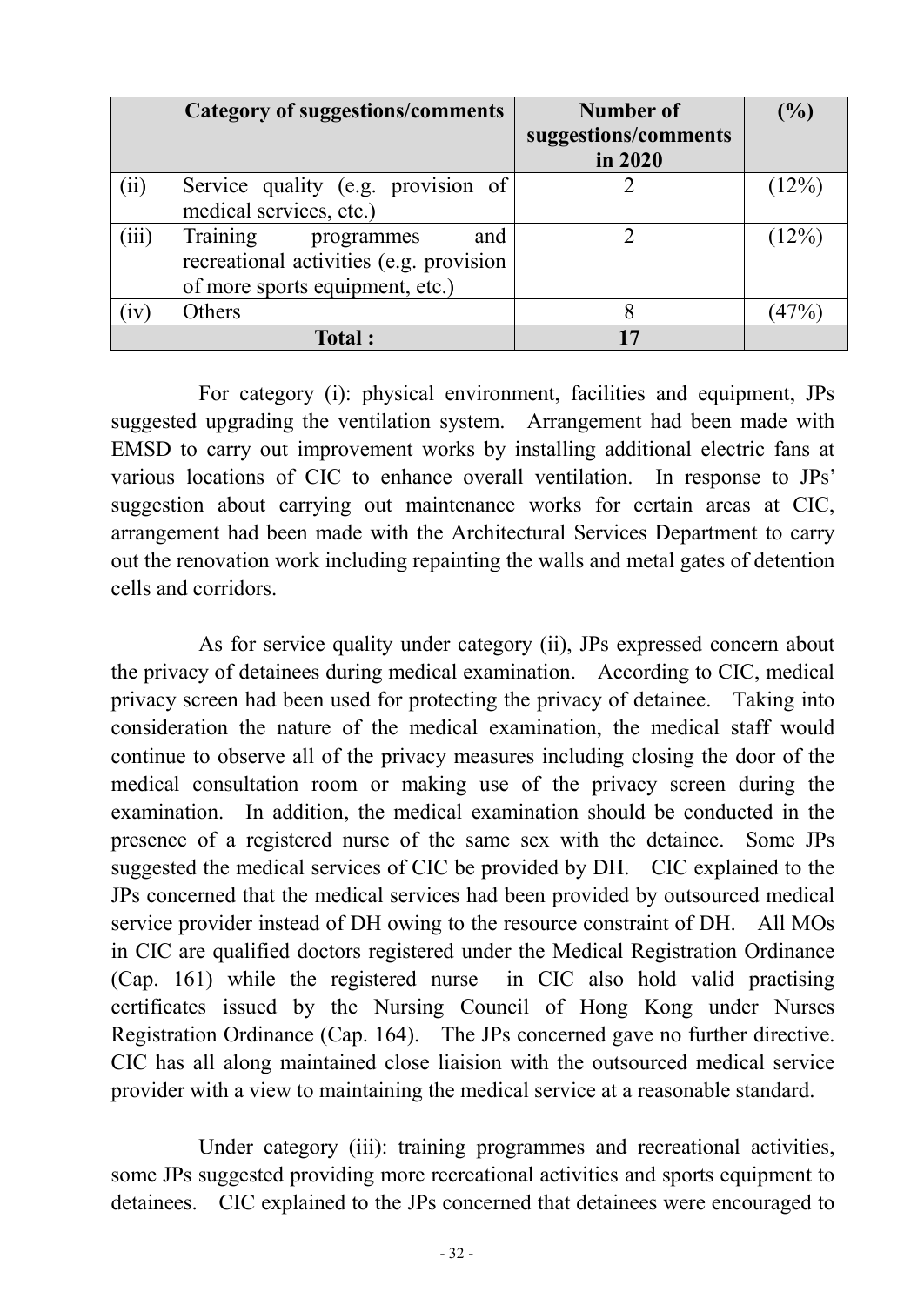participate in a wide range of recreational activities including sports and chess, etc. Furthermore, some Non-governmental Organisations (NGOs) had been arranging regular recreational and religious activities for detainees. CIC would continue to review the recreational activities for detainees taking into account their needs and the security of CIC. The JPs concerned were informed of the actions taken and gave no further directive.

 For category (iv): others, JPs suggested providing assistance to a detainee's wife through SWD or NGOs. The detainee was released on recognisance and humanitarian assistance would be provided to him and his wife by NGO commissioned by SWD. Some JPs suggested reviewing the existing detention policy. CIC explained to the JPs that a well-established mechanism had been in place to ensure that detention p transparent to detainees. Detention must be justified with sufficient reasons and for a reasonable period. Each case is considered on its own merit. CIC has all along maintained effective communication with case officers to enable the detainees to have a better understanding of their case progress. Some JPs showed concern about the body and baggage search procedures. CIC explained to the JPs that a well-established mechanism had been in place to monitor the body search procedures. Searches are conducted with due regard to decency and self-respect. Concerning the legal right of detainees, an "Information Leaflet for Detainee" is issued to every detainee upon admission informing them of their rights, including their legal right, welfare, treatments and channels of complaints during their detention. Following their admission, an induction programme is conducted for the detainees to explain the rights to contact legal aid and legal representative. Welfare officer would continue to render necessary assistance to detainees in this regard. Concerning JPs' comment on legal and official visits during the COVID-19 pandemic, CIC explained that all official visits were suspended for 14 days due to a confirmed COVID-19 case in CIC in early September 2020. Nevertheless, legal and official visitors might apply for official visits when necessary. The JPs concerned were informed of the actions taken in the above cases and gave no further directive.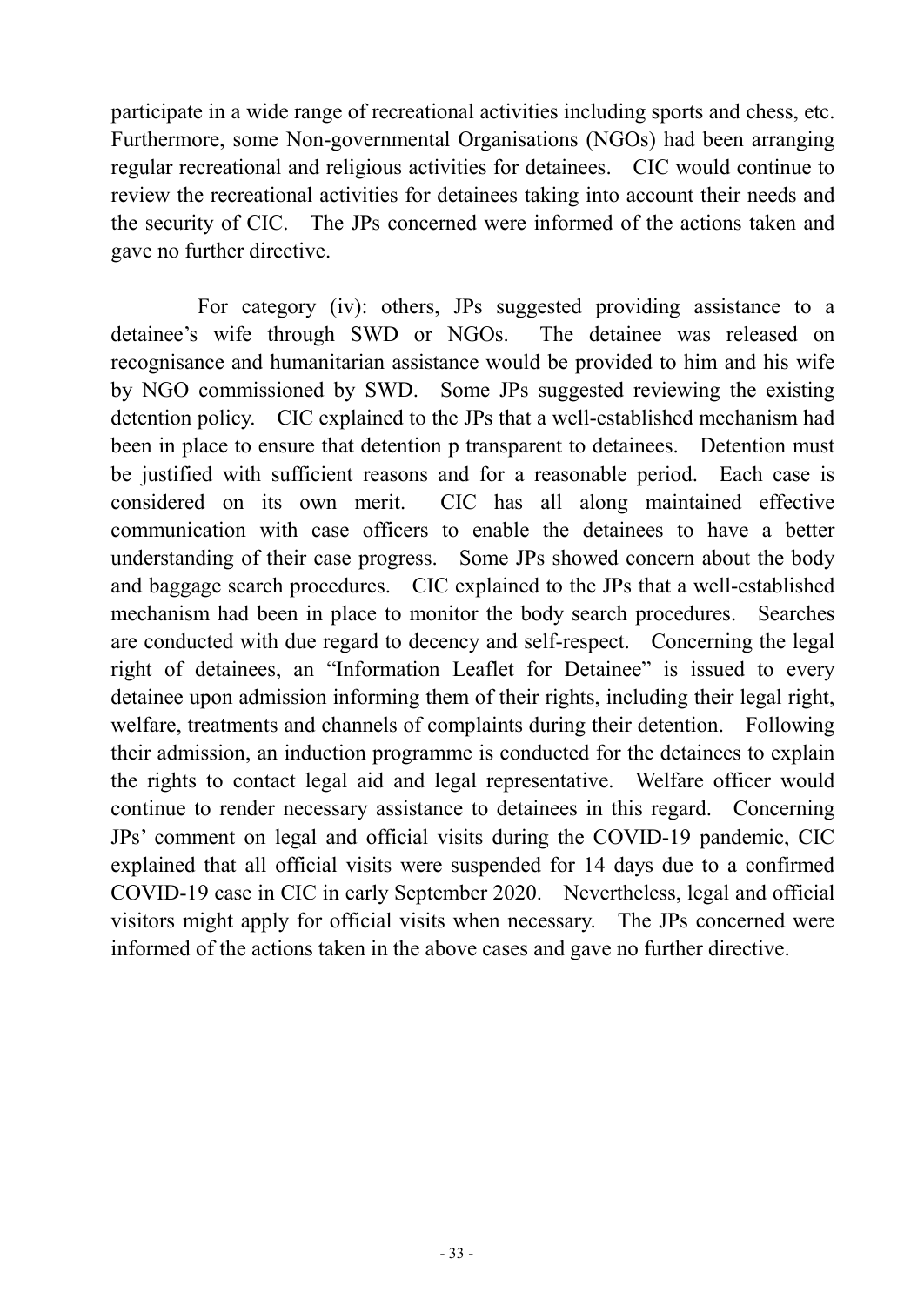## **V. Po Leung Kuk**

 In view of the development of the COVID-19 pandemic and public health considerations, JP visits to the institution have been temporarily suspended since late January 2020.

## *A. Statistics on complaints, requests/enquiries and suggestions/comments*

| <b>Name of institution</b> | No. of<br>JP visits | No. of<br>complaints<br>made to JPs | No. of<br>requests/<br>enquiries | No. of<br>suggestions/<br>comments<br>made to JPs made by JPs |
|----------------------------|---------------------|-------------------------------------|----------------------------------|---------------------------------------------------------------|
| Po Leung Kuk               |                     |                                     |                                  |                                                               |

#### *B. Statistics on satisfactory ratings given by JPs on the facilities and services provided*

| <b>Name of institution</b> | No. of<br><b>JP</b> visits | <b>Overall grading on</b><br>facilities |  | Overall grading on<br>services |  |
|----------------------------|----------------------------|-----------------------------------------|--|--------------------------------|--|
|                            |                            |                                         |  |                                |  |
| Po Leung Kuk               |                            |                                         |  |                                |  |

 $Key: S-Satisfactory$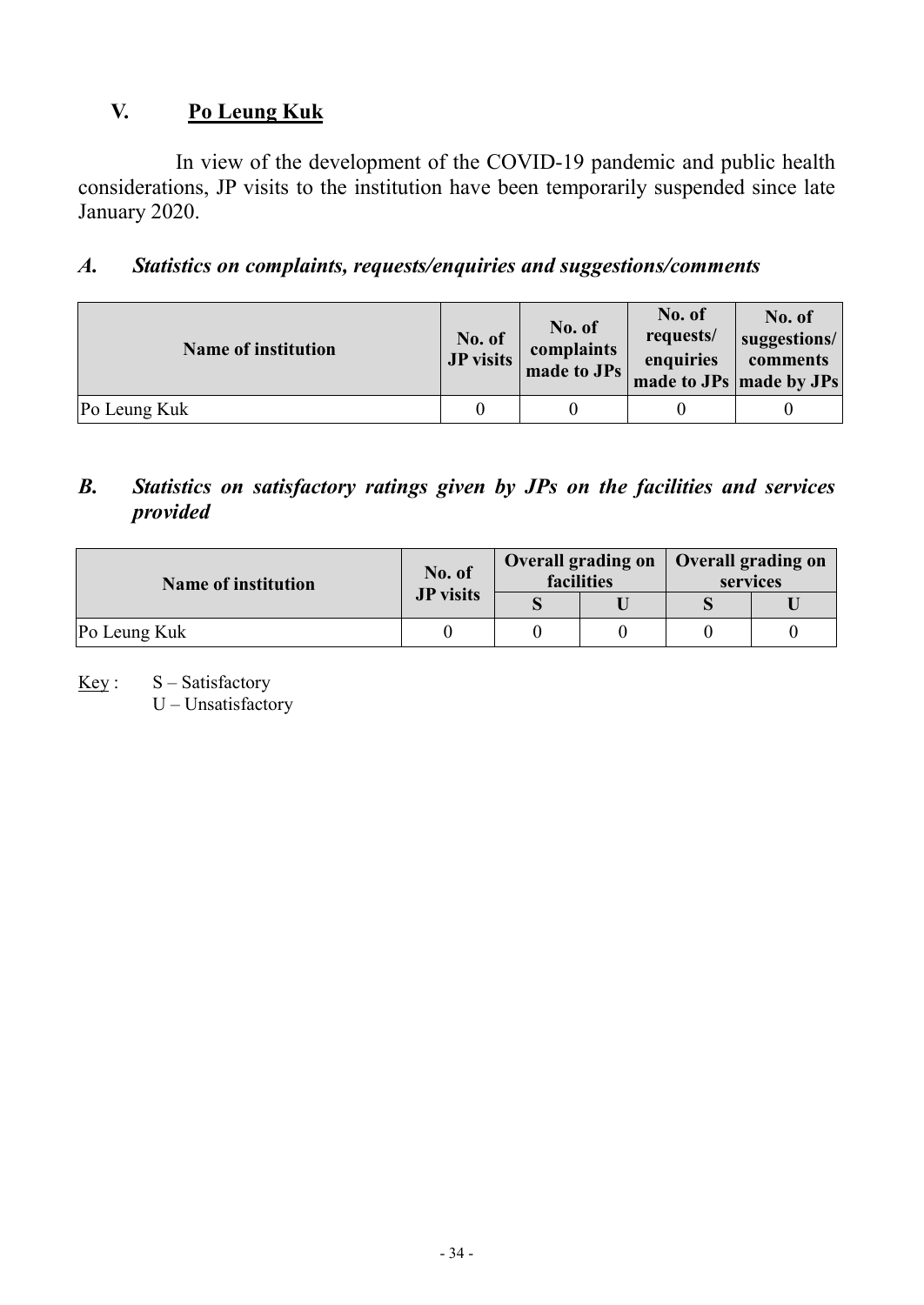#### **VI. Institutions for Drug Abusers operated by Non-governmental Organisations under the purview of the Department of Health (DH)**

 In view of the development of the COVID-19 pandemic and public health considerations, JP visits to the institutions concerned have been temporarily suspended since late January 2020.

#### *A. Statistics on complaints, requests/enquiries and suggestions/comments*

| <b>Serial</b><br>no. | <b>Name of institution</b>                                                                                            | No. of<br><b>JP</b> visits | No. of<br>complaints<br>made to JPs | No. of<br>requests/<br>enquiries | No. of<br>suggestions/<br>comments<br>made to JPs   made by JPs |
|----------------------|-----------------------------------------------------------------------------------------------------------------------|----------------------------|-------------------------------------|----------------------------------|-----------------------------------------------------------------|
| 1.                   | The Society for the Aid and<br>Rehabilitation of Drug Abusers Adult<br><b>Female Rehabilitation Centre</b>            | $\Omega$                   | $\theta$                            | $\theta$                         | $\Omega$                                                        |
| 2.                   | The Society for the Aid and<br>Rehabilitation of Drug Abusers Au Tau<br>Youth Centre                                  |                            | $\theta$                            | $\Omega$                         | $\theta$                                                        |
| 3.                   | The Society for the Aid and<br>Rehabilitation of Drug Abusers Shek<br>Kwu Chau Treatment and Rehabilitation<br>Centre |                            | $\theta$                            | $\theta$                         |                                                                 |
| 4.                   | The Society for the Aid and<br>Rehabilitation of Drug Abusers Sister<br>Aquinas Memorial Women's Treatment<br>Centre  | $\Omega$                   | $\theta$                            | $\Omega$                         | $\Omega$                                                        |
|                      | Total:                                                                                                                |                            | 0                                   |                                  |                                                                 |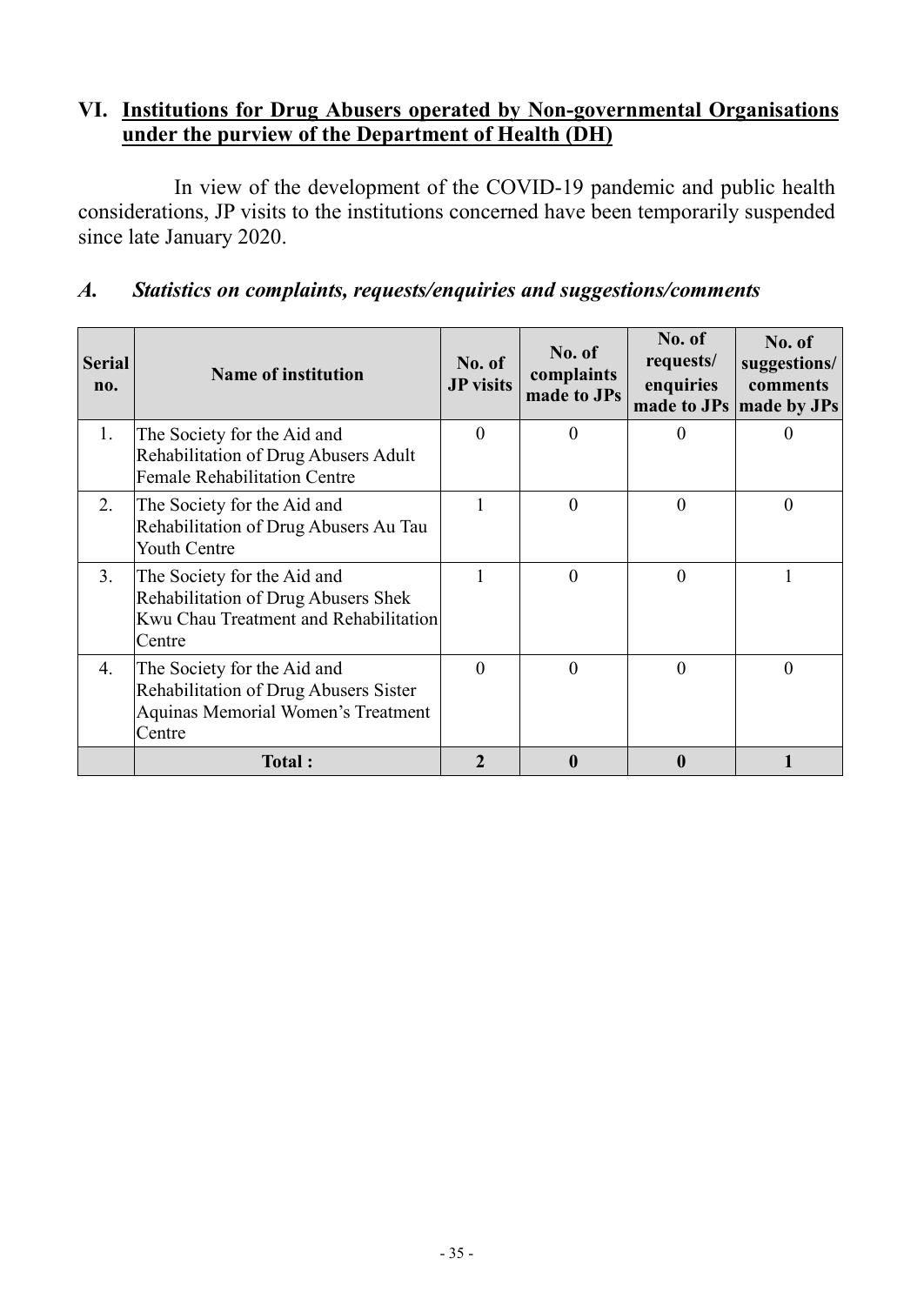#### *B. Statistics on satisfactory ratings given by JPs on the facilities and services provided\**

 In view of the development of the COVID-19 pandemic and public health considerations, JP visits to the institutions concerned have been temporarily suspended since late January 2020.

During the JP visits, JPs assessed the general state of facilities inspected and the adequacy of the services provided by the institutions. Out of the two visits, JPs considered the facilities for one visit (50%) satisfactory. JPs did not provide an overall grading on facilities for the remaining visit. All of them considered the services provided satisfactory.

| <b>Serial</b> | <b>Name of institution</b>                                                                                                         | No. of           | <b>Overall grading on</b><br>facilities $+$ |                | <b>Overall grading on</b><br>services |                |
|---------------|------------------------------------------------------------------------------------------------------------------------------------|------------------|---------------------------------------------|----------------|---------------------------------------|----------------|
| no.           |                                                                                                                                    | <b>JP</b> visits | S                                           | U              | S                                     | U              |
| 1.            | The Society for the Aid and<br>Rehabilitation of Drug Abusers<br><b>Adult Female Rehabilitation</b><br>Centre                      | $\theta$         | $\theta$                                    | $\theta$       | $\theta$                              | $\overline{0}$ |
| 2.            | The Society for the Aid and<br>Rehabilitation of Drug Abusers<br>Au Tau Youth Centre                                               |                  | $\theta$                                    | $\overline{0}$ |                                       | $\theta$       |
| 3.            | The Society for the Aid and<br>Rehabilitation of Drug Abusers<br>Shek Kwu Chau Treatment and<br><b>Rehabilitation Centre</b>       | 1                |                                             | $\theta$       |                                       | $\theta$       |
| 4.            | The Society for the Aid and<br><b>Rehabilitation of Drug Abusers</b><br>Sister Aquinas Memorial Women's<br><b>Treatment Centre</b> | $\Omega$         | $\Omega$                                    | $\Omega$       | $\Omega$                              | $\Omega$       |
|               | Total:                                                                                                                             | $\overline{2}$   |                                             | 0              |                                       | 0              |

 $Key: S - S \neq S$ 

During the visits, JPs looked at the facilities (such as living accommodation, kitchen and general state of the premises) and assessed the services (including training programmes, recreational activities and management services) provided by the institutions concerned.

The number of overall grading on facilities or services may not be the same as the number of JP visits to an institution since some JPs may not have provided an overall grading on facilities or services for each visit.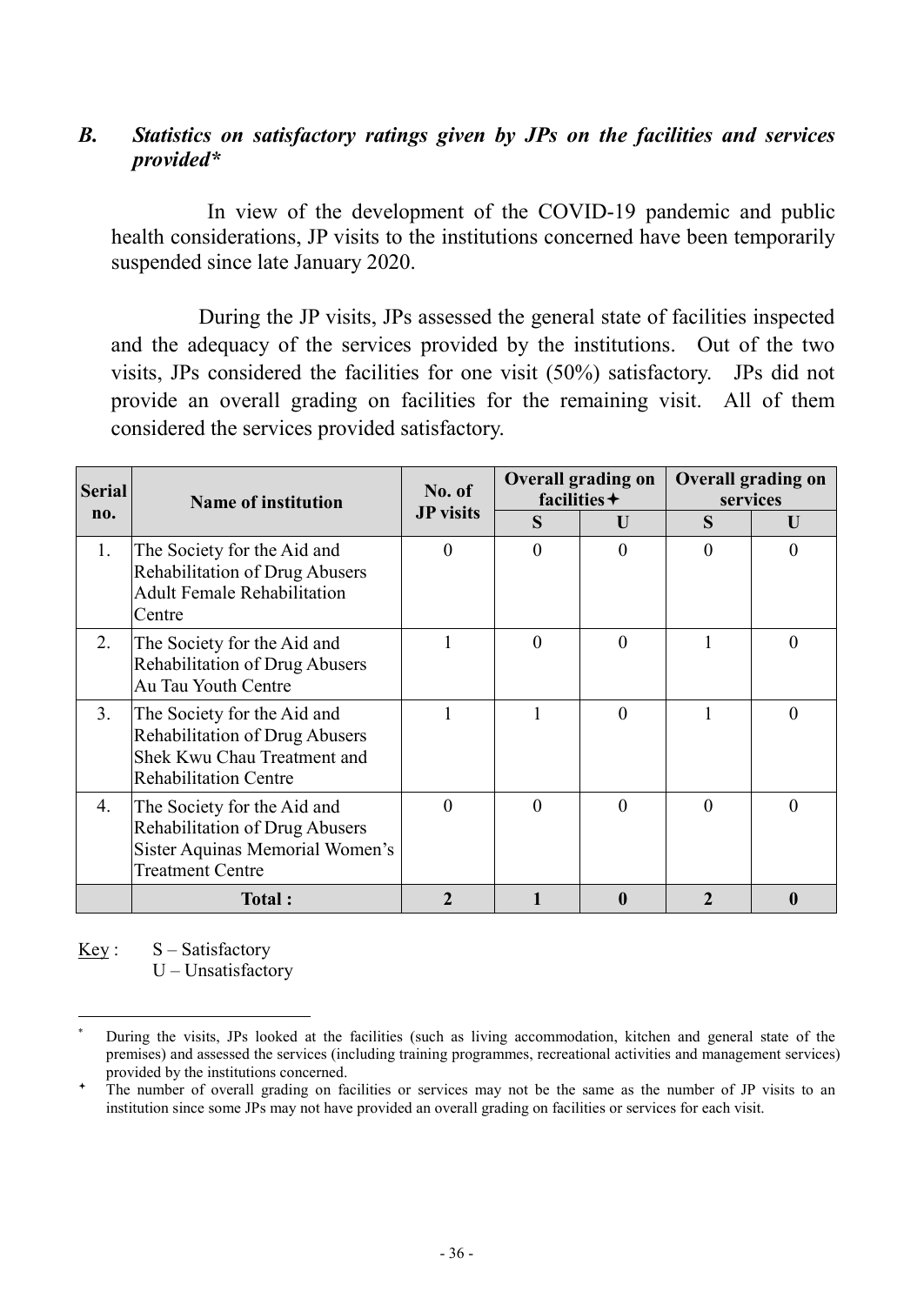#### *C. Summary of follow-up actions taken in respect of suggestion/comment made by JPs*

| Category of<br>suggestion/comment                 | <b>Number of</b><br>suggestion/comment<br>in 2020 | $\frac{1}{2}$ |
|---------------------------------------------------|---------------------------------------------------|---------------|
| Physical environment, facilities and<br>equipment |                                                   | $(100\%)$     |
| Total:                                            |                                                   |               |

JPs made a comment in the following category during their visit –

JPs commented that the Shek Kwu Chau Treatment and Rehabilitation Centre provided a good environment for rehabilitation and encouraged the centre to keep up its effort in maintaining the facilities thereat. DH would continue to render assistance and support in processing funding requests of the centre for necessary resources.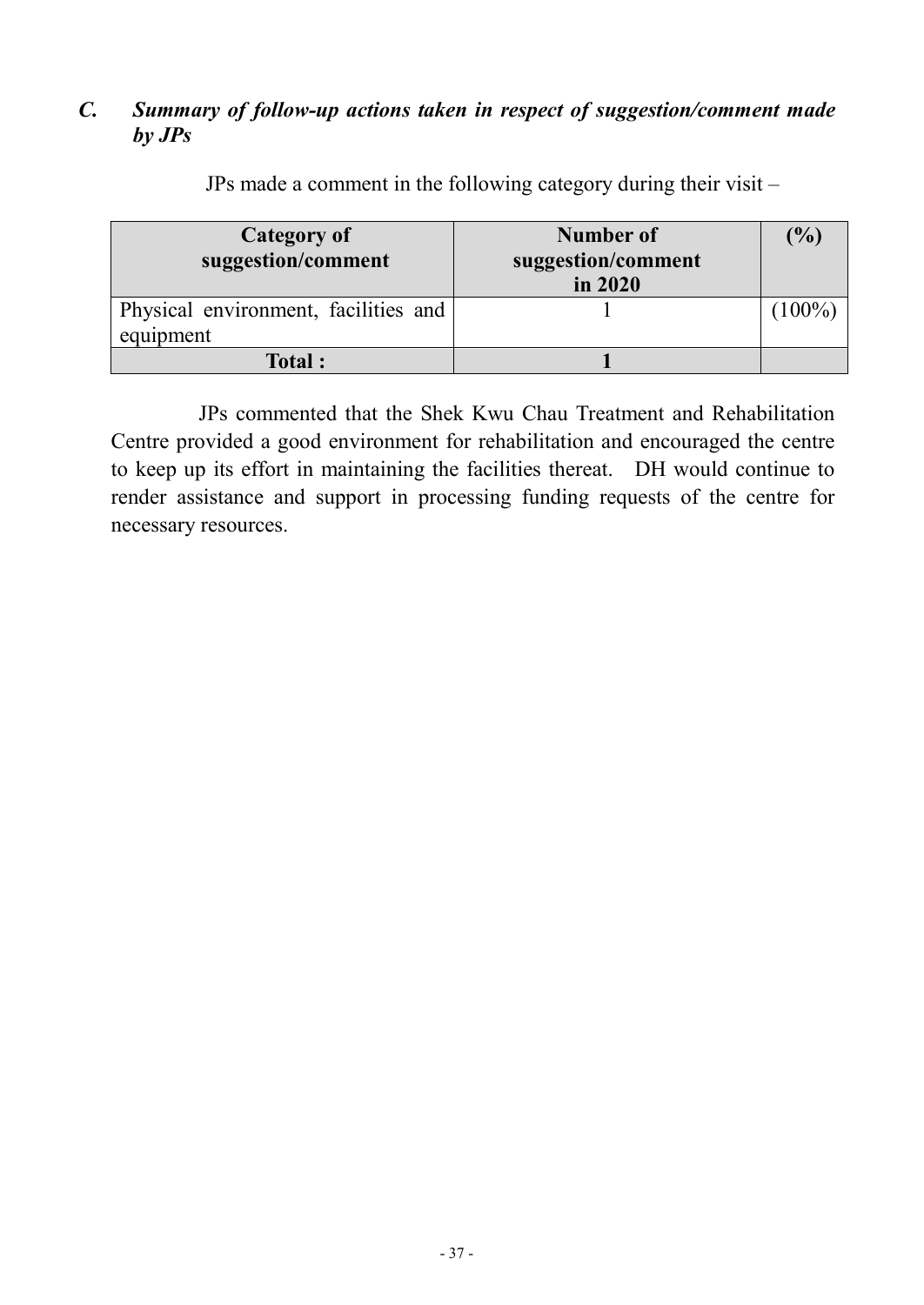## **VII. Institutions of the Social Welfare Department (SWD)/Non-governmental Organisations**

In view of the development of the COVID-19 pandemic and public health considerations, JP visits to the institutions concerned<sup>#</sup> have been temporarily suspended since late January 2020.

| <b>Serial</b><br>no. | <b>Name of institution</b>                                                                                                        | No. of<br><b>JP</b> visits | No. of<br>complaints<br>made to JPs | No. of<br>requests/<br>enquiries | No. of<br>suggestions/<br>comments<br>made to JPs made by JPs |
|----------------------|-----------------------------------------------------------------------------------------------------------------------------------|----------------------------|-------------------------------------|----------------------------------|---------------------------------------------------------------|
| 1.                   | Caritas-Hong Kong - Caritas Jockey<br>Club Lai King Rehabilitation Centre#                                                        | $\theta$                   | $\overline{0}$                      | $\Omega$                         | $\theta$                                                      |
| 2.                   | Caritas-Hong Kong – Caritas Li Ka<br>Shing Care and Attention Home#                                                               | $\overline{0}$             | $\overline{0}$                      | $\overline{0}$                   | $\overline{0}$                                                |
| 3.                   | Caritas-Hong Kong – Caritas Pelletier<br>Hall#                                                                                    | 1                          | $\overline{0}$                      | $\overline{0}$                   | 1                                                             |
| 4.                   | Chinese YMCA of Hong Kong - Home<br>of Love – Yung Shing Hostel#                                                                  | $\overline{0}$             | $\overline{0}$                      | $\overline{0}$                   | $\overline{0}$                                                |
| 5.                   | Evangelical Lutheran Church Hong<br>Kong – Kwai Shing Hostel#                                                                     | $\mathbf{1}$               | $\overline{0}$                      | $\overline{0}$                   | $\mathbf{1}$                                                  |
| 6.                   | Fu Hong Society – Fu Hong Society<br>Rehabilitation Centre#                                                                       | $\theta$                   | $\boldsymbol{0}$                    | $\boldsymbol{0}$                 | $\overline{0}$                                                |
| 7.                   | Haven of Hope Christian Service -<br>Haven of Hope Hang Hau Care and<br>Attention Home for Severely Disabled <sup>#</sup>         | $\mathbf{1}$               | $\overline{0}$                      | $\overline{0}$                   | $\overline{0}$                                                |
| 8.                   | Heung Hoi Ching Kok Lin<br>Association - Buddhist Li Ka Shing<br>Care and Attention Home for the<br>$Elderly$ <sup>#</sup>        | 1                          | $\overline{0}$                      | $\overline{0}$                   | $\overline{0}$                                                |
| 9.                   | Heung Hoi Ching Kok Lin<br>Association - Buddhist Po Ching Home<br>for the Aged Women#                                            | 1                          | $\overline{0}$                      | $\overline{0}$                   | $\mathbf{1}$                                                  |
| 10.                  | Hong Kong Juvenile Care Centre -<br>Bradbury Hostel#                                                                              | $\mathbf{1}$               | $\overline{0}$                      | $\mathbf{0}$                     | $\mathbf{1}$                                                  |
| 11.                  | Hong Kong Sheng Kung Hui Welfare<br>Council - Hong Kong Sheng Kung Hui<br>Li Ka Shing Care and Attention Home<br>for the Elderly# | $\boldsymbol{0}$           | $\boldsymbol{0}$                    | 0                                | $\boldsymbol{0}$                                              |
| 12.                  | Hong Kong Society for the Blind -<br>Jockey Club Centre for the Blind <sup>#</sup>                                                | 1                          | $\boldsymbol{0}$                    | $\boldsymbol{0}$                 | 2                                                             |

## *A. Statistics on complaints, requests/enquiries and suggestions/comments*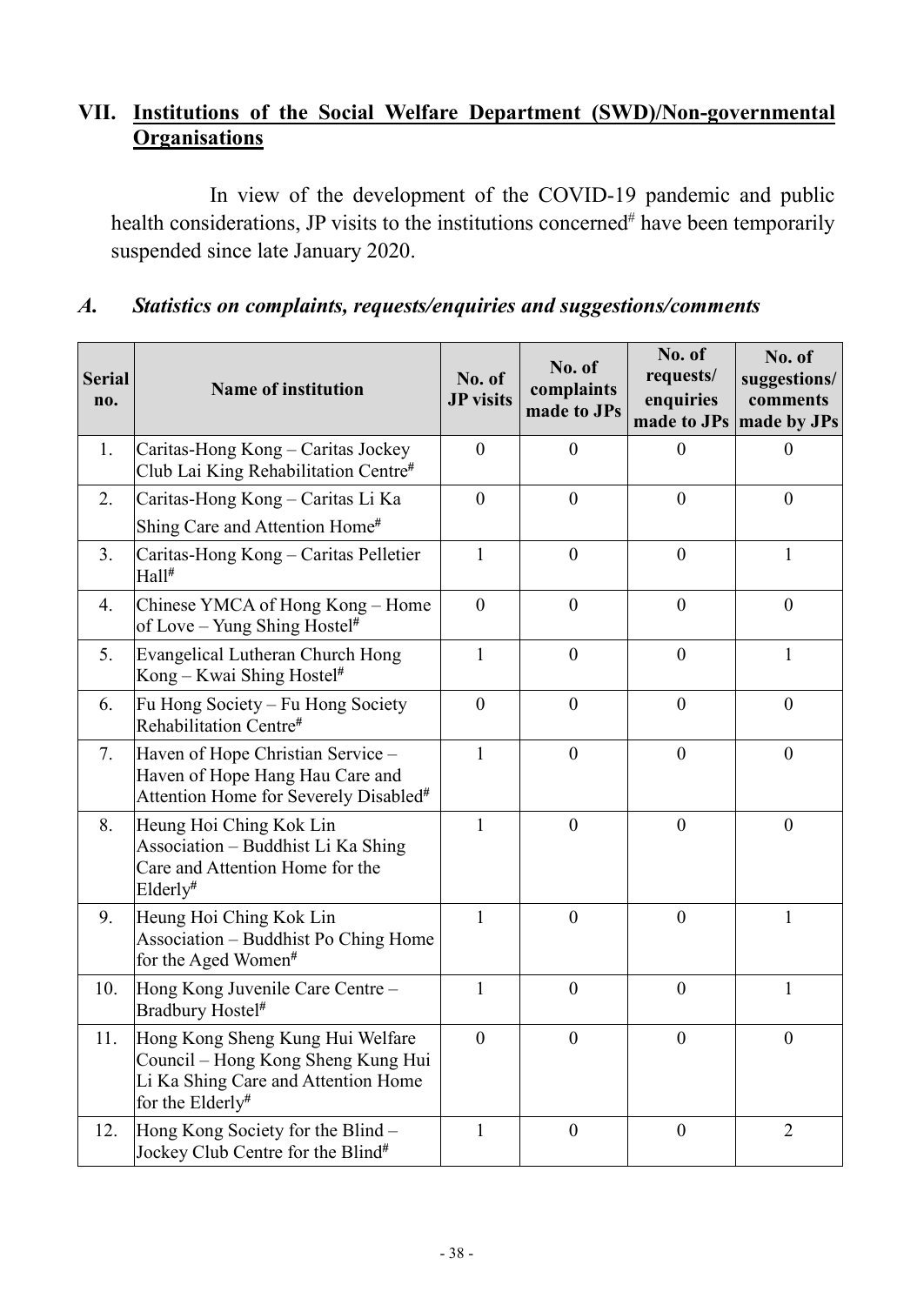| <b>Serial</b><br>no. | <b>Name of institution</b>                                                                        | No. of<br><b>JP</b> visits | No. of<br>complaints<br>made to JPs | No. of<br>requests/<br>enquiries | No. of<br>suggestions/<br>comments<br>made to JPs   made by JPs |
|----------------------|---------------------------------------------------------------------------------------------------|----------------------------|-------------------------------------|----------------------------------|-----------------------------------------------------------------|
| 13.                  | Hong Kong Society for the Blind -<br>Jockey Club Tuen Mun Home for the<br>Aged Blind <sup>#</sup> | $\mathbf{1}$               | $\boldsymbol{0}$                    | $\overline{0}$                   | 1                                                               |
| 14.                  | Hong Kong Student Aid Society -<br>Holland Hostel#                                                | $\mathbf{1}$               | $\boldsymbol{0}$                    | $\overline{0}$                   | $\mathbf{1}$                                                    |
| 15.                  | Hong Kong Student Aid Society -<br>Island Hostel <sup>#</sup>                                     | $\mathbf{1}$               | $\overline{0}$                      | $\mathbf{0}$                     | $\mathbf{1}$                                                    |
| 16.                  | New Life Psychiatric Rehabilitation<br>Association – New Life Building Long<br>Stay Care Home#    | $\overline{0}$             | $\boldsymbol{0}$                    | $\mathbf{0}$                     | $\boldsymbol{0}$                                                |
| 17.                  | New Life Psychiatric Rehabilitation<br>Association - Tuen Mun Long Stay<br>Care Home#             | $\mathbf{1}$               | $\boldsymbol{0}$                    | $\overline{0}$                   | $\mathbf{1}$                                                    |
| 18.                  | Po Leung Kuk Wing Lung Bank Golden<br>Jubilee Sheltered Workshop and Hostel                       | 3                          | $\boldsymbol{0}$                    | $\boldsymbol{0}$                 | 3                                                               |
| 19.                  | Po Leung Kuk – Y C Cheng Centre#                                                                  | $\overline{0}$             | $\overline{0}$                      | $\overline{0}$                   | $\overline{0}$                                                  |
| 20.                  | Sik Sik Yuen - Ho Yam Care and<br>Attention Home for the Elderly <sup>#</sup>                     | 1                          | $\boldsymbol{0}$                    | $\theta$                         | $\mathbf{1}$                                                    |
| 21.                  | Sisters of the Good Shepherd -<br>Marycove Centre#                                                | $\mathbf{1}$               | $\boldsymbol{0}$                    | $\boldsymbol{0}$                 | $\mathbf{1}$                                                    |
| 22.                  | Society of Boys' Centres - Chak Yan<br>$Centre^{\#}$                                              | $\boldsymbol{0}$           | $\boldsymbol{0}$                    | $\boldsymbol{0}$                 | $\boldsymbol{0}$                                                |
| 23.                  | Society of Boys' Centres – Cheung<br>Hong Hostel#                                                 | $\mathbf{1}$               | $\boldsymbol{0}$                    | $\mathbf{0}$                     | $\mathbf{1}$                                                    |
| 24.                  | Society of Boys' Centres – Shing Tak<br>$Centre^{\#}$                                             | $\mathbf{1}$               | $\overline{0}$                      | $\mathbf{0}$                     | 1                                                               |
| 25.                  | Society of Boys' Centres – Un Chau<br>Hostel <sup>#</sup>                                         | $\mathbf{1}$               | $\boldsymbol{0}$                    | $\theta$                         | $\mathbf{1}$                                                    |
| 26.                  | The Mental Health Association of Hong<br>$Kong - Jockey Club Building$ #                          | $\mathbf{1}$               | $\overline{0}$                      | $\theta$                         | $\mathbf{1}$                                                    |
| 27.                  | The Salvation Army – Cheung Hong<br>Community Day Rehabilitation and<br>Residential Service#      | 1                          | $\boldsymbol{0}$                    | $\theta$                         | 1                                                               |
| 28.                  | Tuen Mun Children and Juvenile Home                                                               | 12                         | $\overline{0}$                      | $\theta$                         | 6                                                               |
| 29.                  | Tung Wah Group of Hospitals Ho Yuk<br>Ching Workshop cum Hostel#                                  | $\mathbf{1}$               | $\overline{0}$                      | $\theta$                         | $\mathbf{1}$                                                    |
| 30.                  | Tung Wah Group of Hospitals - Jockey<br>Club Rehabilitation Complex <sup>#</sup>                  | $\mathbf{1}$               | $\boldsymbol{0}$                    | $\boldsymbol{0}$                 | $\mathbf{1}$                                                    |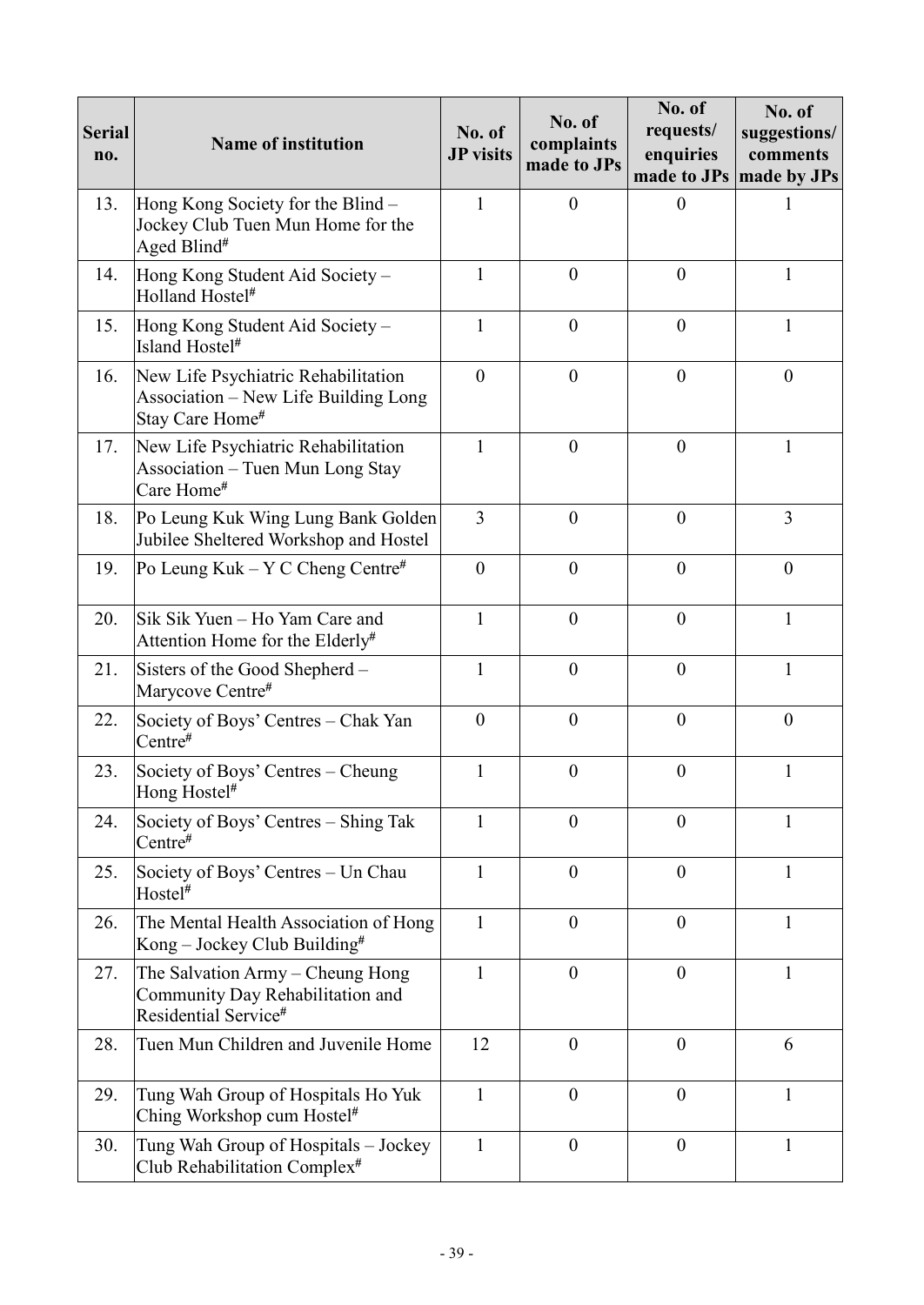| <b>Serial</b><br>no. | <b>Name of institution</b>                                                                                             | No. of<br><b>JP</b> visits | No. of<br>complaints<br>made to JPs | No. of<br>requests/<br>enquiries | No. of<br>suggestions/<br>comments<br>made to JPs made by JPs |
|----------------------|------------------------------------------------------------------------------------------------------------------------|----------------------------|-------------------------------------|----------------------------------|---------------------------------------------------------------|
| 31.                  | Tung Wah Group of Hospitals – Wing<br>Yin Hostel#                                                                      |                            | O                                   |                                  |                                                               |
| 32.                  | Tung Wah Group of Hospitals – Wong<br>Cho Tong Care and Attention Home#                                                | 0                          | $\overline{0}$                      | 0                                | 0                                                             |
|                      | Tung Wah Group of Hospitals - Wong<br>Cho Tong Integrated Vocational<br>Rehabilitation Centre cum Hostel <sup>*#</sup> |                            | $\theta$                            | 0                                | 0                                                             |
| 33.                  | Yan Chai Hospital - Chinachem Care<br>and Attention Home#                                                              |                            | $\theta$                            | 0                                |                                                               |
|                      | Total:                                                                                                                 | 36                         | 0                                   |                                  | 28                                                            |

♦ Denotes visits covering two institutions.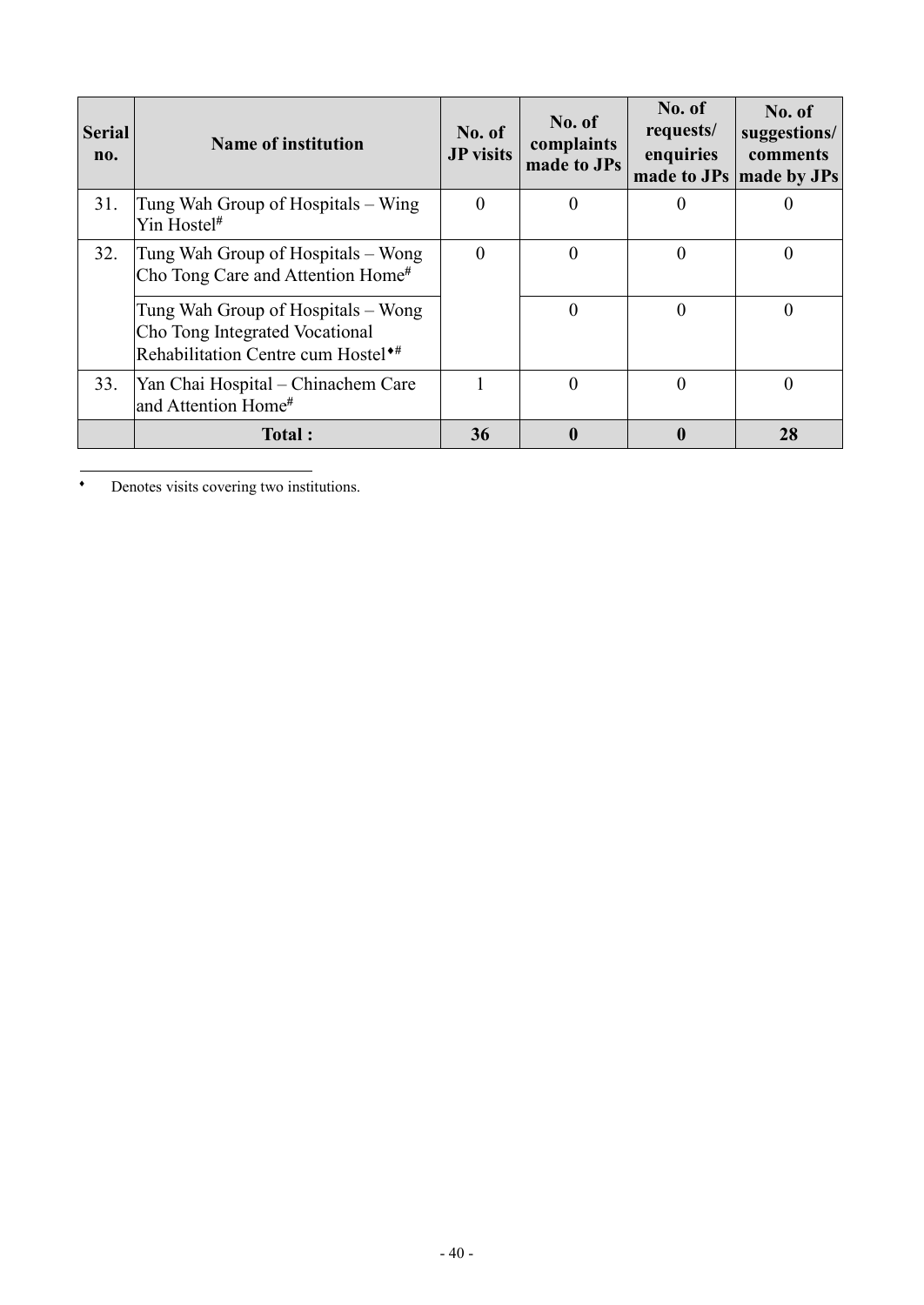#### *B. Statistics on satisfactory ratings given by JPs on the facilities and services provided\**

In view of the development of the COVID-19 pandemic and public health considerations, JP visits to the institutions concerned<sup> $#$ </sup> have been temporarily suspended since late January 2020.

During the JP visits, JPs assessed the general state of facilities inspected and the adequacy of the services provided by the institutions. All of them considered the facilities satisfactory. Out of the 36 visits, JPs considered the services for 34 visits (94%) satisfactory. JPs did not provide an overall grading on services for the remaining two visits.

| <b>Serial</b> | <b>Name of institution</b>                                                                                                   | No. of           | Overall grading on<br>facilities |              | <b>Overall grading on</b><br>services + |                |
|---------------|------------------------------------------------------------------------------------------------------------------------------|------------------|----------------------------------|--------------|-----------------------------------------|----------------|
| no.           |                                                                                                                              | <b>JP</b> visits | S                                | $\mathbf{U}$ | S                                       | U              |
| 1.            | Caritas-Hong Kong - Caritas<br>Jockey Club Lai King<br>Rehabilitation Centre#                                                | $\theta$         | $\theta$                         | $\theta$     | $\theta$                                | $\theta$       |
| 2.            | Caritas-Hong Kong - Caritas Li Ka<br>Shing Care and Attention Home#                                                          | $\mathbf{0}$     | $\theta$                         | $\theta$     | $\overline{0}$                          | $\theta$       |
| 3.            | Caritas-Hong Kong - Caritas<br>Pelletier Hall#                                                                               | 1                | 1                                | $\theta$     | 1                                       | $\theta$       |
| 4.            | Chinese YMCA of Hong Kong -<br>Home of Love - Yung Shing<br>Hostel <sup>#</sup>                                              | $\theta$         | $\theta$                         | $\theta$     | $\theta$                                | $\theta$       |
| 5.            | Evangelical Lutheran Church Hong<br>Kong – Kwai Shing Hostel#                                                                | $\mathbf{1}$     |                                  | $\theta$     |                                         | $\theta$       |
| 6.            | Fu Hong Society – Fu Hong<br>Society Rehabilitation Centre#                                                                  | $\mathbf{0}$     | $\theta$                         | $\theta$     | $\theta$                                | $\theta$       |
| 7.            | Haven of Hope Christian Service -<br>Haven of Hope Hang Hau Care<br>and Attention Home for Severely<br>Disabled <sup>#</sup> | $\mathbf{1}$     | $\mathbf{1}$                     | $\mathbf{0}$ | $\mathbf{1}$                            | $\overline{0}$ |
| 8.            | Heung Hoi Ching Kok Lin<br>Association - Buddhist Li Ka<br>Shing Care and Attention Home for<br>the Elderly#                 | 1                | 1                                | $\theta$     | 1                                       | $\theta$       |

 $Key: S - Satisfactory$ 

During the visits, JPs looked at the facilities (such as dormitories, kitchen/canteen, recreational facilities and general state of the premises) and assessed the services (including academic/prevocational training programmes and medical/management services) provided by the institutions concerned.

The number of overall grading on facilities or services may not be the same as the number of JP visits to an institution since some JPs may not have provided an overall grading on facilities or services for each visit.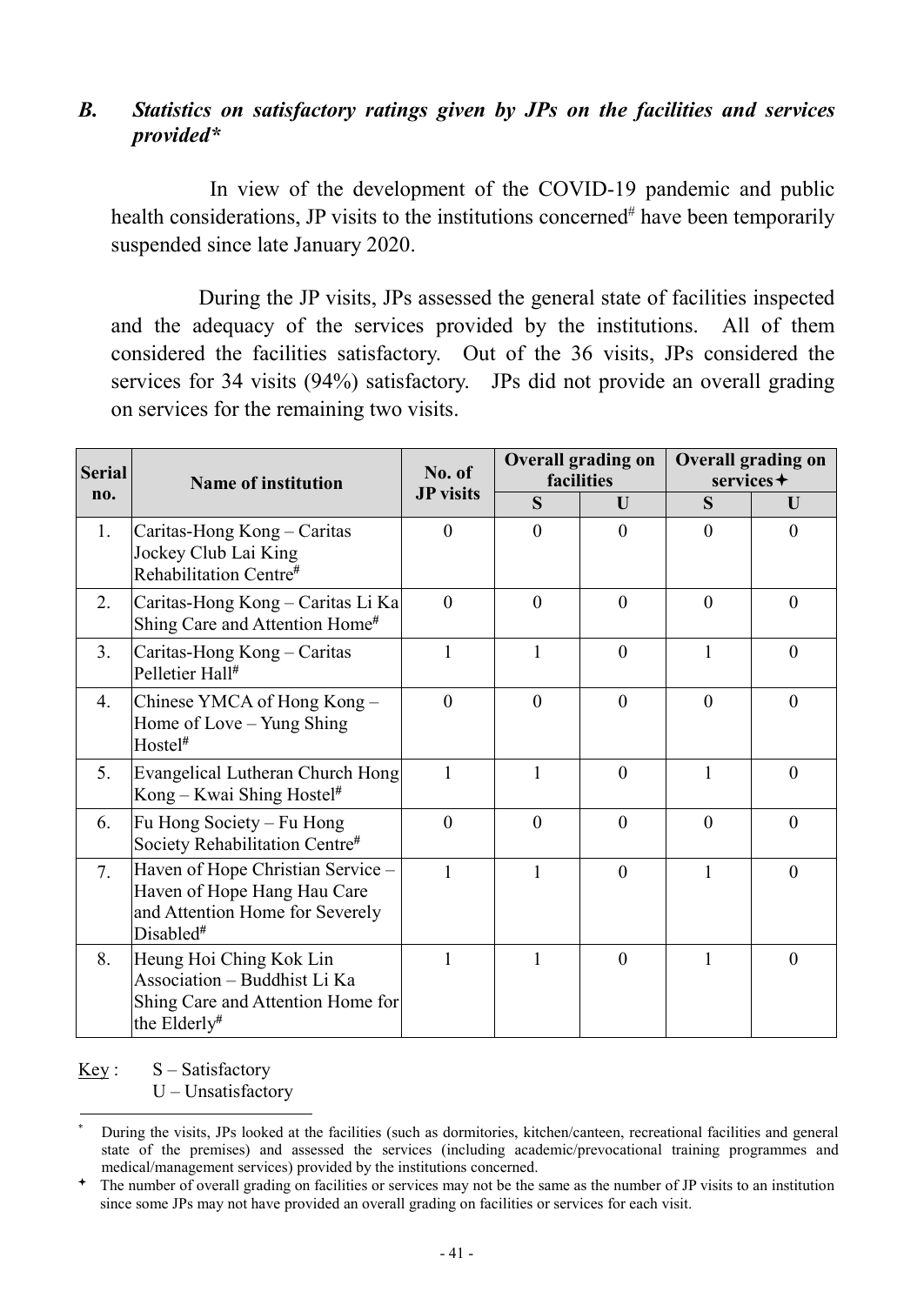| <b>Serial</b> | <b>Name of institution</b>                                                                                                                         | No. of           | <b>Overall grading on</b><br>facilities |                  | <b>Overall grading on</b><br>services + |                  |  |
|---------------|----------------------------------------------------------------------------------------------------------------------------------------------------|------------------|-----------------------------------------|------------------|-----------------------------------------|------------------|--|
| no.           |                                                                                                                                                    | <b>JP</b> visits | S                                       | U                | S                                       | U                |  |
| 9.            | Heung Hoi Ching Kok Lin<br>Association – Buddhist Po Ching<br>Home for the Aged Women#                                                             | $\mathbf{1}$     | 1                                       | $\mathbf{0}$     | 1                                       | $\overline{0}$   |  |
| 10.           | Hong Kong Juvenile Care Centre -<br>Bradbury Hostel#                                                                                               | $\mathbf{1}$     | $\mathbf{1}$                            | $\overline{0}$   | $\mathbf{1}$                            | $\boldsymbol{0}$ |  |
| 11.           | Hong Kong Sheng Kung Hui<br>Welfare Council - Hong Kong<br>Sheng Kung Hui Li Ka Shing Care<br>and Attention Home for the<br>$Elderly$ <sup>#</sup> | $\boldsymbol{0}$ | $\boldsymbol{0}$                        | $\mathbf{0}$     | $\mathbf{0}$                            | $\boldsymbol{0}$ |  |
| 12.           | Hong Kong Society for the Blind –<br>Jockey Club Centre for the Blind#                                                                             | $\mathbf{1}$     | 1                                       | $\overline{0}$   | 1                                       | $\boldsymbol{0}$ |  |
| 13.           | Hong Kong Society for the Blind -<br>Jockey Club Tuen Mun Home for<br>the Aged Blind <sup>#</sup>                                                  | $\mathbf{1}$     | $\mathbf{1}$                            | $\mathbf{0}$     | $\mathbf{1}$                            | $\overline{0}$   |  |
| 14.           | Hong Kong Student Aid Society -<br>Holland Hostel#                                                                                                 | $\mathbf{1}$     | 1                                       | $\overline{0}$   | 1                                       | $\boldsymbol{0}$ |  |
| 15.           | Hong Kong Student Aid Society -<br>Island Hostel <sup>#</sup>                                                                                      | $\mathbf{1}$     | $\mathbf{1}$                            | $\overline{0}$   | $\mathbf{1}$                            | $\boldsymbol{0}$ |  |
| 16.           | New Life Psychiatric<br>Rehabilitation Association - New<br>Life Building Long Stay Care<br>Home <sup>#</sup>                                      | $\boldsymbol{0}$ | $\boldsymbol{0}$                        | $\theta$         | $\boldsymbol{0}$                        | $\boldsymbol{0}$ |  |
| 17.           | New Life Psychiatric<br>Rehabilitation Association - Tuen<br>Mun Long Stay Care Home#                                                              | $\mathbf{1}$     | $\mathbf{1}$                            | $\overline{0}$   | $\mathbf{1}$                            | $\overline{0}$   |  |
| 18.           | Po Leung Kuk Wing Lung Bank<br>Golden Jubilee Sheltered<br>Workshop and Hostel                                                                     | 3                | 3                                       | $\overline{0}$   | 3                                       | $\Omega$         |  |
| 19.           | Po Leung Kuk - Y C Cheng<br>Centre#                                                                                                                | $\overline{0}$   | $\overline{0}$                          | $\mathbf{0}$     | $\mathbf{0}$                            | $\overline{0}$   |  |
| 20.           | Sik Sik Yuen - Ho Yam Care and<br>Attention Home for the Elderly#                                                                                  | $\mathbf{1}$     | $\mathbf{1}$                            | $\theta$         | 1                                       | $\boldsymbol{0}$ |  |
| 21.           | Sisters of the Good Shepherd -<br>Marycove Centre#                                                                                                 | $\mathbf{1}$     | $\mathbf{1}$                            | $\boldsymbol{0}$ | $\overline{0}$                          | $\boldsymbol{0}$ |  |
| 22.           | Society of Boys' Centres – Chak<br>Yan Centre#                                                                                                     | $\overline{0}$   | $\overline{0}$                          | $\theta$         | $\overline{0}$                          | $\overline{0}$   |  |
| 23.           | Society of Boys' Centres - Cheung<br>Hong Hostel#                                                                                                  | $\mathbf{1}$     | $\mathbf{1}$                            | $\theta$         | 1                                       | $\boldsymbol{0}$ |  |

Key: S – Satisfactory

The number of overall grading on facilities or services may not be the same as the number of JP visits to an institution since some JPs may not have provided an overall grading on facilities or services for each visit.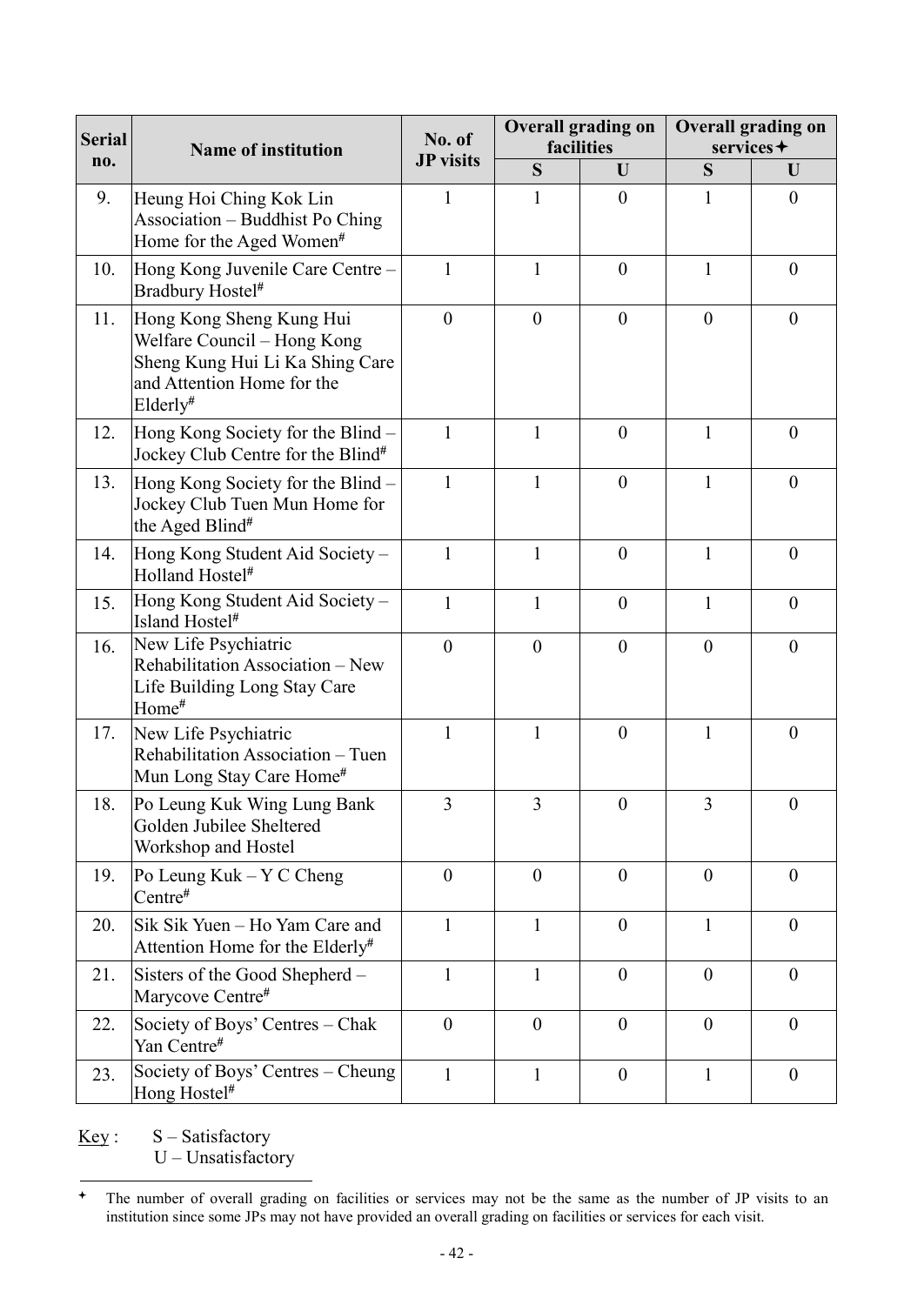| <b>Serial</b><br>no. | <b>Name of institution</b>                                                                                          | No. of<br><b>JP</b> visits | <b>Overall grading on</b><br>facilities $+$ |                  | <b>Overall grading on</b><br>services $+$ |                  |
|----------------------|---------------------------------------------------------------------------------------------------------------------|----------------------------|---------------------------------------------|------------------|-------------------------------------------|------------------|
|                      |                                                                                                                     |                            | $\overline{\mathbf{S}}$                     | $\mathbf{U}$     | $\overline{\mathbf{S}}$                   | U                |
| 24.                  | Society of Boys' Centres - Shing<br>Tak Centre#                                                                     | 1                          | $\mathbf{1}$                                | $\mathbf{0}$     | $\mathbf{1}$                              | $\overline{0}$   |
| 25.                  | Society of Boys' Centres - Un<br>Chau Hostel <sup>#</sup>                                                           | $\mathbf{1}$               | $\mathbf{1}$                                | $\theta$         | $\mathbf{1}$                              | $\theta$         |
| 26.                  | The Mental Health Association of<br>Hong Kong - Jockey Club<br>Building <sup>#</sup>                                | $\mathbf{1}$               | $\mathbf{1}$                                | $\overline{0}$   | $\mathbf{1}$                              | $\overline{0}$   |
| 27.                  | The Salvation Army – Cheung<br>Hong Community Day<br>Rehabilitation and Residential<br>Service#                     | $\mathbf{1}$               | $\mathbf{1}$                                | $\overline{0}$   | $\mathbf{1}$                              | $\overline{0}$   |
| 28.                  | Tuen Mun Children and Juvenile<br>Home                                                                              | 12                         | 12                                          | $\overline{0}$   | 12                                        | $\theta$         |
| 29.                  | Tung Wah Group of Hospitals Ho<br>Yuk Ching Workshop cum Hostel <sup>#</sup>                                        | $\mathbf{1}$               | $\mathbf{1}$                                | $\overline{0}$   | $\mathbf{1}$                              | $\overline{0}$   |
| 30.                  | Tung Wah Group of Hospitals -<br>Jockey Club Rehabilitation<br>Complex <sup>#</sup>                                 | $\mathbf{1}$               | $\mathbf{1}$                                | $\mathbf{0}$     | 1                                         | $\theta$         |
| 31.                  | Tung Wah Group of Hospitals -<br>Wing Yin Hostel <sup>#</sup>                                                       | $\overline{0}$             | $\overline{0}$                              | $\mathbf{0}$     | $\overline{0}$                            | $\theta$         |
| 32.                  | Tung Wah Group of Hospitals -<br>Wong Cho Tong Care and<br>Attention Home#                                          | $\overline{0}$             | $\mathbf{0}$                                | $\overline{0}$   | $\mathbf{0}$                              | $\overline{0}$   |
|                      | Tung Wah Group of Hospitals -<br>Wong Cho Tong Integrated<br><b>Vocational Rehabilitation Centre</b><br>cum Hostel# |                            | $\overline{0}$                              | $\overline{0}$   | $\mathbf{0}$                              | $\overline{0}$   |
| 33.                  | Yan Chai Hospital - Chinachem<br>Care and Attention Home#                                                           | $\mathbf{1}$               | $\mathbf{1}$                                | $\overline{0}$   | $\mathbf{0}$                              | $\overline{0}$   |
|                      | Total:                                                                                                              | 36                         | 36                                          | $\boldsymbol{0}$ | 34                                        | $\boldsymbol{0}$ |

Key: S - Satisfactory

<sup>&</sup>lt;sup>+</sup> The number of overall grading on facilities or services may not be the same as the number of JP visits to an institution since some JPs may not have provided an overall grading on facilities or services for each visit.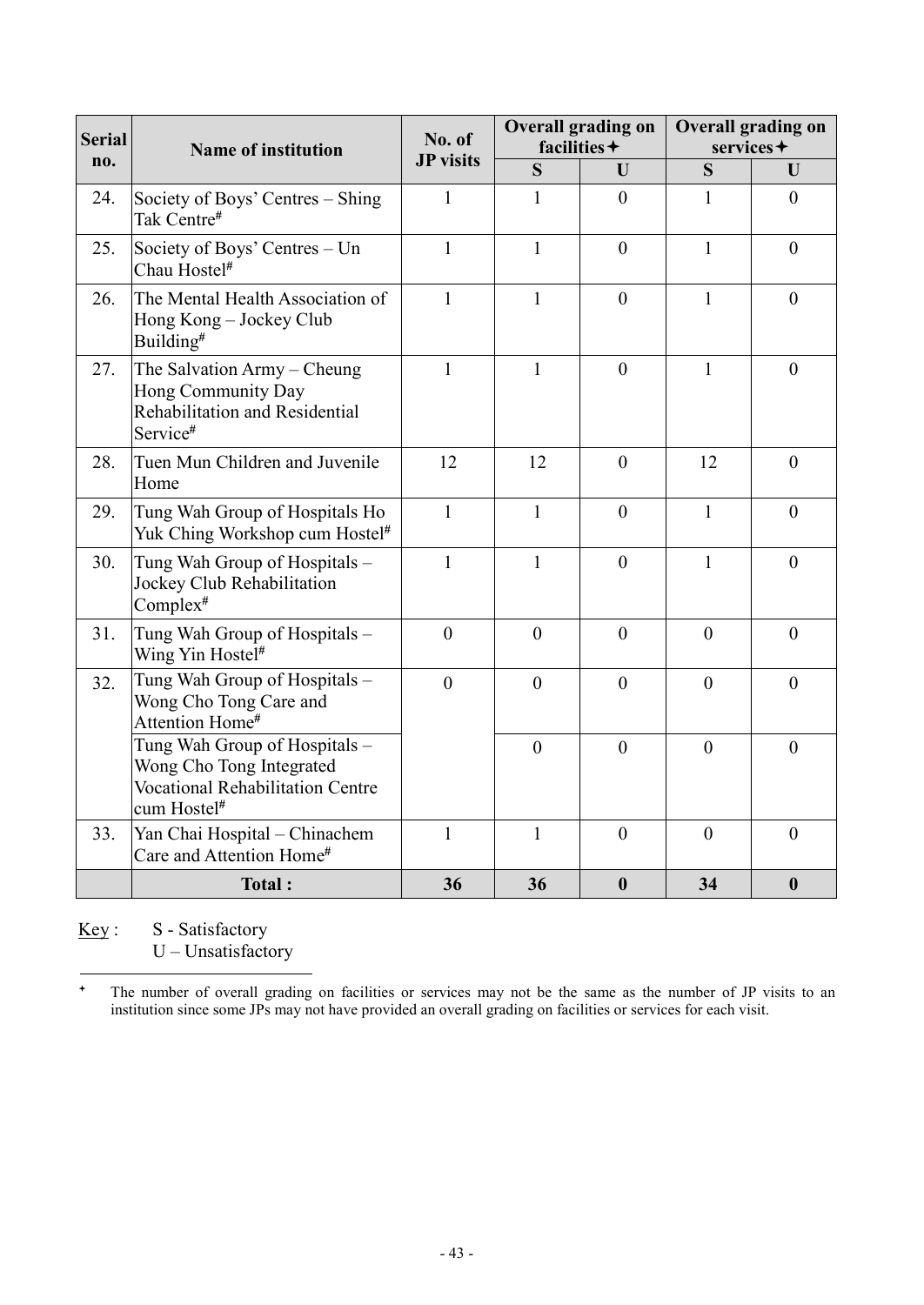#### *C. Summary of follow-up actions taken in respect of suggestions/comments made by JPs*

|       | <b>Category of suggestions/comments</b>                                                                                | <b>Number of</b><br>suggestions/comments<br>in 2020 | (%)   |
|-------|------------------------------------------------------------------------------------------------------------------------|-----------------------------------------------------|-------|
| (i)   | Service quality (e.g. provision of<br>rehabilitative services, etc.)                                                   | 12                                                  | (43%) |
| (ii)  | Physical environment, facilities and<br>equipment (e.g. need<br>for<br>refurbishment of the premises, etc.)            | 6                                                   | (22%) |
| (iii) | Manpower planning (e.g. provision of<br>adequate manpower, etc.)                                                       | $\mathcal{D}_{\mathcal{L}}$                         | (7%)  |
| (iv)  | Training programmes and recreational<br>activities (e.g. provision of training<br>and educational opportunities, etc.) | $\overline{2}$                                      | (7%)  |
| (v)   | Channels of complaints and handling<br>of complaints                                                                   | $\overline{2}$                                      | (7%   |
| (vi)  | Others                                                                                                                 | 4                                                   | (14%) |
|       | Total:                                                                                                                 | 28                                                  |       |

JPs made 28 suggestions/comments in the following categories during their visits –

Positive comments had been made by JPs under category (i): service quality. Apart from showing appreciation to the dedication and professionalism of staff, JPs were impressed by the provision of rehabilitation services and the implementation of environmental protection policy to reduce food waste problem. JPs encouraged the institutions to keep up the good work, and the institutions would endeavour to enhance service quality and apply funding for additional resources where necessary.

In response to JPs'concern about the damage caused by flooding under category (ii): physical environment, facilities and equipment, the institution concerned had arranged contractors to repair the lift and carry out other renovation works. In response to JPs' observation on the defects of newly constructed premises, the institution concerned had requested ArchSD to conduct checking and the improvement works had been duly completed. Some JPs suggested providing reading lamp in the dormitories. The institution explained to JPs that adequate lighting has been provided in the dormitories to cater for various activities of residents, including reading and writing. Taking into consideration the space available in the dormitories and safety reasons, provision of additional reading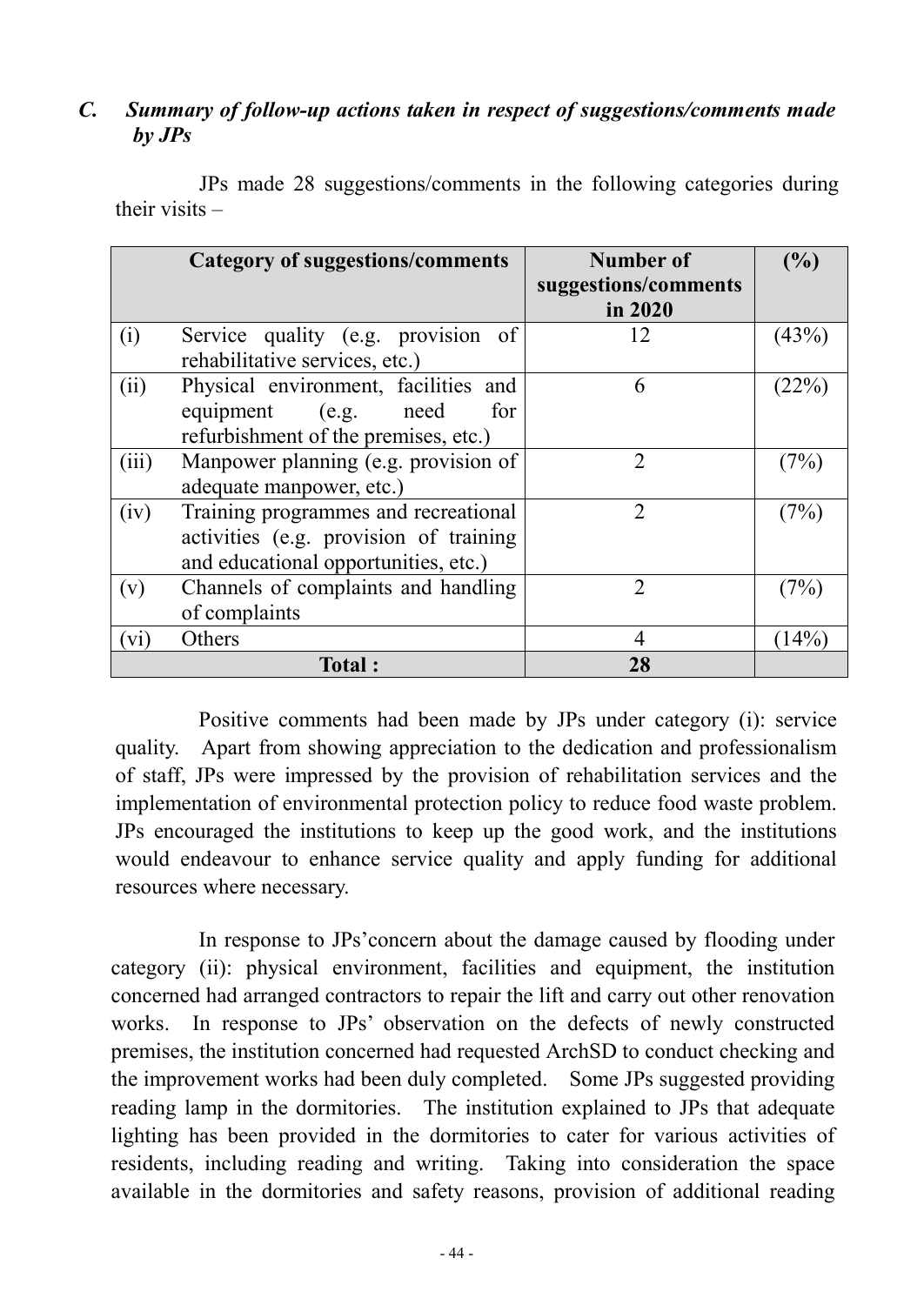lamps was not feasible.

As for manpower planning under category (iii), some JPs expressed concerns about the workload and pressure of staff during the pandemic and suggested seeking additional manpower resources where appropriate. The institutions concerned advised that regular review on manpower had been conducted for the betterment of service provision and additional manpower resources would be sought where necessary.

Apart from showing appreciation to the provision of wide range of activities, some JPs suggested providing more opportunities for the residents to communicate and exchange with the community under category (iv) training programmes and recreational activities. The institution concerned explained that different programmes have all along been provided with a view to widening the horizon of the residents. It would continue to make earnest effort to explore exchange opportunities with different organisations for the residents.

Under category (v) channels of complaints and handling of complaints, some JPs commented that a comprehensive complaint handling system is already in place to deal with verbal and written complaints. Some JPs expressed concern on protecting the identity of complainant. The institution explained to the JPs that they had guidelines on handling complaints and suggestions from the residents, their family, members of the public, staff and statutory bodies. These guidelines covered basic principles on complaint handling that serve to protect the complainant, including confidentiality and sensitivity to the needs of individuals. They listed out the personnel designated for complaint handling, time frame, recordkeeping, supervision management, review and appeal procedures, etc. to ensure that the complaints are properly handled.

Under category (vi): others, some JPs suggested encouraging the residents to communicate in writing with their mentors. The institution shared the same view and has all along encouraged residents to do so as their continuous ties with others would be beneficial to their social rehabilitation in the long run. The institution would continue to encourage and facilitate the residents to communicate with their parents, guardians, social workers, mentors and friends. Concerning JPs' concern on the residents' reconviction after leaving the the Tuen Mun Children and Juvenile Home (the Home), the Home explained that it has all along been reviewing the reconviction figures in order to enhance the effectiveness of its rehabilitation programmes. The Probation Officers and Aftercare Officers would also render statutory supervision on the probationers or the discharged